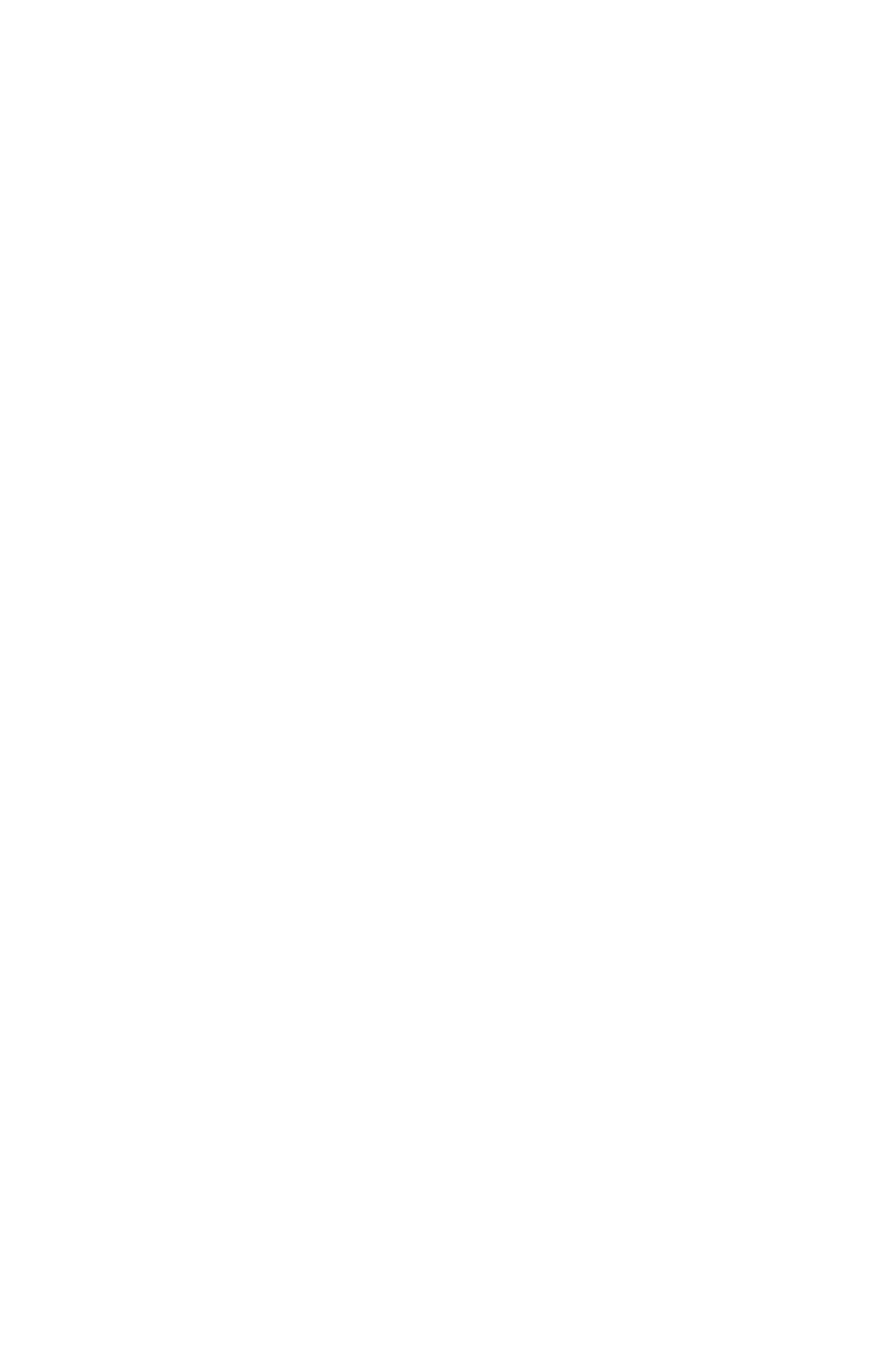A SHORT TREATISE ON THE MONTH OF RAMADHAN



Muhammad M. Khalfan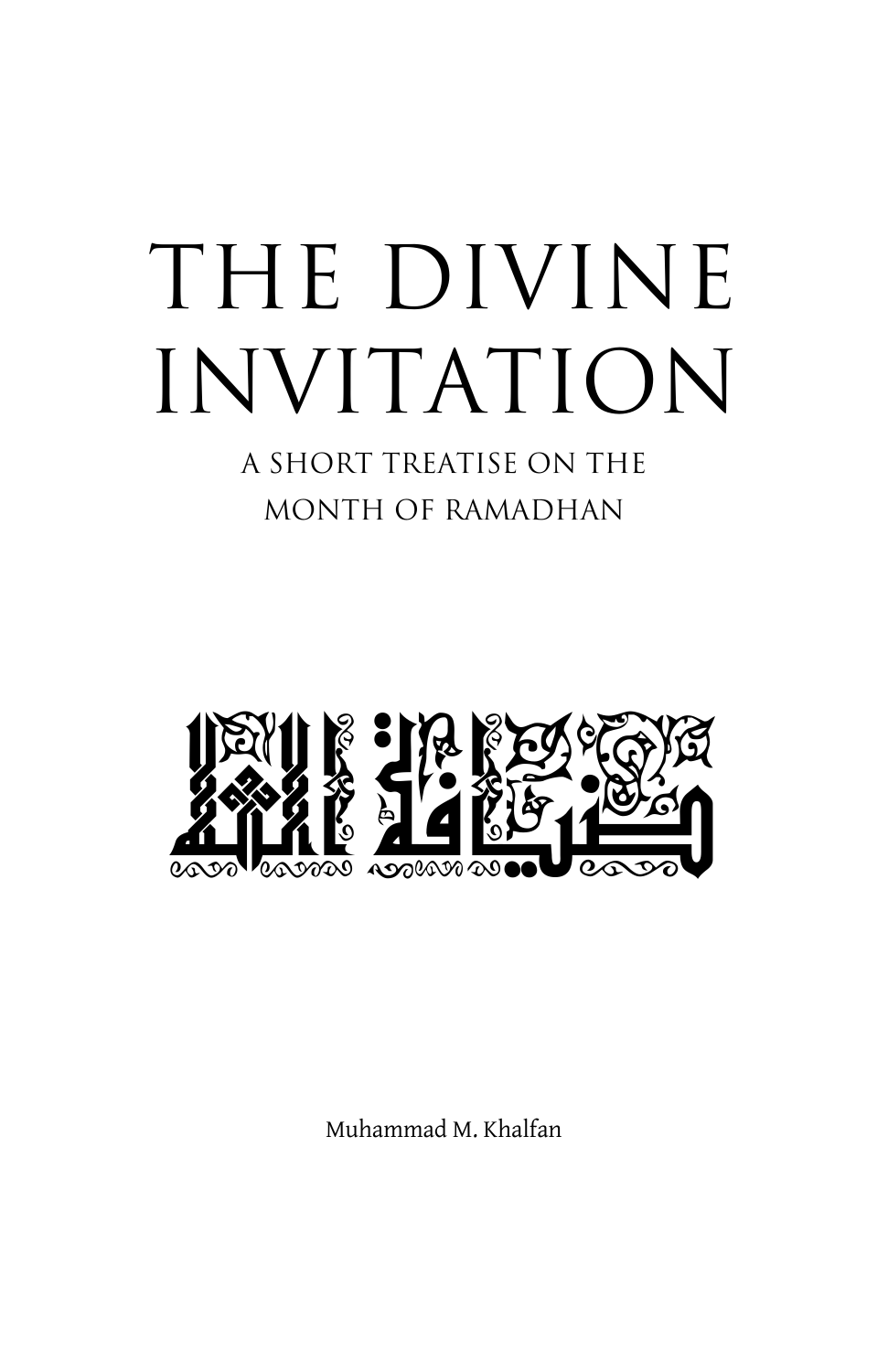British Library Cataloguing-in-Publication Data A catalogue record for this book is available from the British Library

ISBN 1-898449-78-3

© Copyright 2005 the World Federation of KSIMC

#### Published by

The Islamic Education Board of the World Federation of Khoja Shia Ithna-Asheri Muslim Communities Registered Charity in the UK No. 282303 Islamic Centre - Wood Lane Stanmore, Middlesex, United Kingdom, HA7 4LQ www.world-federation.org/ieb ieb@world-federation.org

#### Canada Sales and Distribution

Isl{mic Humanitarian Service · 81 Hollinger Crescent Kitchener, Ontario, Canada, N2K 2Y8 · Tel: 519-576-7111 · Fax: 519-576-8378 ihs@primus.ca · www.al-haqq.com

#### USA Sales and Distribution

Darul Tabligh North America · 786 Summa Avenue Westbury, NY, USA, 11590 · Tel: 516-334-2479 · Fax: 516-334-2624 www.darultabligh.org · info@darultabligh.org

#### Africa Sales & Distribution

Tabligh Sub Committtee - K.S.I. Jama'at - Dar Es Salaam P.O. Box 233, Dar es Salaam, Tanzania · Tel: 255-22-211-5119 Fax: 255-22-211-3107 tabligh@raha.com · www.dartabligh.org

All rights reserved. The use of this publication reproduced, transmitted in any form or by any means, electronic, mechanical, photocopying, recording, or otherwise, or stored in a retrieval system, without prior written consent of the publisher except in the case of brief quotations quoted in articles or reviews is an infringement of the copyright law.

Printed in Canada By Webcom Limited – www.webcomlink.com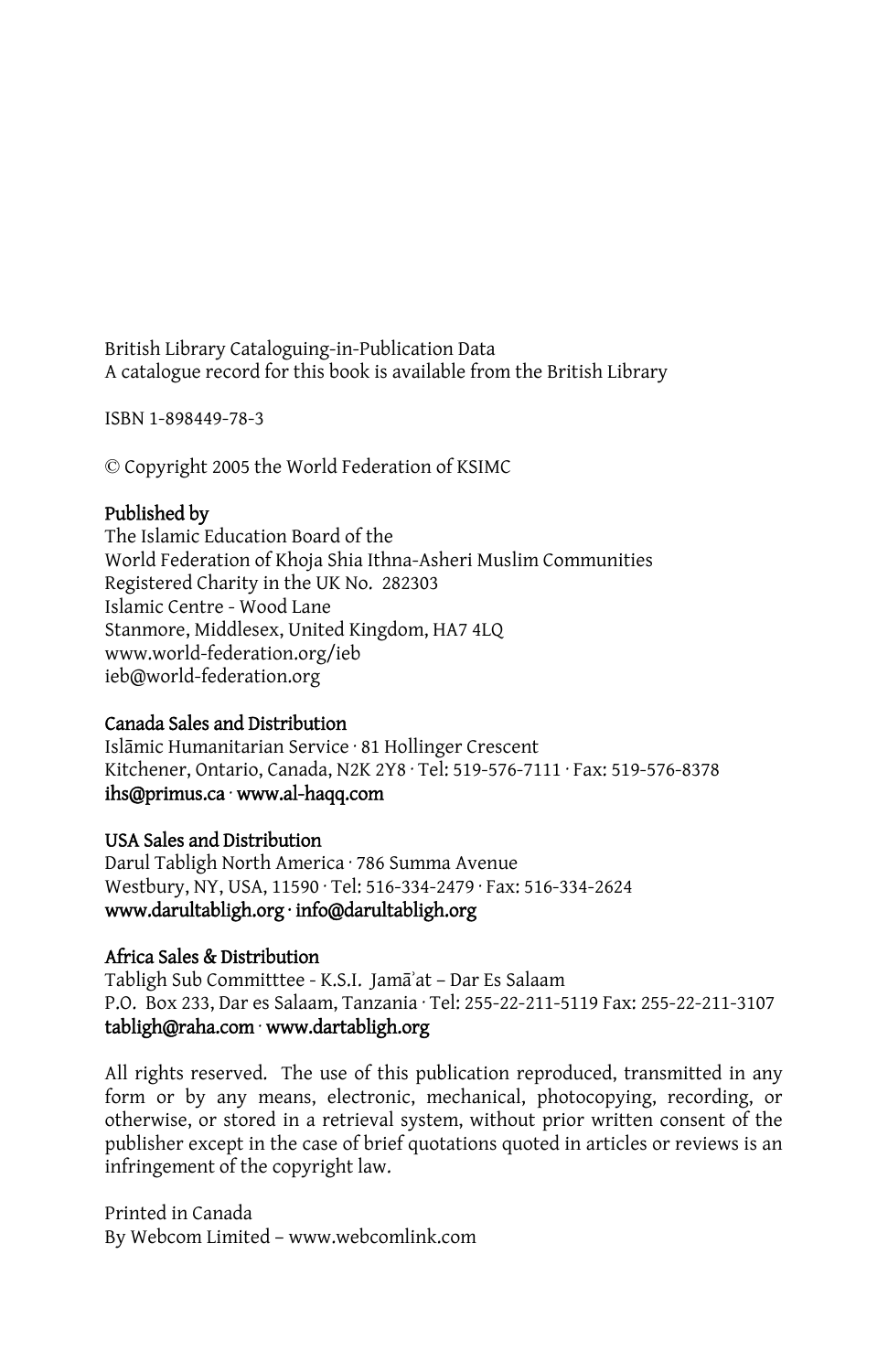I humbly present this short treatise to the Doyen of Saints, Imām ʿAlī ﷺ who left this mortal world to Meet the Only Beloved.

> Holy Month of Ramadan 1425 AH Holy Proximity of Bibi Ma'sumah Qum al-Muqaddasah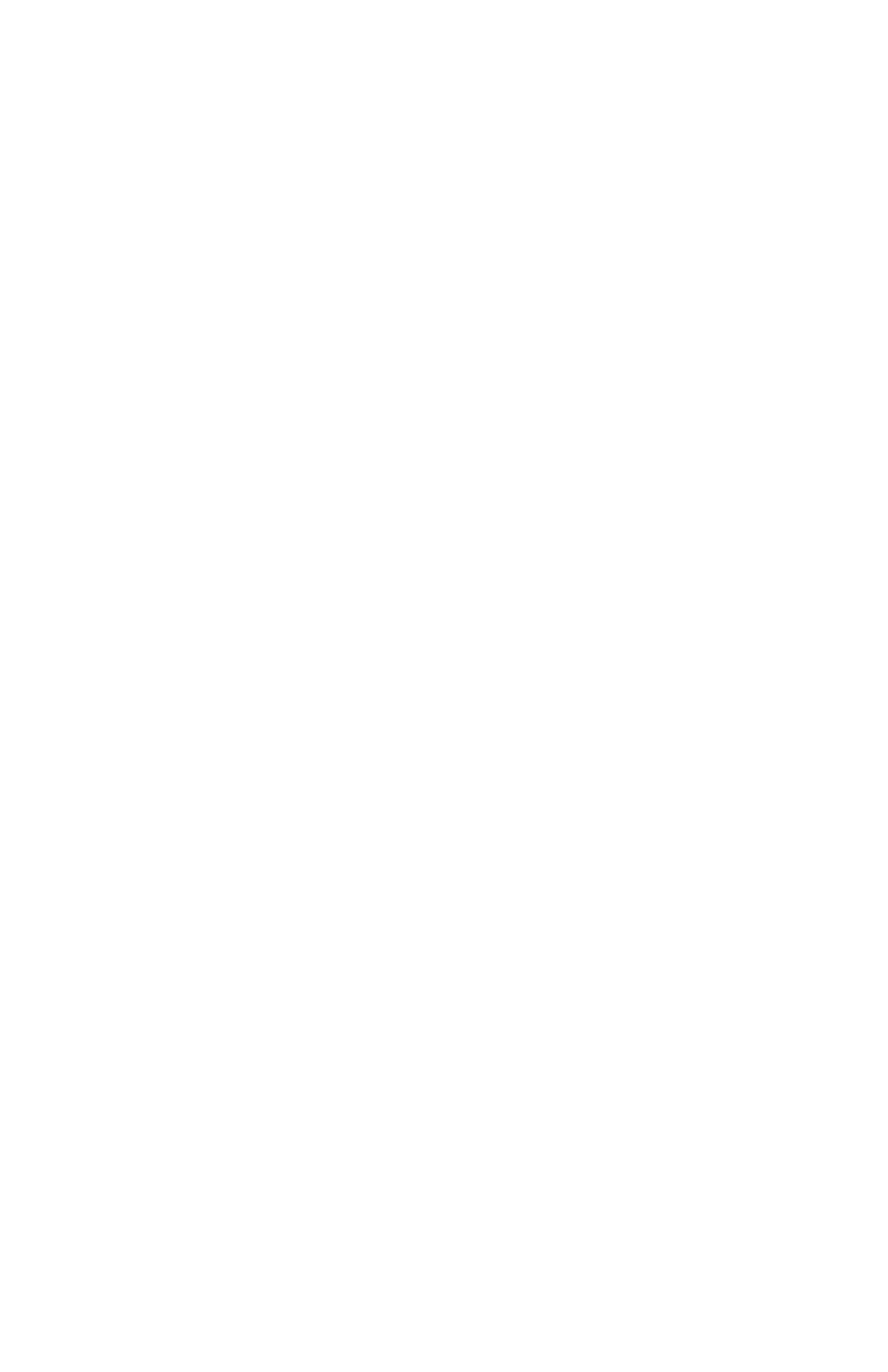# Contents

| Have You Considered the Lovers in the Cave? 45 |  |
|------------------------------------------------|--|
|                                                |  |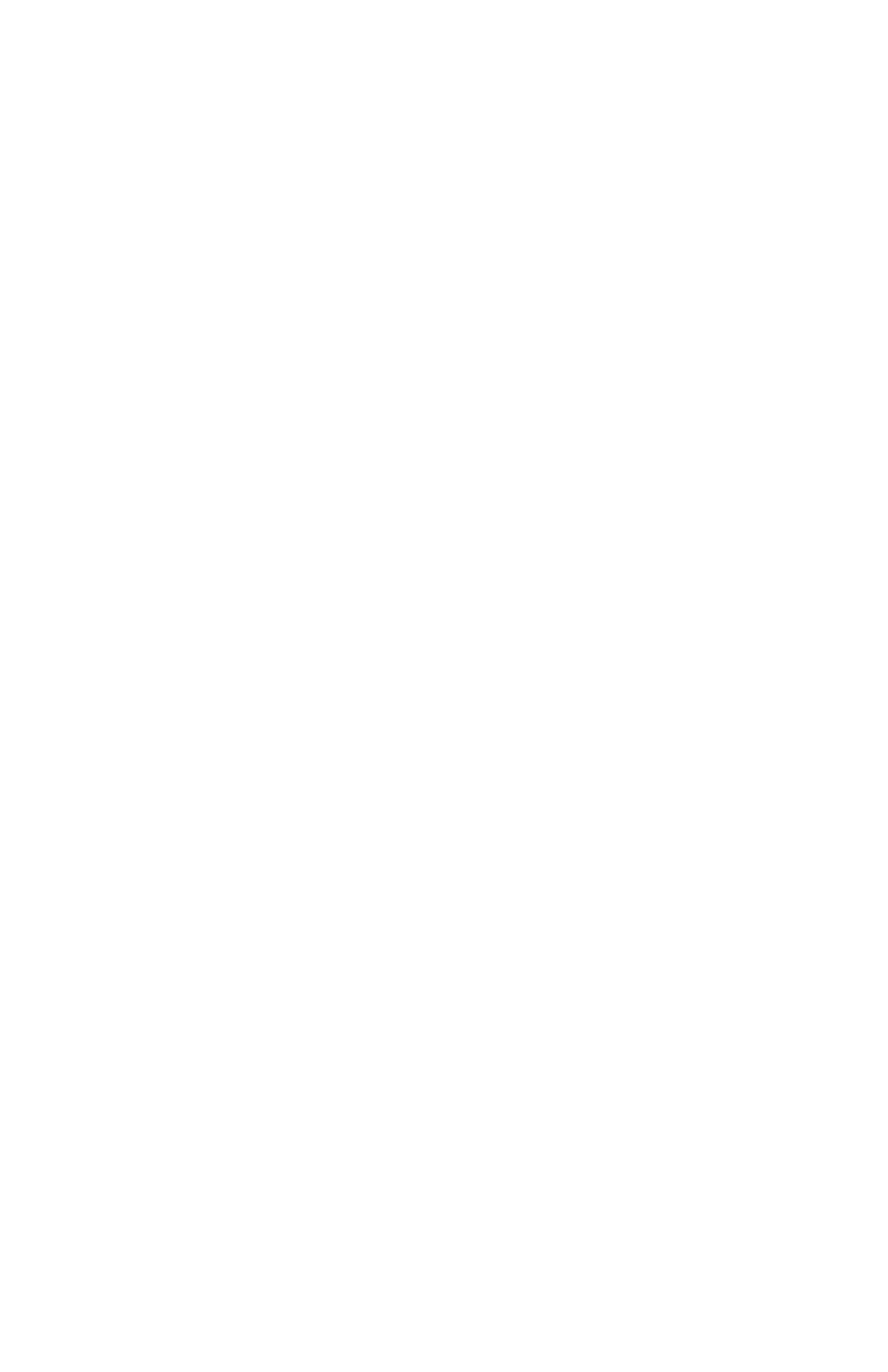# TRANSLITERATION TABLE

The method of transliteration of Islamic terminology from the Arabic language has been carried out according to the standard transliteration table mentioned below.

| ء                    | $\,$        | ض                        | ạ              |
|----------------------|-------------|--------------------------|----------------|
| $\sqrt{2}$           | a           | ط                        | ţ              |
| ب                    | b           | ظ                        | Ź.             |
| ت<br>                | $\mathsf t$ | $\hat{\zeta}$            | $\mathsf{c}\,$ |
| ث                    | th          | $\dot{\boldsymbol{\xi}}$ | gh             |
| $\tilde{\mathbb{C}}$ | j           | ف                        | $\mathbf f$    |
| $\zeta$              | ķ           | ق                        | $\rm q$        |
| $\dot{\zeta}$        | $\mathbf k$ | ك                        | $\mathbf k$    |
| د                    | $\rm d$     | J                        | $\mathbf{l}$   |
| ذ                    | dh          | $\hat{\mathcal{C}}$      | m              |
| ر                    | r           | ن                        | n              |
| ز                    | Z           | ٥                        | h              |
|                      | S           | و                        | W              |
| س<br>ش<br>ص          | sh          | ي                        | y              |
|                      | Ş           |                          |                |
| Long Vowels          |             | Short Vowels             |                |

| Long Vowels | Short Vowels |  |
|-------------|--------------|--|
|             | ۰            |  |
|             | ¢            |  |
|             |              |  |

**35 - Free from Imperfections and Exalted is He** 

**※** - Prayers be upon him and his family

- Peace be upon him

- Peace be upon her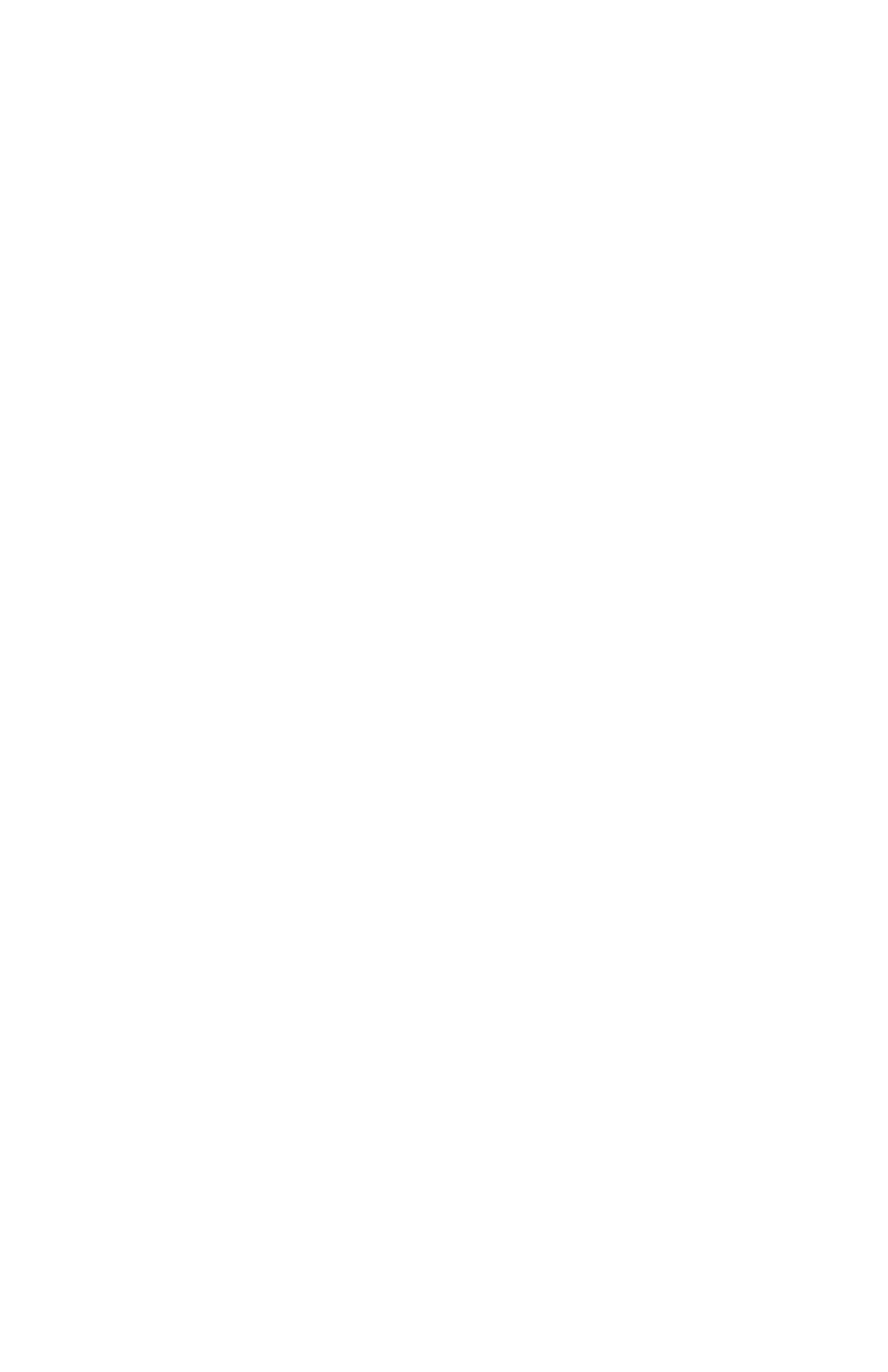# PREFACE

Each year, as we approach the Graceful Month of Ramadan, we are considered as the 'Special Guests' of Allah . What does it mean to be a special guest? What is the difference between an 'ordinary' invitation and a 'special' invitation? Why is the Holy Month of Ramadan described by the Holy Prophet  $\frac{36}{100}$  as 'The Banquet of Allah'?

This book goes beyond providing logical analysis to these questions. It is typical of the style the author adopts in his other profound titles for a spiritual wayfarer 'Soaring to the Only Beloved' (a brief treatise on the presence of the heart in prayer) and 'Manifestations of the All-Merciful' (a commentary on a daily supplication of the Holy Month of Ramadan), published by the Islamic Education Board of the World Federation.

Such an approach is ideal for Mubalighin, proactive 'Urafa' and the youth, for it combines beautifully the theme with lexical origins,  $\bar{A}y\bar{a}t$ from the Holy Qur'an, aḥadīth of the A'immah  $\triangleq$ , mystical narrations, poetry, fadail of the Ahlu'l Bayt  $\triangle$  as well as touch of historical accounts relevant to the subject.

We live in a time when people feel an urgent need to examine the spiritual dimensions of their lives. The materialistic tendencies which have dominated so much of the modern age are beginning to lose their lustre. People are beginning to realize that their deepest needs cannot be satisfied by consumer products. This book together with a series of related books can go a long way to quench the thirst of spiritual wayfarers and be a catalyst in guiding the traveler towards 'The Host'.

IEB is indebted to Sheikh Muhammad Khalfan who is also an active member of the Editorial Advisory Committee (EAC) that was recently established by the World Federation to ensure high quality, sustainable and effective publications.

Sheikh Muhammad Khalfan studies at the Seminary in Qum specialising in philosophy and theoretical gnosis. Besides the three books mentioned above, he has also translated various articles on philosophical issues for the Transcendent Philosophy Journal (published by the Islamic Centre London) as well as the introduction of the Tafsir al-Qur'an al-Karim of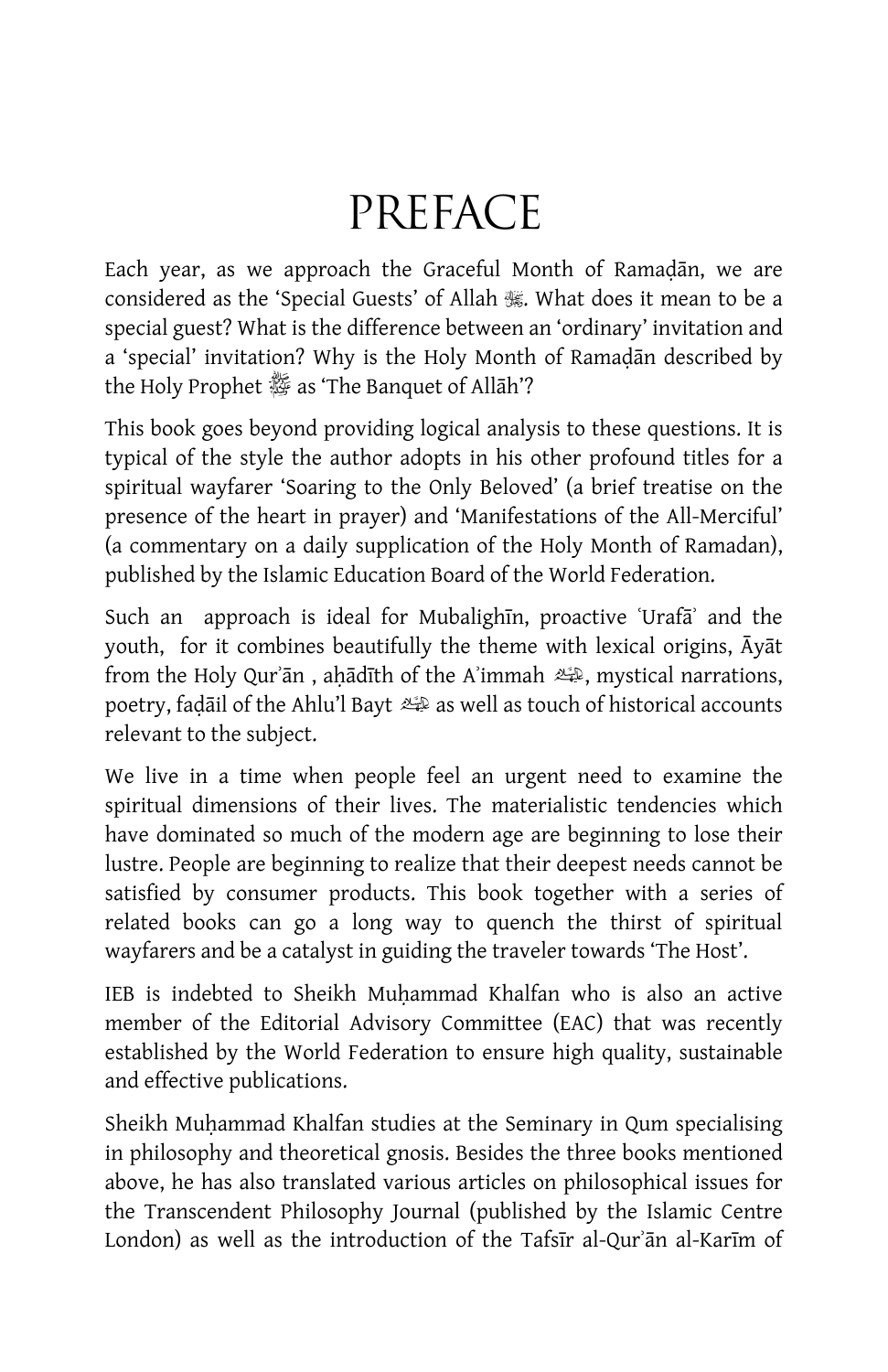Mullā Șadra (written by the esteemed research scholar Aghā Bidār Far) for the same institution.

Safder Jaffer Chairman Islamic Education Board The World Federation of KSIMC London

Ramadān 1426 AH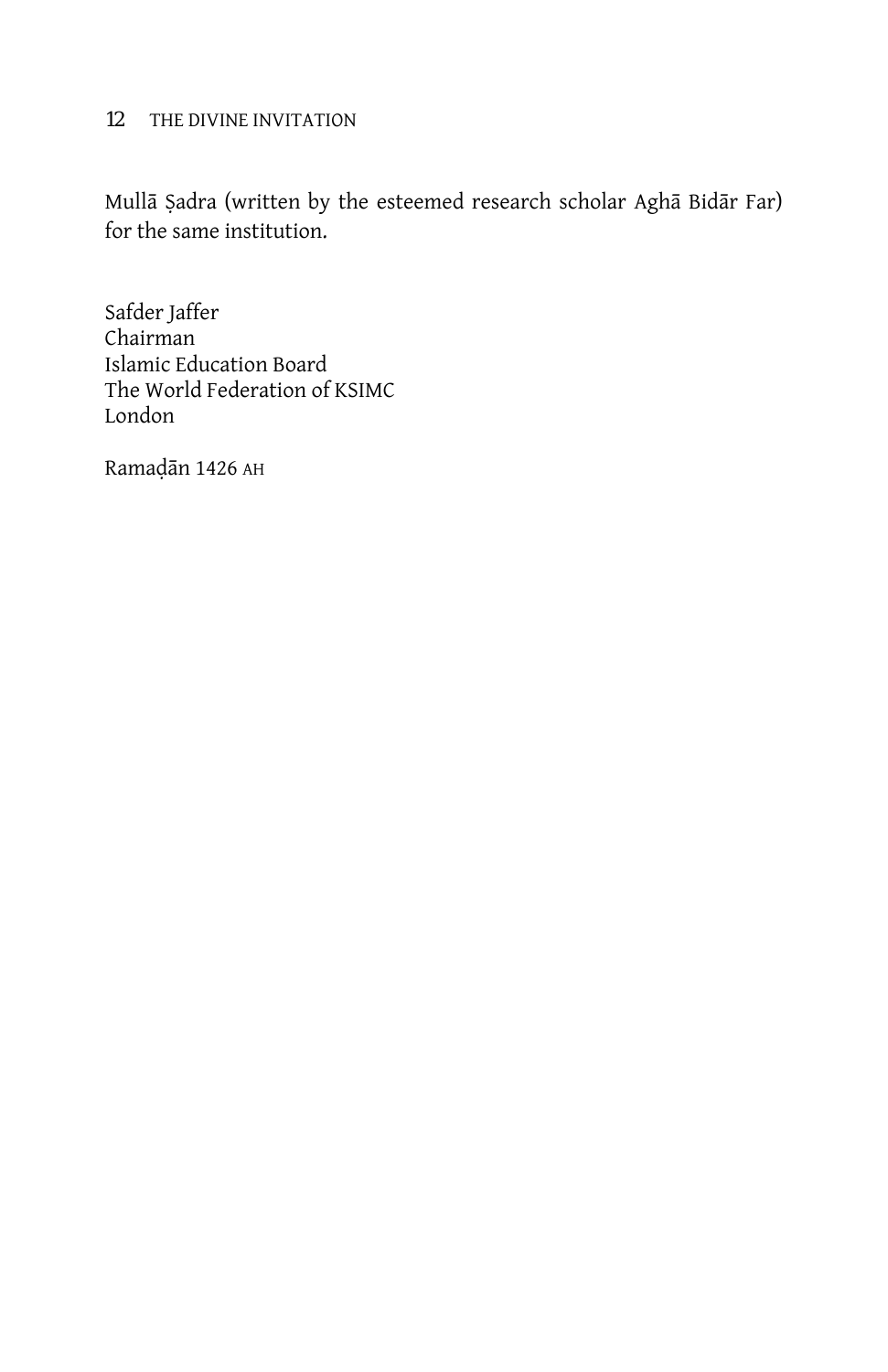# THE HOLY MONTH OF RAMADHAN

A Month When Allah's Servants are Invited to be His Special Guests

The Holy Prophet *&* is reported to have said:

...وَهُوَ شَهْرٌ دُعيــــــتُمْ فيه إلــــىٰ **ضيَافَةِ اللُّه**...

"…It is a month in which you have been called to the banquet of Allāh..."

Whenever we speak of diyafah, we refer to the invitation commonly known and highly encouraged in Islam. Our traditions are replete with emphasis on inviting the believers and feeding them in the way of Allah **i.** In fact a guest is also commonly known as 'the beloved of God'. So much emphasis has Islam laid upon such invitation, that there is a prophetic tradition that says:

أَلضيف دلِيلُ الْجنة.ِ

"A guest is a guide to Paradise."2

In other words, serving a guest is so rewarding that it leads one to Paradise. This dictum also informs us that our hospitality should be such that it should qualify for such a reward. In other words, our invitation should not involve things that instead of making us closer to Allah  $\mathcal{H},$ separate us from His neighborhood.

In another tradition narrated from the Holy Prophet *\$*, 'disliking a guest' is equated to disliking Allah  $\ddot{\mathscr{E}}$ :

...إِنَّّ من أَبغض الضيف فَقَد أَبغض اللٌّه، ومن أَبغض اللٌّه أَبغضه اللٌّه...

"...surely whosoever hates a guest, hates Allah, and whosoever hates

 $^{1}$  al-Iqbāl, vol. 1, pg. 26

 $^{2}$  Bihār al-Anwār, vol. 75, pp. 460-461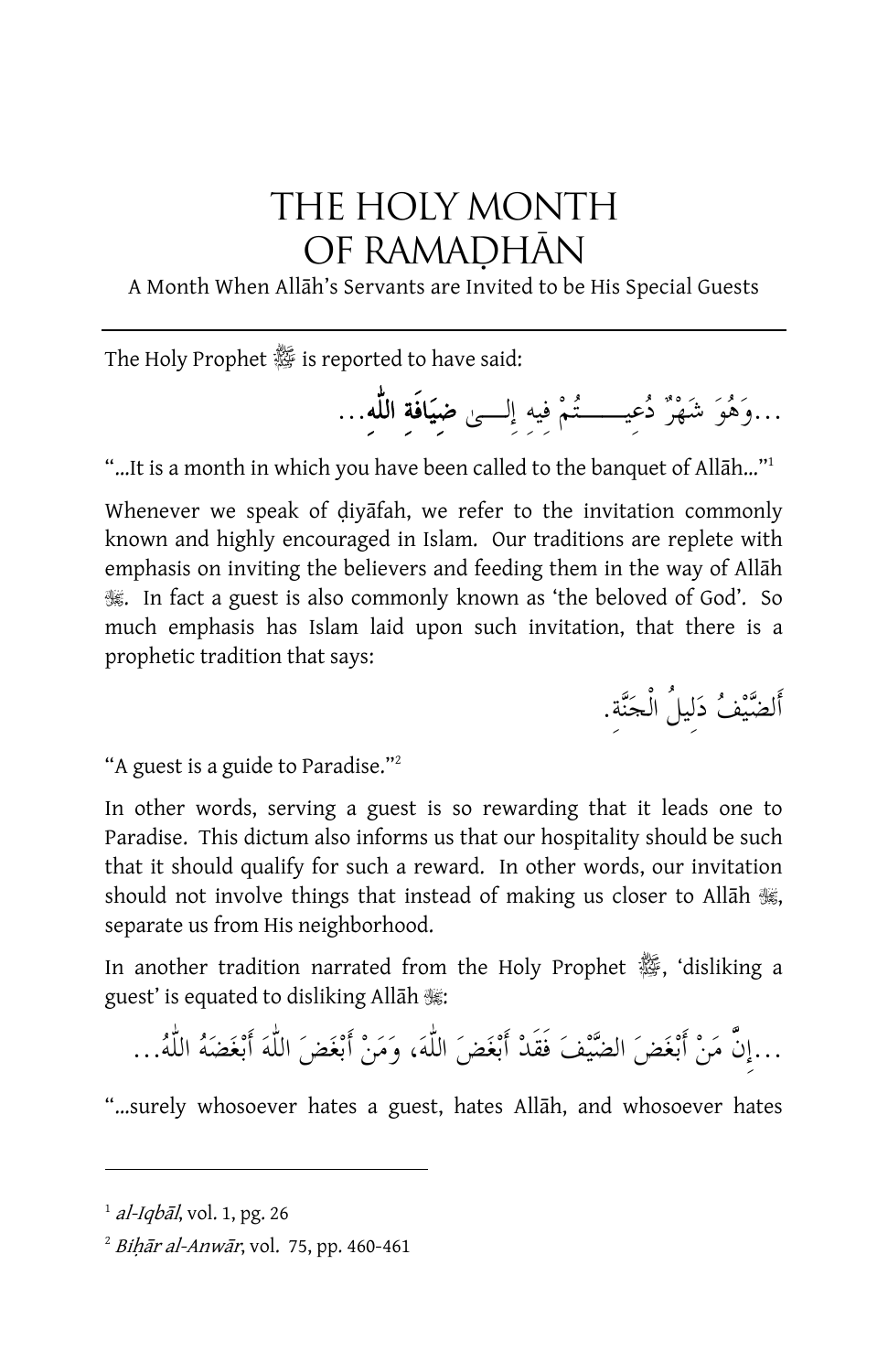Allāh, Allāh [likewise] Hates him..."<sup>3</sup>

Those who assume a Divine spirit always love guests. One of the most outstanding prophets of Allah well-known for his great fondness of serving guests is Prophet Ibrāhīm . الملك . History tells us that he would not eat any of his meals until he found a guest to eat with. At times he would have to travel one or two miles away just for this purpose. Due to his great fondness for guests, he was called Abū Adyāf. Imām al-Ṣādiq كتيك is reported to have said: 'Indeed Ibrāhīm was Abā Adyāf (lit. father of guests); and whenever he had no guest, he would go out searching for them<sup>4</sup>. He is also known to be the first Prophet of Allāh<sup>5</sup> to have served a guest. Im{m ˜Al| is reported to have said:

كَانَ إِبراهِيم أَولَ من أَضاف الضيف...

"Prophet Ibr{h|m was the first to host a guest…"6

Perhaps the reason why the Holy Prophet  $\mathbb{Z}$  and the infallible Imams of the Ahl al-Bayt highly encouraged the believers to invite each other for iftar in the Holy month of Ramadan was to adopt a Divine Attitude in themselves: In the same way as He has invited His believers to His Banquet and venerated them as well, His followers should adopt the same attitude. A very important point to bear in mind is that every invitation should accompany veneration (ikram). In several traditions the phrase 'ikrām al-dayf' has often been mentioned. This means that no ordinary entertainment is encouraged. One must struggle to observe 'ikrām' (lit. veneration). The Holy Qur'an alluding to this trait of Prophet Ibrahim بَلَيْك says:

-

 $3$  al-Mahajjat al-Bayd $\bar{a}$ , vol. 3, pg. 32

 $4$  Tafsir Nūr al-Thagalayn, vol. 1, pg. 555

<sup>&</sup>lt;sup>5</sup> It should be noted that 'first' here is in terms of time. Otherwise, it is the Muhammadan light in terms of the existential hierarchy, who by Divine permission, is the first host. This again is in terms of the world of 'contingent existence'. Otherwise there is none save Allah Who is and was and will be the Host, and 'a second' to such a Host cannot be comprehended at all.

 $6$  Bihār al-Anwār, vol. 12, pg. 4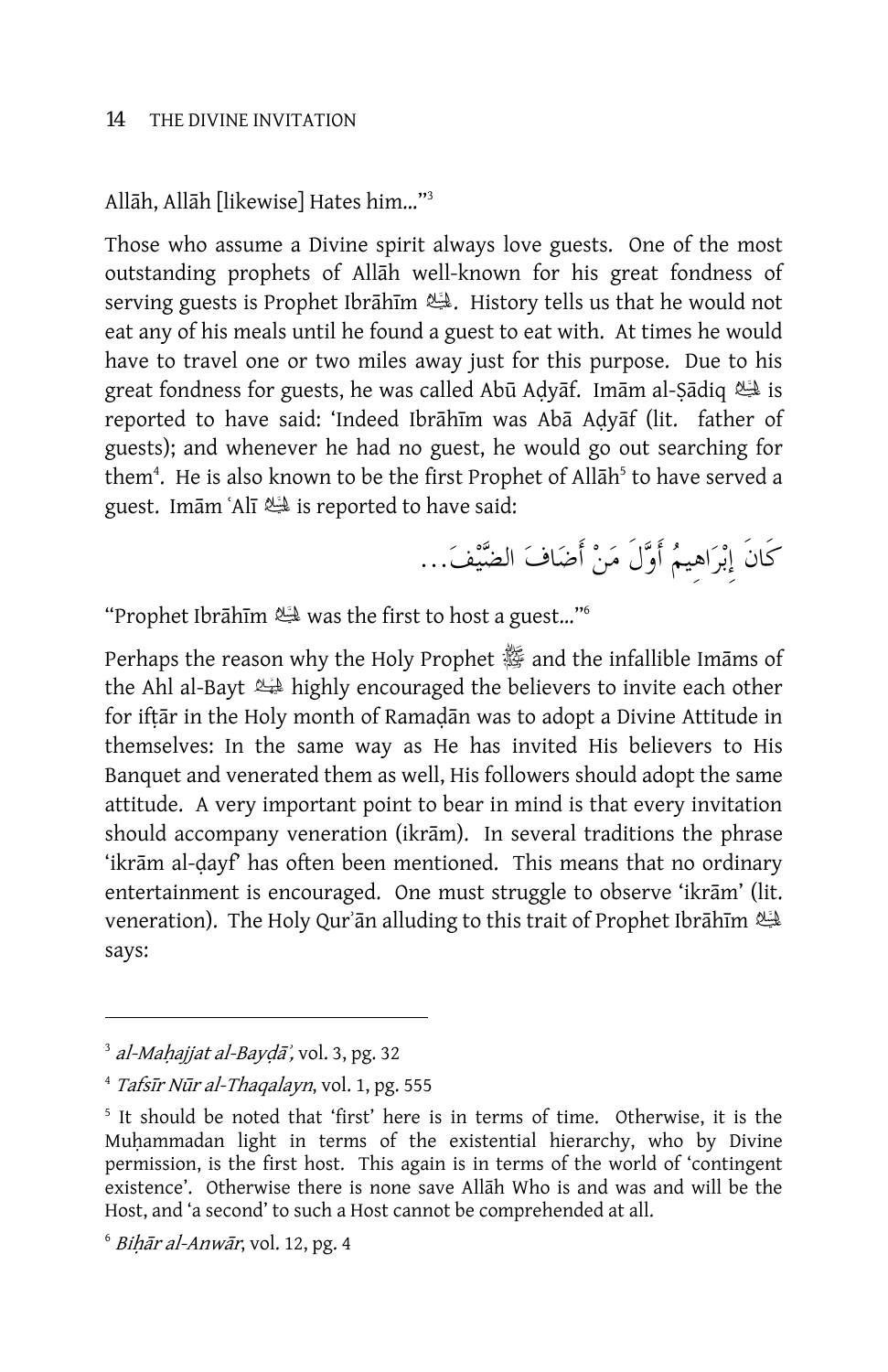$$
\left\langle \left( \begin{array}{c} \frac{1}{2} \left( \frac{1}{2} \right)^{\frac{1}{2}} & \frac{1}{2} \left( \frac{1}{2} \right)^{\frac{1}{2}} \left( \frac{1}{2} \right)^{\frac{1}{2}} \left( \frac{1}{2} \right)^{\frac{1}{2}} \left( \frac{1}{2} \right)^{\frac{1}{2}} \left( \frac{1}{2} \right)^{\frac{1}{2}} \left( \frac{1}{2} \right)^{\frac{1}{2}} \left( \frac{1}{2} \right)^{\frac{1}{2}} \left( \frac{1}{2} \right)^{\frac{1}{2}} \left( \frac{1}{2} \right)^{\frac{1}{2}} \left( \frac{1}{2} \right)^{\frac{1}{2}} \left( \frac{1}{2} \right)^{\frac{1}{2}} \left( \frac{1}{2} \right)^{\frac{1}{2}} \left( \frac{1}{2} \right)^{\frac{1}{2}} \left( \frac{1}{2} \right)^{\frac{1}{2}} \left( \frac{1}{2} \right)^{\frac{1}{2}} \left( \frac{1}{2} \right)^{\frac{1}{2}} \left( \frac{1}{2} \right)^{\frac{1}{2}} \left( \frac{1}{2} \right)^{\frac{1}{2}} \left( \frac{1}{2} \right)^{\frac{1}{2}} \left( \frac{1}{2} \right)^{\frac{1}{2}} \left( \frac{1}{2} \right)^{\frac{1}{2}} \left( \frac{1}{2} \right)^{\frac{1}{2}} \left( \frac{1}{2} \right)^{\frac{1}{2}} \left( \frac{1}{2} \right)^{\frac{1}{2}} \left( \frac{1}{2} \right)^{\frac{1}{2}} \left( \frac{1}{2} \right)^{\frac{1}{2}} \left( \frac{1}{2} \right)^{\frac{1}{2}} \left( \frac{1}{2} \right)^{\frac{1}{2}} \left( \frac{1}{2} \right)^{\frac{1}{2}} \left( \frac{1}{2} \right)^{\frac{1}{2}} \left( \frac{1}{2} \right)^{\frac{1}{2}} \left( \frac{1}{2} \right)^{\frac{1}{2}} \left( \frac{1}{2} \right)^{\frac{1}{2}} \left( \frac{1}{2} \right)^{\frac{1}{2}} \left( \frac{1}{2} \right)^{\frac{1}{2}} \left( \frac{1}{2}
$$

"Did you receive the story of Abraham's honored guests?"7

Some exegetes of Qur'an allude to the fact that the adjective 'almukramin' in the above verse possibly signifies that the guests of Ibrāhīm were honored by him and hence are qualified as 'honored'<sup>8</sup>.

Veneration should be manifested in all the levels of the invitation. We should therefore identify 'the etiquette of the intention of our invitation', 'the method of invitation', 'the banquet served in the invitation', 'the method of serving the banquet', 'where should the meal be served', etc. Islam has the answers to all these queries. Veneration in the phases of every invitation, however, does not mean that one should overspend to ensure that the best meal is served. It rather means to serve within the bounds of the *shart*<sup>ah</sup> according to one's capacity. It is noteworthy that when some of the poor companions of the Holy Prophet  $\mathbb{Z}$  asked him whether they would be deprived of the reward of invitation if they cannot bear the expenses of hosting a mu`min brother in this holy month, the Holy Prophet  $\frac{365}{125}$  said: 'Protect yourself from Hell Fire even with a piece of date or a glass of water', thus indicating that it is not necessary for one to serve what is beyond one's capacity. This however should not lead one who can afford to serve a decent meal to decide that he can be the host of so many believers by distributing dates in the mosque, and thereby earn much more reward than if he were to call one mu`min brother and serve a decent meal at home. In short, one should serve according to his financial capacity.

One of the most significant attitudes we must adopt is to create a meaningful environment in our invitations. Not only should physical food be served, intellectual and spiritual food should also be served. Able speakers on significant issues that deal with self-reform or reforming the society can be invited to serve such spiritual meals. It is then that we may be able to claim to have adopted a Divine attitude in this holy

 $<sup>7</sup>$  Holy Qur'ān, 15:24</sup>

<sup>&</sup>lt;sup>8</sup> See Tafsīr Majmaʿal-Bayān, vol. 9, pg. 23 and Tafsīr al-Kashshāf, vol. 4, pg. 401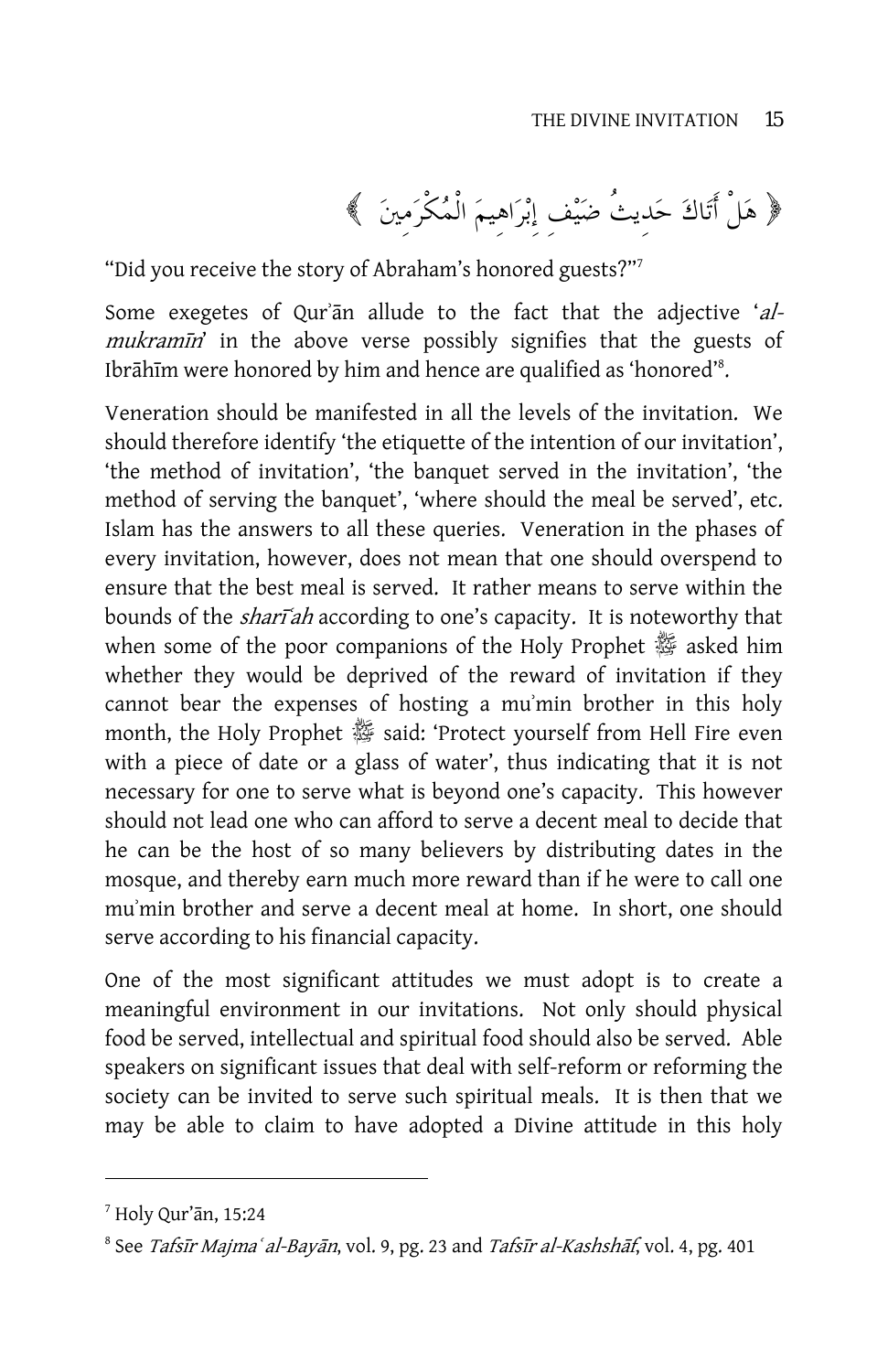month. In fact, the great scholars of gnosis have clearly stated that 'the Divine Banquet' to which the believers have been called in the Holy month of Ramadan is 'a spiritual' repast.

In order to capture an accurate concept of the relation between the host and the guest, it would be useful for us to have a cursory glance over how lexicographers define this relation:

# Lexical Origins

Dayf (lit. inclination) is an infinitive noun of the intransitive verbs dafa, yaḍīfū (lit. he inclined, he is inclining)<sup>9</sup>; and a guest is known as ḍayf because he inclines to the host as he alights to be his guest $10$ . The word dīyāfah likewise is an infinitive noun, and it signifies 'the entertainment of a guest or guests'. And the word 'al-idatah' is conventionally employed in grammar when a noun is adjoined to another. Some authoritative lexicographers such as Jār Allāh al-Zamakhsharī say that 'a guest is known to be dayf because he is adjoined to the family and fed with them'.<sup>11</sup> Such linkage however is voluntary and attributive (i'tibari) and not haqiqi (real). In sharp contrast to this, the relation of a guest of Allah is such that he not only is existentially linked to the Him but is 'the link' (˜ayn al-rab¢) itself. This is because he has no independent existence, or accurately speaking, no existence of his own. Whatever he is, together with his belongings, all exist and subsist by the volition of Allah  $\mathcal{H}$ . The following verse of the Qur'an alludes to this reality:

﴿ يَا أَيُّهَا النَّاسُ أَنْــتُمُ الْفُقَرَاءُ إِلـــىٰ اللّه وَاللّهُ هُوَ الْغَنِيُّ الْحَمِيدُ ﴾

"O mankind! You are the ones who stand in need of Allah, and Allah, He is the All-Sufficient, the All-Laudable."12

Philosophers describe the link between the guests and the Host as idafah

<sup>&</sup>lt;sup>9</sup> It is also employed to mean, 'he alighted to be a guest'. For example, when it is said 'adīfuhu' it means 'I alighted at his abode as a guest.'

<sup>&</sup>lt;sup>10</sup> Mufradātu Alfāz al-Qur'ān, pg. 513

<sup>&</sup>lt;sup>11</sup> Lane, EW Lane's Arabic-English Lexicon

<sup>&</sup>lt;sup>12</sup> Holy Qur'ān, 35:15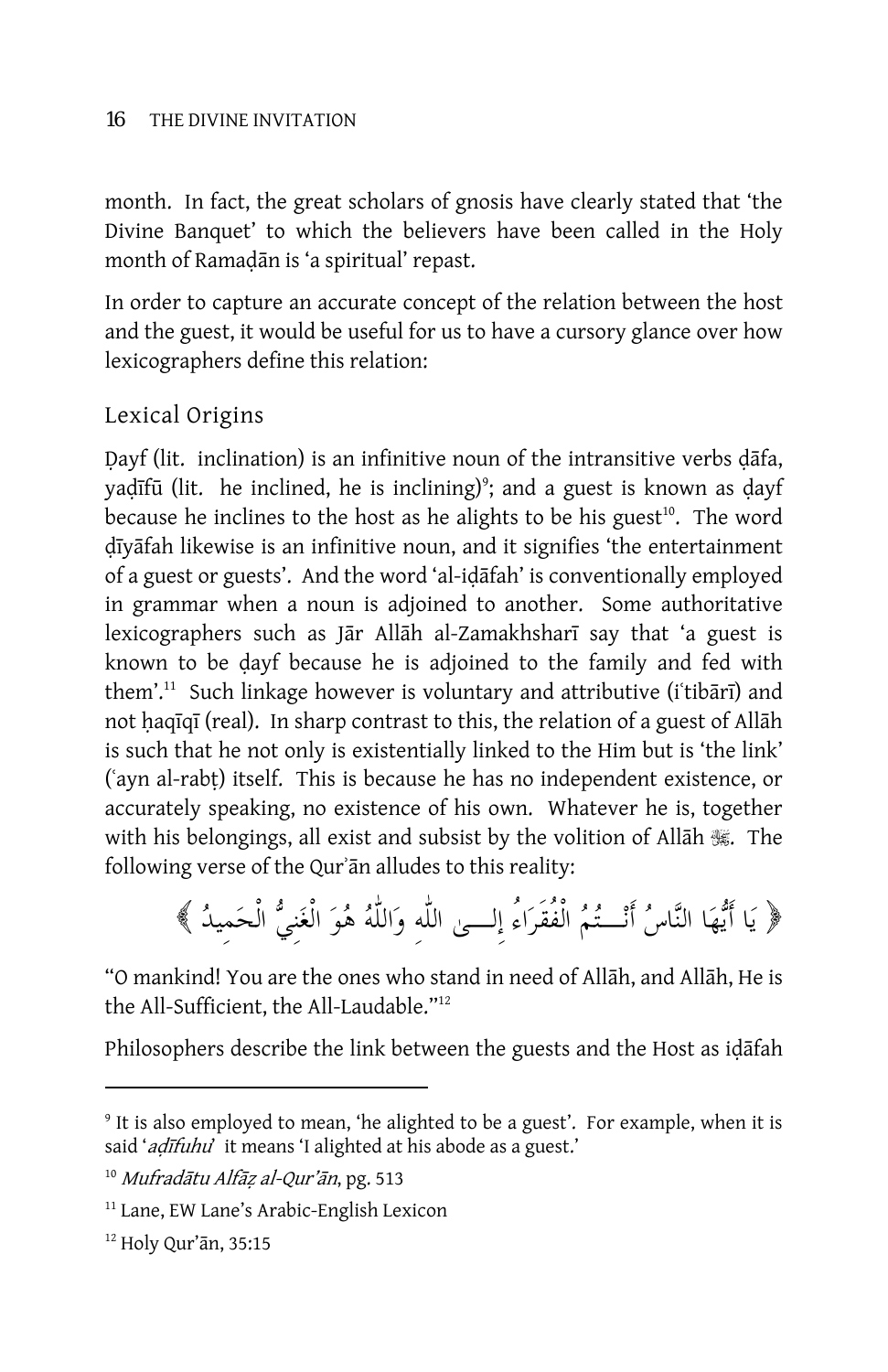ishrāqiyyah (emanational link), thus differentiating it from idāfah maʿqūliyyah (categorical link), which is between two independent entities.

In his glosses over his philosophical poetry al-Manzūmah, Mullā Hādī Sabzawārī says:

...الا ترى أ ّن ّكل وجود عين ا تعلق ل لماب بدء لويس إضافة مقوية، ل للم و بدء أضافة إ قشرا ية على جميع ما سواه...

"…Don't you see that every entity is 'sheer linkage to the Origin' (˜ayn alta'alluq bi al-Mabda') and not categorically linked, and everything other than the Origin is His emanational link...."<sup>13</sup>

In simpler terms, unlike the human beings, where the host, the guest, as well as the banquet served to the host are apparently<sup>14</sup> independent, there is no 'independent existence' for other than Allah , Therefore, He is the Host of the guest, who is served hospitably with contingent existence and subsistence.<sup>15</sup> The relation is rather subtler than that, for there can be no two independent existents ever conceived. The guest together with what he or she is provided with is nothing but Divine action. The Holy Qur'an says:

واللٌّه خلَقَكُم وما تعملُونَ

"And God has created you and whatever you do."16

 $13$  al-Manzūmah, vol. 2, pg. 468

 $14$  We say 'apparently' because 'the humanly host, guest, as well as the banquet' all come under contingent existence, which has no dependence whatsoever. Hence in reality there isn't and can never be any host in the independent sense of the word other than Allāh ...

<sup>&</sup>lt;sup>15</sup> This can be understood by trying to appreciate the relation between the Primary Cause and every dependent being in the universe. The relation is not like the human builder and his building, who after having built a beautiful edifice, is able to live independent of the edifice and has no existential control over the same, nor does the building need him to exist. If he were to die, the building would still remain erect.

<sup>&</sup>lt;sup>16</sup> Holy Qur'an, 37:96. This is one of the most explicit verses that endorses the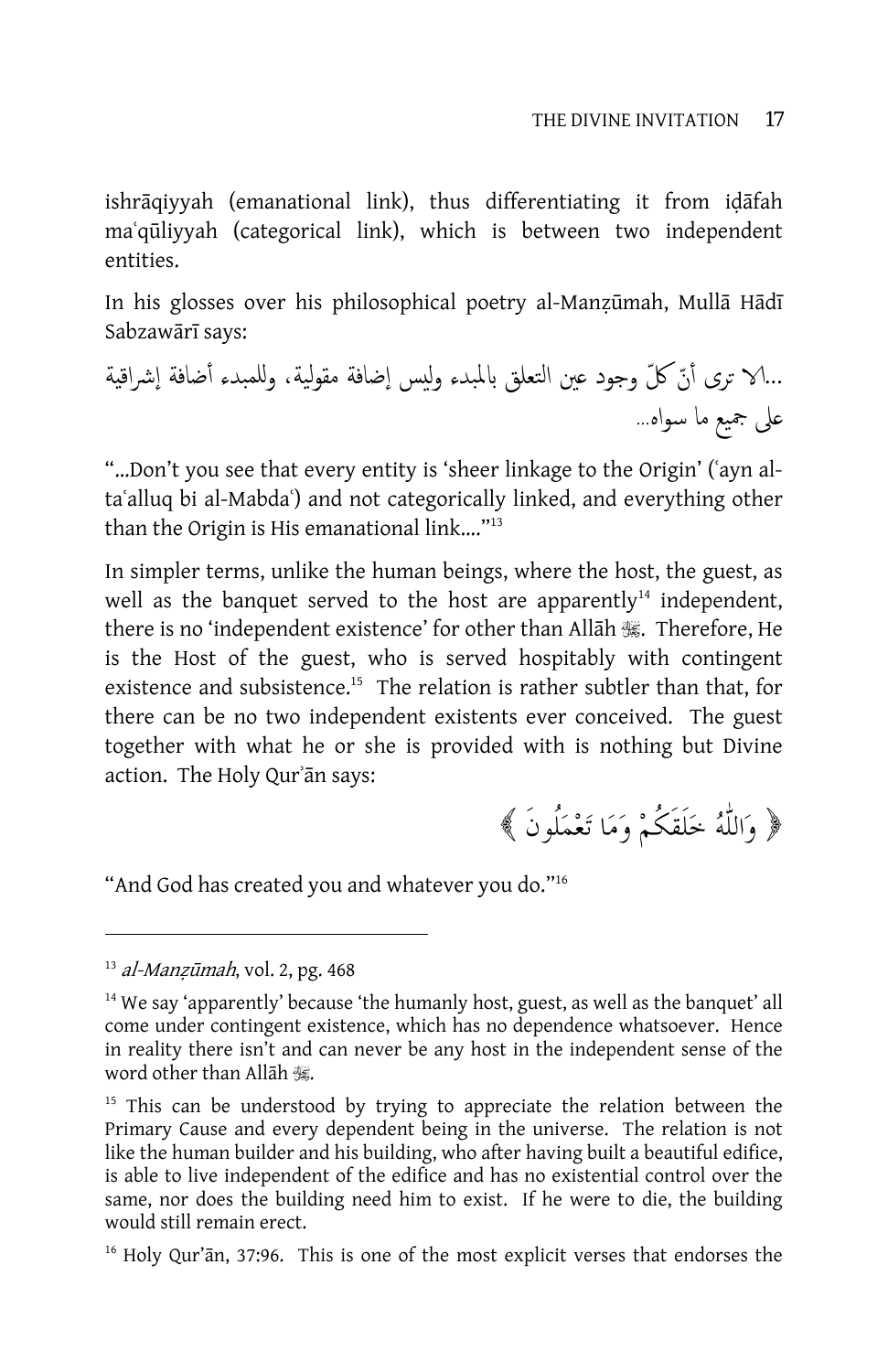Another highly significant point to bear in mind is that this kind of hospitality is essentially continual. Because of the utter existential poverty of the human being, he always needs to be provided with his contingent existence<sup>17</sup> and its perfections, and thus is always a guest of the Necessary Being. Both the philosophers as well as the mystics (˜uraf{') establish that every entity requires Divine Grace every moment.

Perhaps the following supplications allude to this subtlety:

1. On Thursday nights we are taught to recite the following ten times:

يا دائِم الْفَضلِ علـى الْبرِيةِ...

"O One who continually confers abundance on the creation…"18

2. In the supplication of Jawshan al-Kabir we address Almighty Allah as:

...يا دائِم اللُّطْف...ِ

"…O Ever Benevolent…"19

 $\overline{a}$ 

3. On Eid day, in one of the supplications we are taught to say:

يا دائِم الْمعروفِ...

"O One who always does good…"20

4. And in one of the recommended supplications on the  $18<sup>th</sup>$  Day of every

 $17$  Contingent beings are those that do not exist essentially nor are they impossible to exist. Therefore in order for them to exist, they always need a cause. All the created beings are such.

 $18$  *Mafātīh al-Jinān*, vol. 1, pg. 33

- $19$  Al-Balad al-Amīn, vol. 1, pg. 405
- $^{20}$  al-Igbal, vol. 2, pg. 212

belief accepted by the Imamites who neither believe that they are coercively driven by Allah  $\mathcal{H}$  in every action they do, nor believe that they have complete independence in their action. They rather believe that whatever they do is volitional, but entirely by Allah's # power. Note the subtlety that while the action is attributed to the doer (ta mal $\bar{u}$ n), Allāh is says that He is the One who Creates the action chosen by His servant.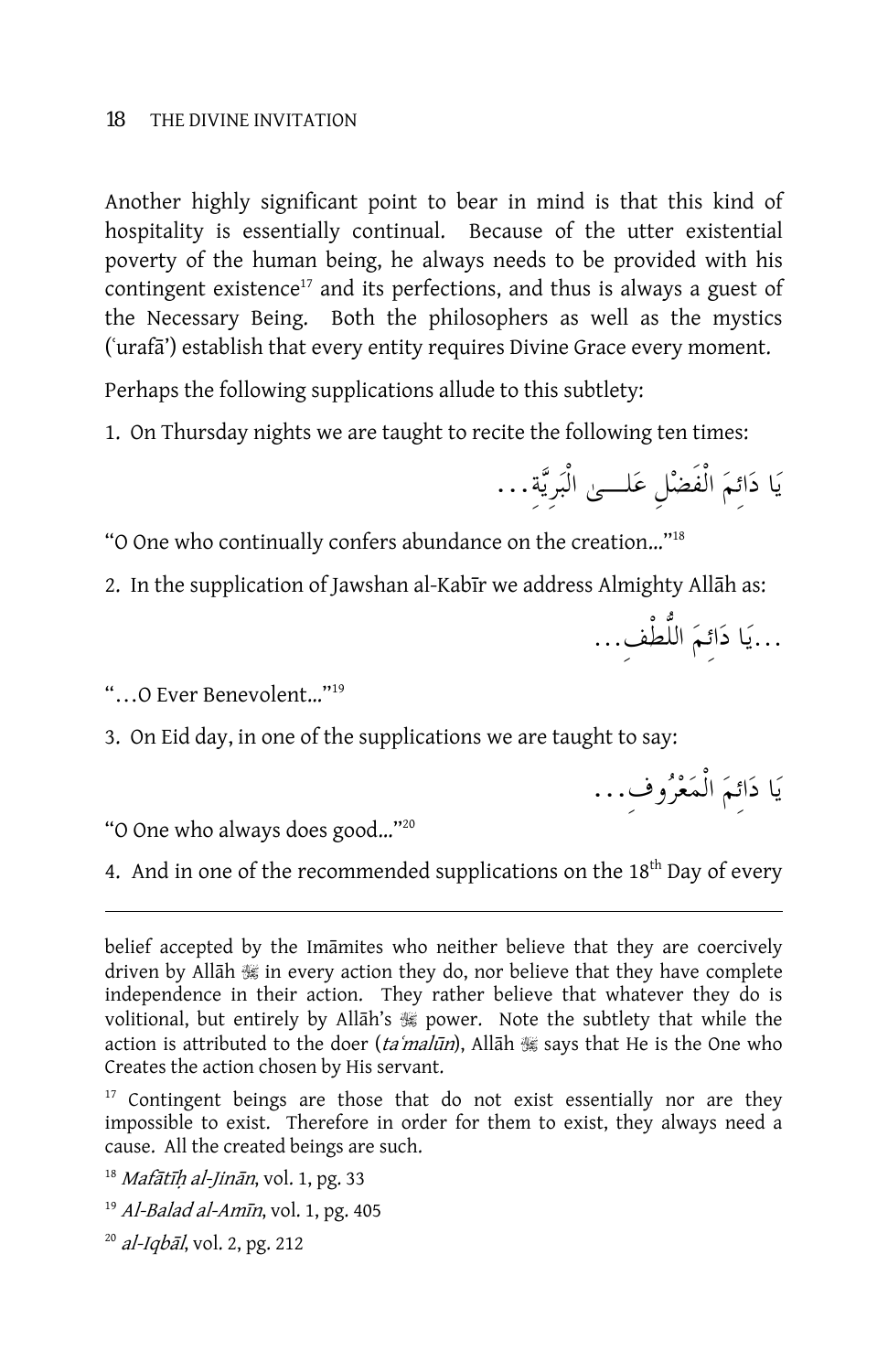month we are taught to address Almighty Allāh as:

يا دائِم الْجودِ والْكَرمِ...

"O Ever Bountiful & Generous…"21

Some Jews, as narrated in the Holy Qur'an, in their utter ignorance and disrespect would say 'God's Hands are tied', thus implying the independence of the creation from the Creator $^{22}$ , an idea later adopted by a group of ignorant Mu˜tazilites who relinquishing the teachings of the Ahl al-Bayt deviated from the right path. The reality, however, as has been established in the relevant texts, is that the relation between the cause and effect is not like the relation of a builder and a building, both of which can exist independently. Rather, the effect always needs the cause to exist.

Having considered the aforesaid introduction, we can classify 'Divine Invitation' (diyafah ilahiyyah) into two kinds:

- 1. al-Diyāfah al-'Āmmah (The General Banquet)
- 2. al-Diyāfah al-Khāsah (The Specific Banquet)

The General Banquet

This refers to the Divine banquet that every human being enjoys. Rather every created entity seeks advantage from its provisions. Every entity, both in its existence, as well as subsistence needs the All-Sufficient. Therefore, he always enjoys from the provisions of the All-Merciful.

The Holy Prophet **1** is reported to have said:

...إِنَّ من فِي الدنـيا ضَيف، وما فِي أَيدِيهِم عَارِيَةٌ...

"…Surely the inhabitants of the earth are guests and whatever they have

 $^{21}$  Al-'Adad al-Qawiyyah, vol. 1, pg. 163

 $22$  This refers to verse 5:63 of the Holy Qur'an. Imam Khumayni has a beautiful note on this issue in his commentary on tradition no. 31 [On the Indescribability of God] of his Forty Traditions.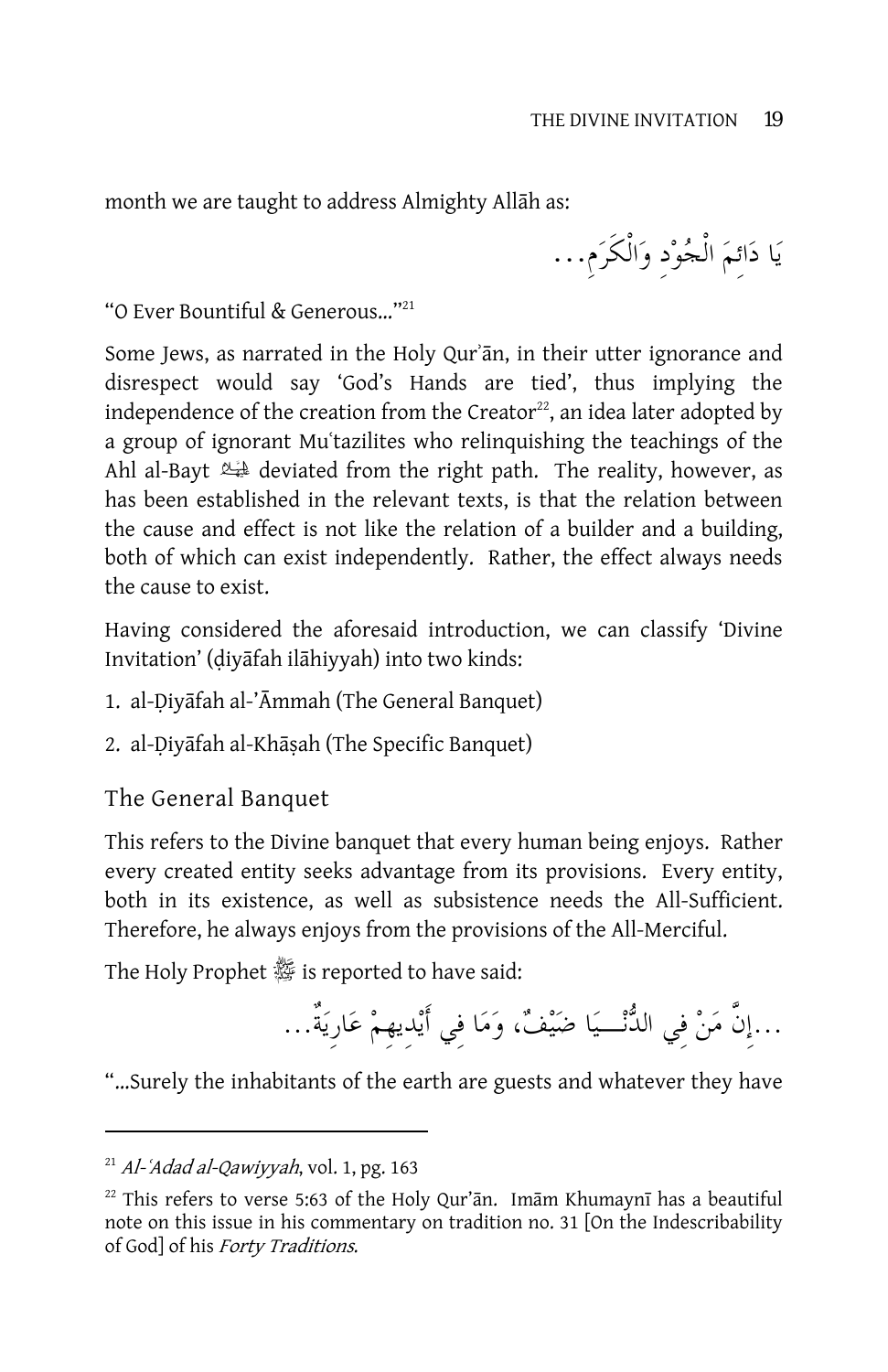at their disposal are loans…"23

Similarly, Im{m ˜Al| says in one of his sermons:

عِباد اللٌّهِ إِنكُم وما تأْملُونَ- مِن هذِهِ الدنـيا أَثْوِياءُ مؤجلُونَ.

"O servants of Allāh, surely your beings and what you aspire from this world are guests (athwiya<sup>'</sup>)<sup>24</sup> for whom a time for departure has been specified…"25

Therefore the human beings, rather every dependent entity, is a guest of Allāh 3. Appreciating this, al-Bayātī in his Adab al-Diyāfah says:

ألضيافة في الدين خُلق من أخلاق الله سبحانه وتعالى الذي استضاف مخلوقاته في عالم الوجود بالمعنى الواسع للكلمة. وهو يسـتضيف عباده كل يوم في مملكته. ويدعوهم إلى طيب أرزاقه...

"Inviting a guest in religion is a trait among the traits of Allah, the Immaculate and Exalted, Who entertains His creatures in the world of existence in the broad sense of the word. He caters for His servants every day in His Dominion, and invites them to His pleasant sustenance..."<sup>26</sup>

This kind of invitation is in reality a manifestation of Allah's Allcomprehensive Mercy (al-Rahmah al-Rahmāniyyah), about which the Holy Qur'ān says:

وَرَحمَتِي وَسِعَت كُلَّ شَيءٍ

"...but My mercy embraces all things..."<sup>27</sup>

 $^{23}$  Bihār al-Anwār, vol. 77, pg. 187

<sup>&</sup>lt;sup>24</sup> Athwiya<sup>"</sup> is the plural of thawī which in the Arabic is 'a guest' (Ibn Maytham al-Bahrānī, Ikhtiyāru Mişbāh al-Sālikīn, pg. 287

<sup>&</sup>lt;sup>25</sup> Nahj al-Balāghah, sermon 129

<sup>&</sup>lt;sup>26</sup> Adab al-Siyāfah, pg. 13

<sup>&</sup>lt;sup>27</sup> Holy Qur'ān, 7:156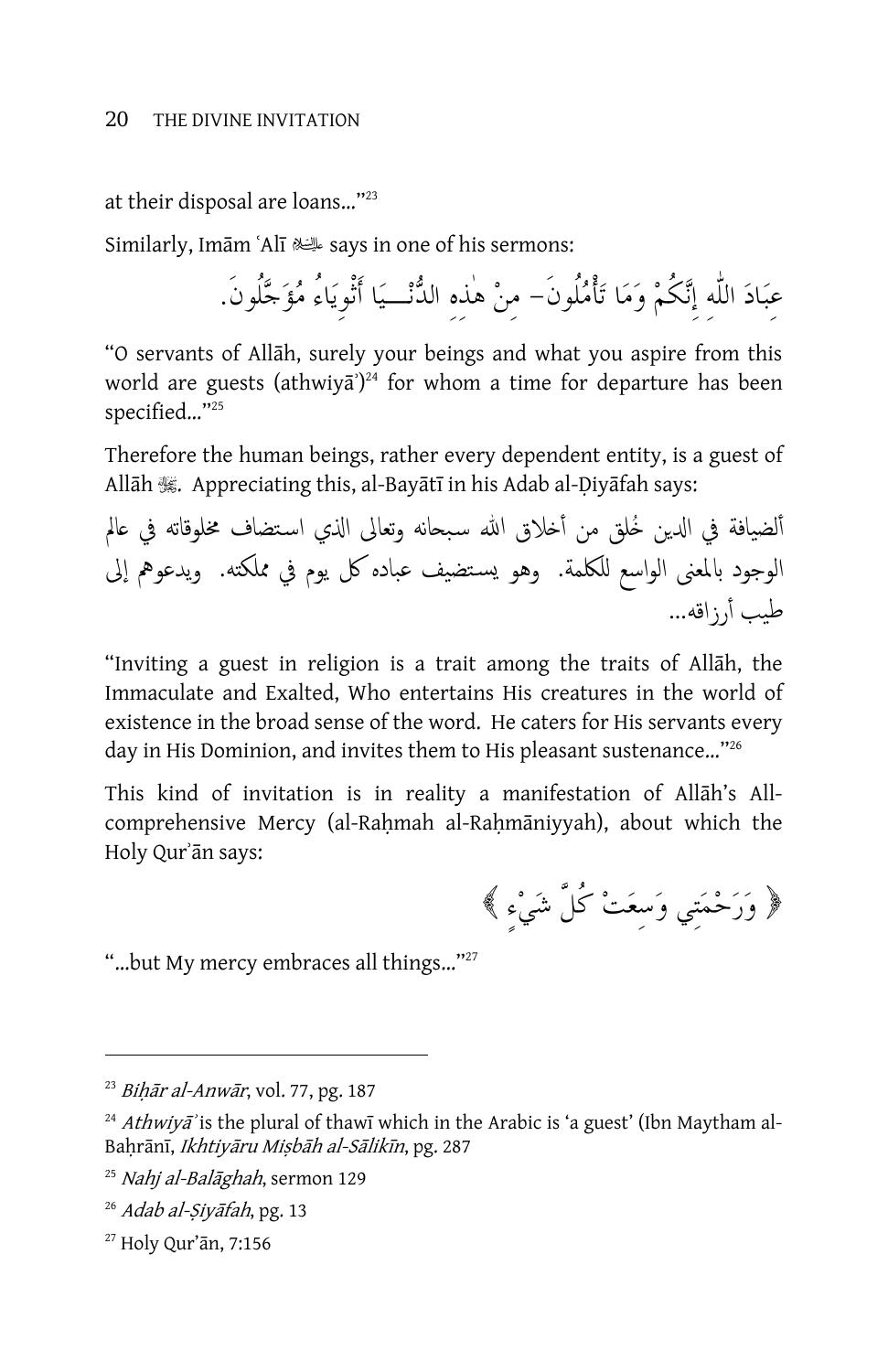# The Special Banquet

This kind of invitation takes place on specific occasions. It manifests Allah's  $\mathcal{F}$  special Mercy which despite given to all, is accepted and benefited from, only by the believers. This kind of Mercy is also known as al-rahmah al-rahīmiyyah, which comes in the first verse of Sūrat al-Hamd: Bismillah al-Rahman al-Rahīm. Following are some noteworthy extensions (masadiq) of the special Divine banquet:

# 1. Special invitation in the Holy month of Ramadan

The Holy Prophet *&* is reported to have said:

...وهو شَهر دعِيـتم فِيهِ إِلـى ضِيافَةِ اللٌّه...ِ

"...It is a month in which you have been called to the Banquet of Allāh..."<sup>28</sup> Imām Muhammad al-Bāqir «السلالة is reported to have said:

...شهر رمضانِ شهر رمضانِ والصائِمونَ فِيـهِ أَضـياف اللٌّه...ِ

"...The month of Ramadān is the month of Ramadān, and those who are fasting therein are the guests of Allāh..."<sup>29</sup>

# 2. Special invitation during Hajj and 'Umrah

Imām al-Ṣādiq <br/>اللغة is reported to have said:



"Surely the guest of Allāh is the one who performs hajj and 'umrah until he returns back to his house…"30

 $^{28}$  al-Iqbal, vol. 1, pg. 26

<sup>&</sup>lt;sup>29</sup> Fadā'il al-Ashhur al-Thalāthah, pg. 123

 $30$  al-Khisāl, vol. 1, pg. 127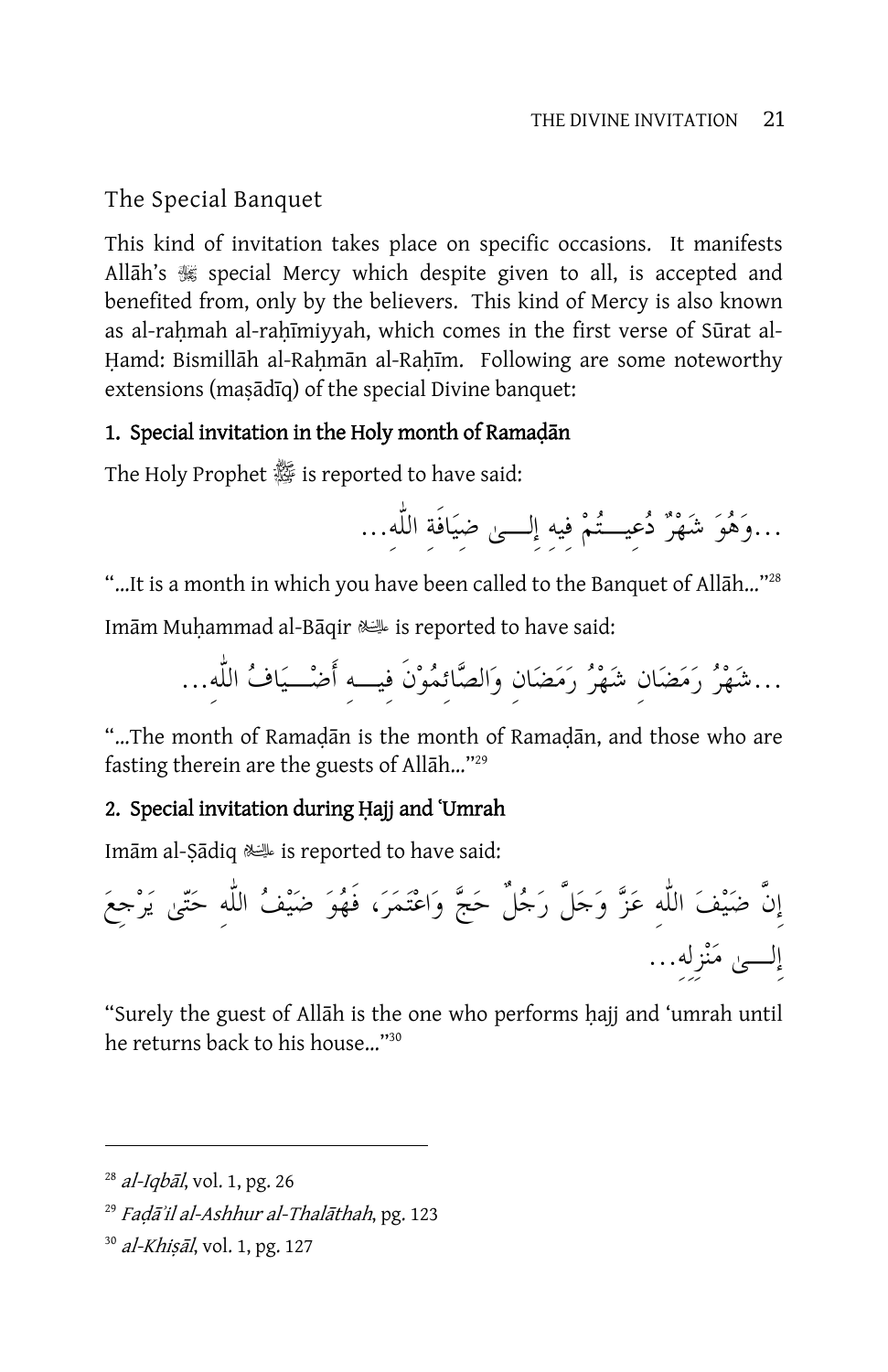## 3. Special Invitation during Prayer (salāh)

The above tradition of Imam al-Şadiq al interventions the second kind of guest as:



"…and one who is in his prayers, and thus under Divine protection, until he leaves his prayer…"31

Imām al-Sādiq <a><a>lig <a>aid: is also reported to have said:

من صلَّى صلاَةً فَرِيضةً وعقَّب إِلـى أُخرى فَهو ضيف اللٌّه،ِ وَحَقٌّ علَى اللٌّهِ أَنْ يكْرِم ضيفَه...

"Whosoever prays an obligatory prayer and follows it with another, then he is a guest of Allāh, and it is upon Allāh to venerate His guest..."<sup>32</sup>

Imām Ḥasan al-Mujtabā حَالِثَة was known to say the following whenever he would reach the door of the mosque:

إِلٌـهِي ضيفُك بِـبابِك، يا محسِن قَد أَتاك الْمسِيء،ُ فَتجاوز عن قَبِيحِ ما عِندِي بِجمِيلِ ما عِندك يا كَرِيـم.

"O God, Your guest is at Your door; O Virtuous One, certainly the bad doer has come to you; so overlook the ugliness that I possess with the beauty that is with You, O Noble One."33

This perhaps reveals that whenever one is in the mosque, one is in reality the special guest of Allāh.

# 4. Special Invitation for those Obedient to Allāh

Ibn Fahd al-Hillī in his ʿUddat al-Dāʿī narrates a sacred tradition (al-hadīth

 $31$  Ihid.

 $32$  al-Kāfī, vol. 2, pg. 241

 $33$  al-Anwār al-Bahiyyah, pg. 87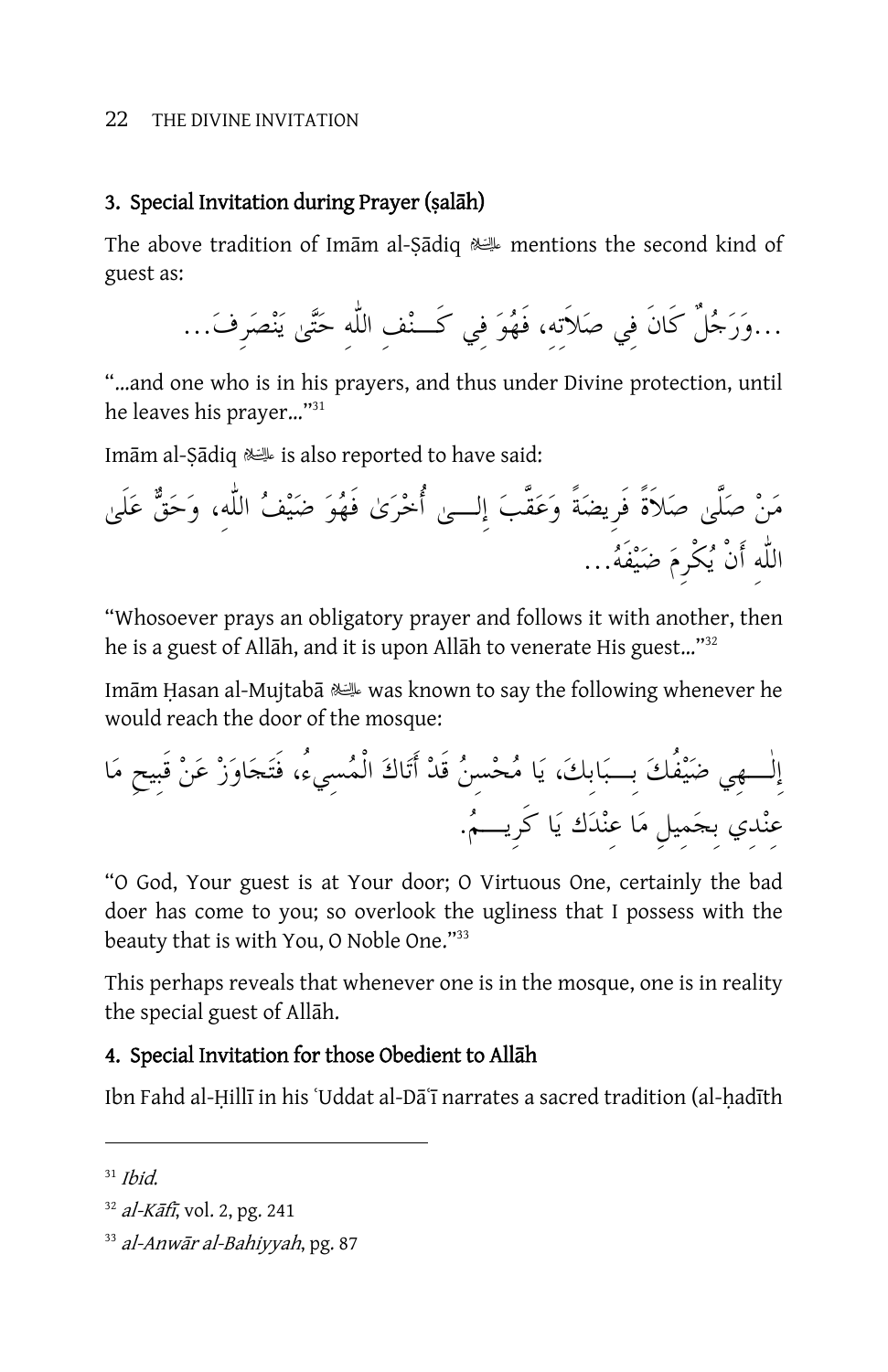al-qudsī) in which Almighty Allāh tells Prophet Dāwūd « بالله the following:

أَهلُ طَاعـتِي فِي ضِيافَـتِي.

"The obedient people are My guests…"34

#### 5. Special Invitation to the Rememberers of Allāh

The Holy Prophet 醬 in a sacred tradition is reported to have said:

وإِنَّ اللٌّه سبحانه يقُولُ أَهلُ ذِكْرِي فِي ضِيافَتِي...

"And surely Allah, free is He from imperfections, Says: Those who remember Me are My guests…."35

#### 6. Special Invitation to those who Study the Holy Qur'an in the Mosque

The Holy Prophet **1** is reported to have said:

…مَا جَلَسَ قَوْمَّ في بَيَّت مِنٌ بُـيُوت اللَّه، يَدْرُسُونَ كَتَابَ اللَّه،  
وَيَّعَاطَوَّنَهُ بَيُـنَهُمٌ إِلاَّ كَانُوًا أَضُـيَافَ الَلَّهِ تَعَالــى، وأَظَلَّتٌ عَلَيِمُ
$$
\frac{1}{2} \text{مَنِحَتِهَا مَا دَامُوا فيِهِ، حَتَّى يَخُوضُوا فيِ حَدِيتِ غَيْرِو…
$$

"No people sit in a house from among the houses of Allah studying the Book of Allah and exchanging information between themselves, save that the Angels place a shade over them by their wings until they engage in talking about something else…"36

# 7. Special Invitation for one who Visits His Mu`min brother in the way of Allāh

It is reported in a tradition that the Holy Prophet  $\frac{45}{365}$  said:

من زار أَخاه فِي بيتِهِ قَالَ اللٌّه عز وجلَّ لَه: أَنت ضيفِي وزائِرِي، علَي

 $34$  'Uddat al-D $\tilde{a}$ ', pg. 252

 $35$  Irshad al-Qulūb, pg. 58

<sup>&</sup>lt;sup>36</sup> Mustadrak al-Wasā'il, vol. 3, pg. 313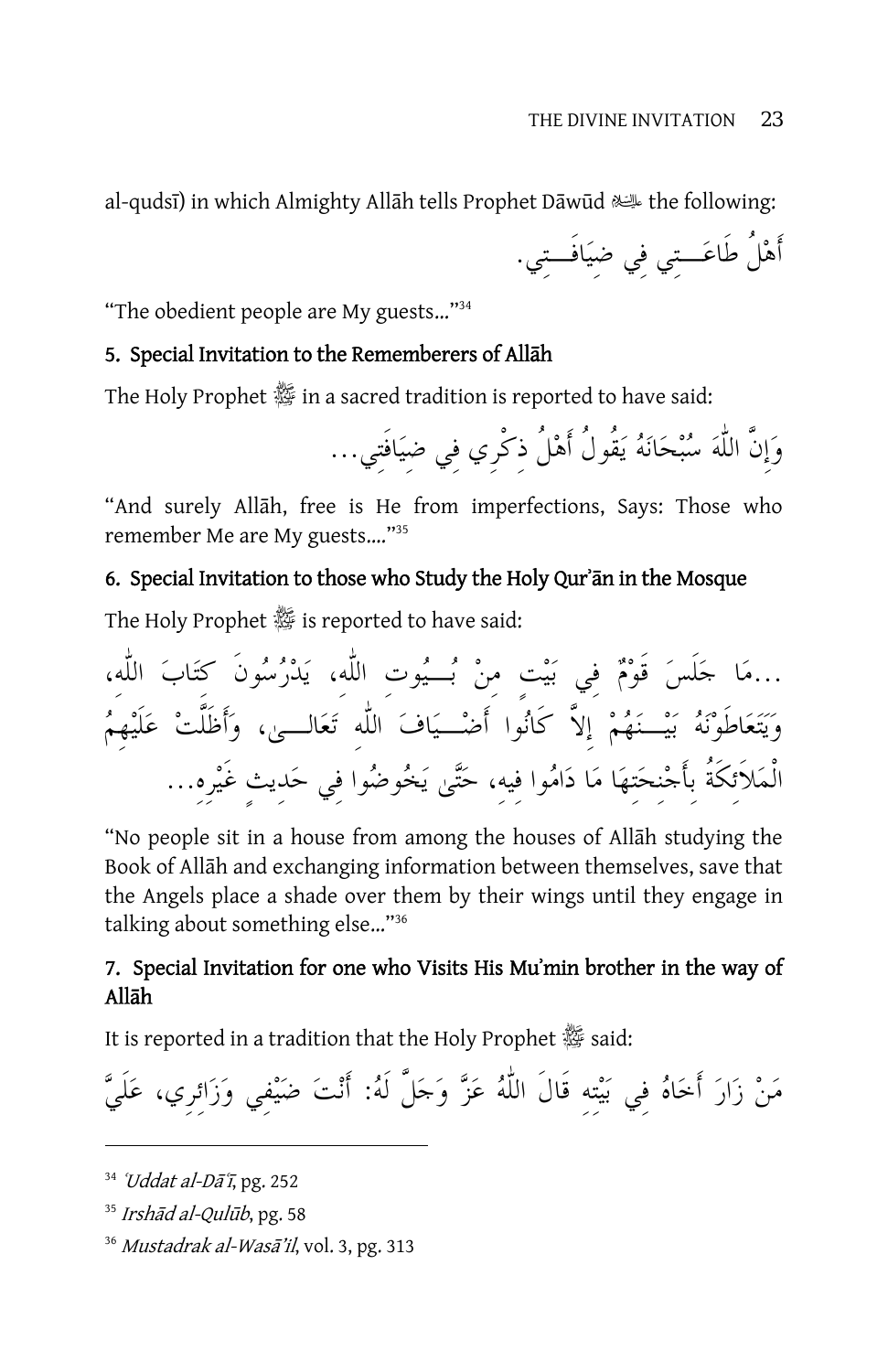قِرَاكَ، وَقَدْ أَوْجَبْتُ لَكَ الْجَنَّةَ بِحُبِّكَ إِيَّاهُ...

"Whosoever visits his brother at his home, (in the way of Allah), Allah, the Invincible and Majestic, Says: 'You are My guest and My visitor, and I am bound to entertain you; and surely I have made Paradise obligatory on you through your love for him…"37

# 8. Special Invitation for the za'ir (visitor) of Imam al-Husayn الشاهدة

In one of the zivarat of Imam al-Husayn , بالله , we are taught to address him saying:

يا أَبا عبدِ اللٌّه:ِ أَنا ضيف اللٌّهِ وضيفُك، وجار اللٌّهِ وجارك، ولِكُلِّ ضيفٍ وجارٍ قِرى، وقِراي فِي هذَا الْوقْتِ أَنْ تسأَلَ اللٌّه سبحانه وتعالـى أَنْ ِ رُزْقَنِي فَكَاكَ رَقَــبَتِي منَ النَّار، إِنَّهُ سَميعُ الدُّعَاءِ …

"O Abā ʿAbdillāh, I am the guest of Allāh and your guest as well, and Allāh is my refuge; and you too are my refuge; and for every guest and seeker of refuge there is a banquet; please therefore make my banquet be at this moment that you ask Allāh to provide me with freedom from Hell Fire; surely He is All-Hearing of Prayer…"38

Spiritual Food

These examples inform us that Allah's  $\frac{1}{2}$  special invitation does not always concern material satisfaction. The food that Allah is serves in the aforementioned specific invitations are spiritual. In fact in some traditions the word 'ta'am'<sup>39</sup> is translated as spiritual food. Consider the following:

In chapter 'Abasa [80:24], Almighty Allāh says:

 $37$  al-Kāfī, vol. 2, pg. 176

 $38$  Mafātīh al-Jinān, pg. 292

<sup>&</sup>lt;sup>39</sup> The verb ta'ima literally stands for 'he tasted'.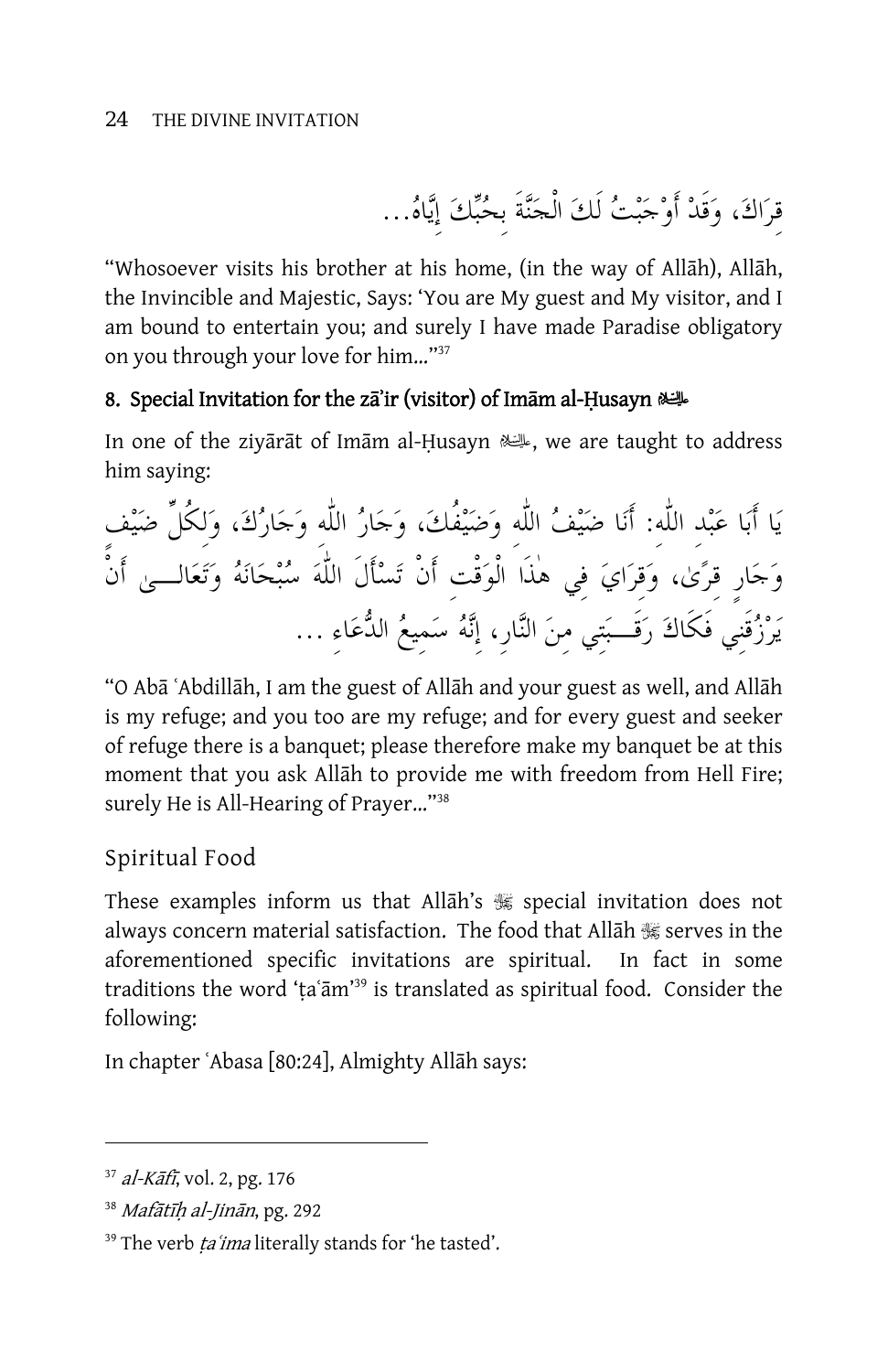فَلْيَنظُرِ الإِنسانُ إِلـى طَعَامِهِ

"Then let man look at his food."40

Under this holy verse, the Shiʿite exegete Sayyid Hāshim Bahrānī, in his Tafsīr al-Burhān quotes a tradition narrated by Thiqat al-Islam al-Kulaynī in al-Kāfi [v. 1, p. 39, tr. 8] from Imām al-Ṣādiq عليّة as follows:

Zayd al-Shaḥḥām asks Imām «الله what "man's food" stands for in the verse above. The Im{m responds saying:

عِلْمه الَّذِي يأْخذُه عمن يأْخذُه.

"It refers to the knowledge that he acquires, and its source."

The Holy Prophet **5** is reported to have said:

أَبِيتُ عِنْدَ رَبِّي، يُطْعِمُني وَيَسْــقِيـــني.

"I spend the night near my Lord, and He feeds me and quenches my thirst."

Commenting on this prophetic tradition, Sayyid `Alī Khān al-Madanī in his magnum opus, Riyād al-Sālikīn says:

) ند ّربه يس من ل جنس أطعمة ع لح ا يواانت ّ ومعلوم ّ أن طعامه (صلى ّ اهلل عليه وآهل للحم إّنما المراد طعام العلم وشراب المعرفة. ّ ا ية، ولا شرابه من جنس هذه الأشربة، و

"And it is known that the Prophet's food near his Lord is not of the kind of animal food, nor is his drink like the drinks that we see before us. Indeed what is meant here is only the ta`am (food) of knowledge and the sharāb (drink) of gnosis (maʿrifah)."<sup>41</sup>

'Allāmah Majlisī also, commenting on this tradition says in his Oceans of Lights:

<sup>&</sup>lt;sup>40</sup> Holy Qur'ān, 80:124

 $41$  Riyad al-Salikin, vol. 1, pg. 280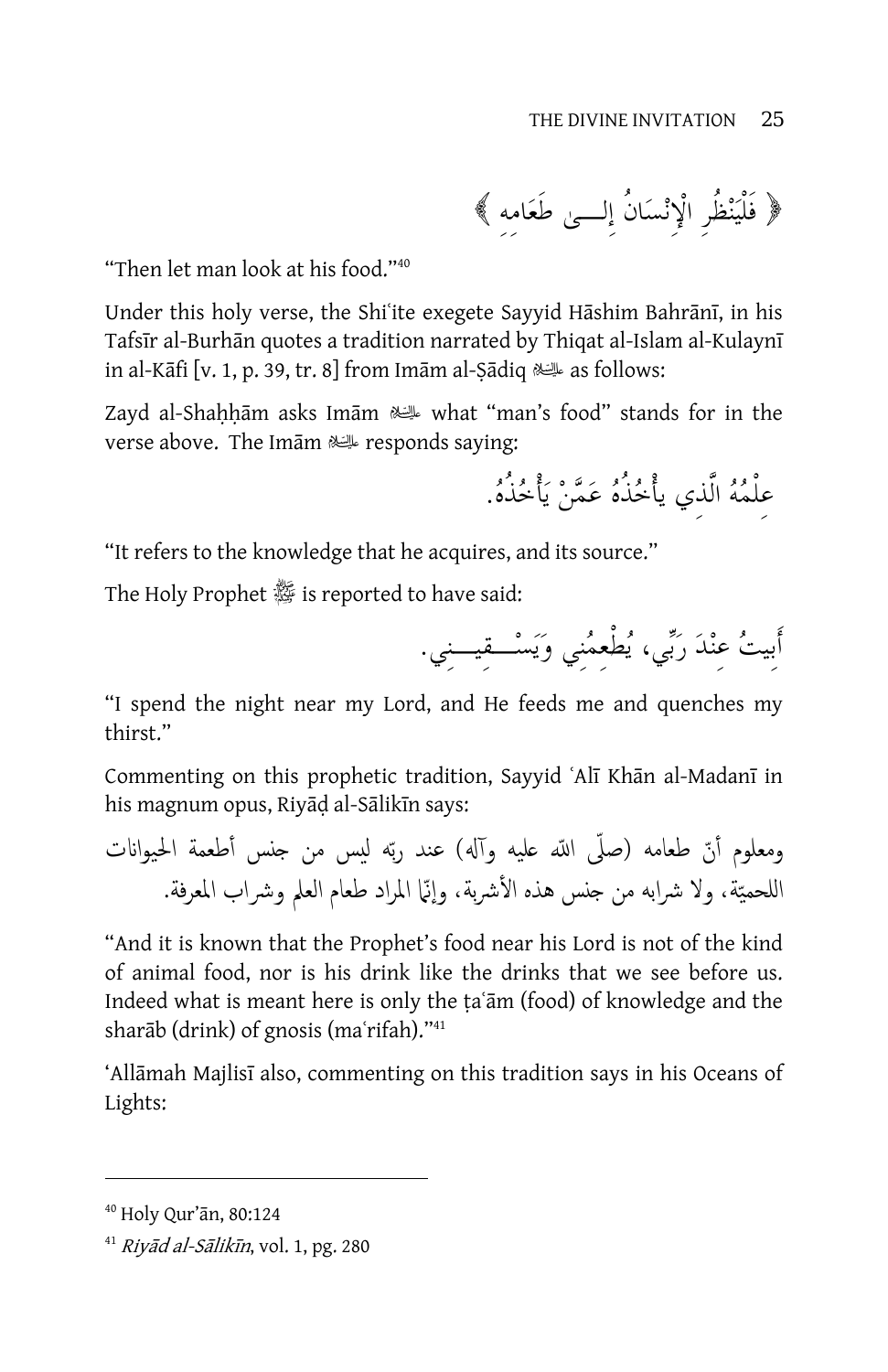...ولا شك أن ذكل لا شراب ليس إلا بارة عن المعرفة و ع لمح ا بة والإستنارة بأنوار عالم لغ ا يب...

"…and undoubtedly that drink is nothing but Divine gnosis, love, and seeking illumination through the lights of the hidden realm..."<sup>42</sup>

The infinitive noun 'shurb' also, which is commonly translated as 'drinking' does not literally mean 'to drink'. Drinking is only a material extension of 'shurb'- which literally denotes "to convey to one's inside"<sup>43</sup> be that by drinking<sup>44</sup> or otherwise. The Holy Qur'an for example, uses shurb for the polytheists who inclined to the worship of a cow after Prophet Mūsā « went to be the special guest of Allāh  $\mathcal{H}$ , in the following way:

وَأُشرِبوا فِي قُلُوبِهِم الْعِجلَ بِكُفْرِهِم

 "…and their hearts had been imbued with [the love of] the Calf, due to their faithlessness."45

Observe that the word 'ushribū' is employed which does not connote any kind of material intake of drink.

Im{m al-Sajj{d in his supplication against Satan says:

أَللٌّهم و أَشرِب قُلُوبنا إِنكَار عملِهِ والْطُف لَنا فِي نقْضِ حِيلِه.ِ

"O Allah, saturate our hearts with the rejection of his works and be gentle to us by destroying his stratagems!"46

And in his supplication of ˜Arafah he says:

وأَشرِب قَلْبِي عِند ذُهولِ الْعقُولِ طَاعتك.

 $42$  Bihār al-Anwār, vol. 6, pg. 208

 $43$  al-Tahqīq fī Kalimāt al-Qur'ān al-Karīm, vol. 6, pg. 30

 $^{44}$  EW Lane, *EW Lane Arabic-English Lexicon*, see under the root word *shin rā bā* 

<sup>&</sup>lt;sup>45</sup> Holy Our'an, 2:93

<sup>&</sup>lt;sup>46</sup> Imām al-Sajjād , *Sahīfat al-Sajjādiyyah (Eng. Edition)*, sup. 17, pg. 63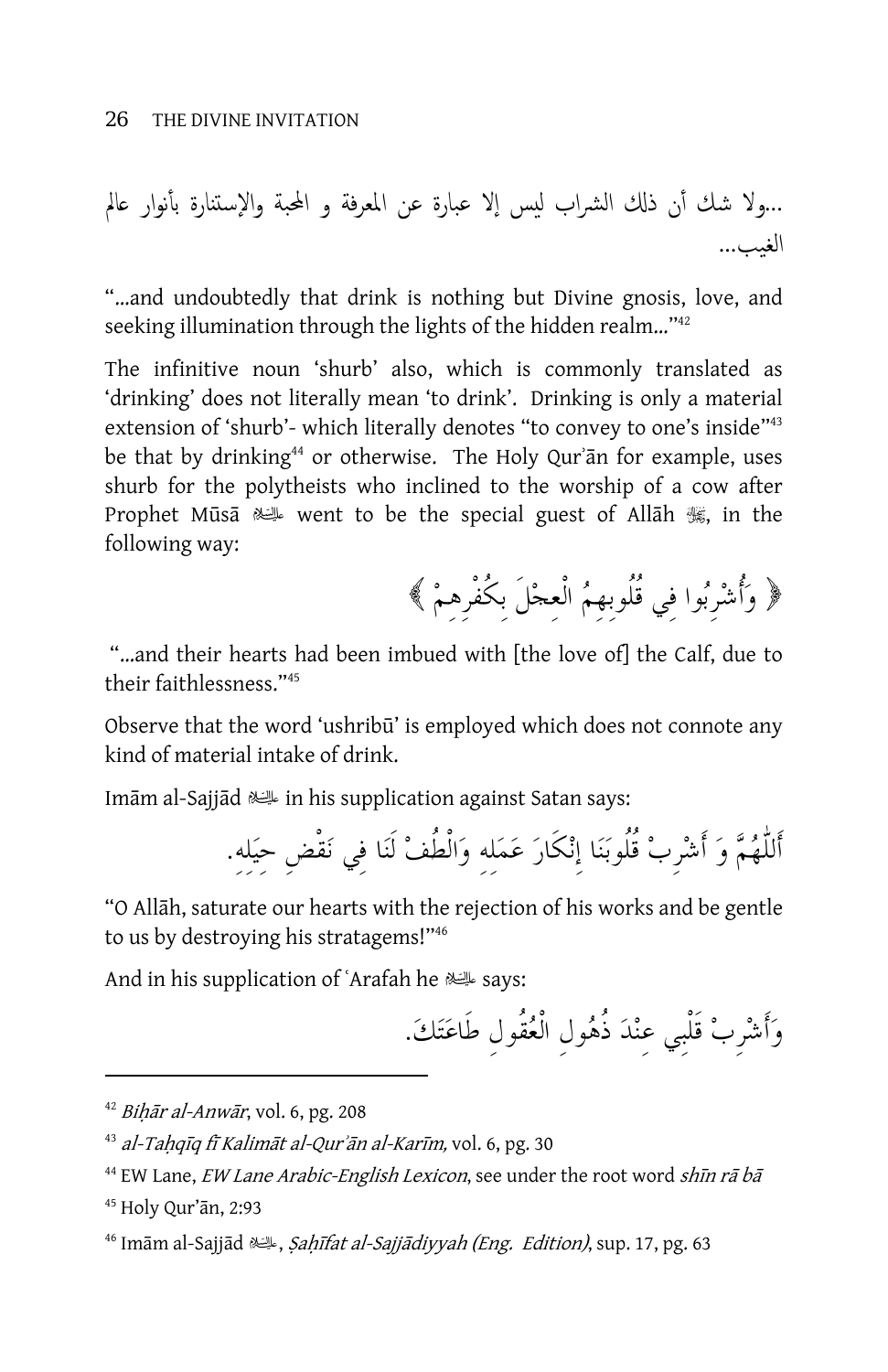"Drench my heart with Your obedience when intellects are distracted…"47 And Im{m ˜Al| is reported to have said:

إِنَّ لِلٌّهِ تعالـى شرابا لأَولِيَائِهِ إِذَا شرِبوا (مِنه (سكِروا، وإِذَا سكِروا طَرِبوا، وإِذَا طَرِبوا طَابوا، وإِذَا طَابوا ذَابوا، وإِذَا ذَابوا خلَصوا، وإِذَا خلَصوا طَلَبوا، وإِذَا طَلَبوا وجدوا، وإِذَا وجدوا وصلُوا، وإِذَا وصلُوا اتصلُوا، وإِذَا اتصلُوا لاَ فَرق بينهم وبين حبِيـبِهِم.

"Indeed Allah has a wine for His friends, which if they drink, they get intoxicated, and when they get intoxicated, they get overjoyed, and when they get overjoyed they get pleasant, and when they get pleasant, they melt down, and when they melt down, they get pure, and when they get pure, they seek, and when they seek, they find, and when they find they reach, and when they reach, they unite, and when they unite there is no difference between them and their lover."48

#### Mystics are Guests of Allah

Some mystics like Ibn al-`Arabī consider the sūfīs (those who possess the purity of heart and have attained proximity to God) to be the guests of Allāh  $\mathcal{H}$ . In his Futūḥāt al-Makkiyyah he says:

ألصوفية أضياف الله، فإنهم سافروا من حظوظ أنفسهم وجميع الاكـوان إيثاراً للجناب الإلهي، فنـزلوا به، فلا يعملون عملاً إلا بإذن من نزلوا عليه، وهو الله، فلا يتصرفون ولا يسكنون ولا يتحركون إلا عن أمر إلهي، ومن ليست هذه صفته فهو في الطريق يمشي يقطع مناهل نفسه حتى يصل إلى ربه، فحينئذ يكون ضيفاً...

"The mystics (al-sūfiyyah) are guests of Allāh, for they journeyed from

-

<sup>&</sup>lt;sup>47</sup> *Ibid.*, sup. 47, pg. 185

 $48$  This tradition has been narrated by many authorities in *mysticism* such as Mullā Hādī Sabzawārī in his Sharh al-Asmā' (pg. 534), Ayatullāh Hasan Zadeh Amulī in his Nūr ʿalā Nūr (pg. 89), Mawlā Narāqī in his Jāmiʿ al-Saʿādāt (vol. 3, pg. 152)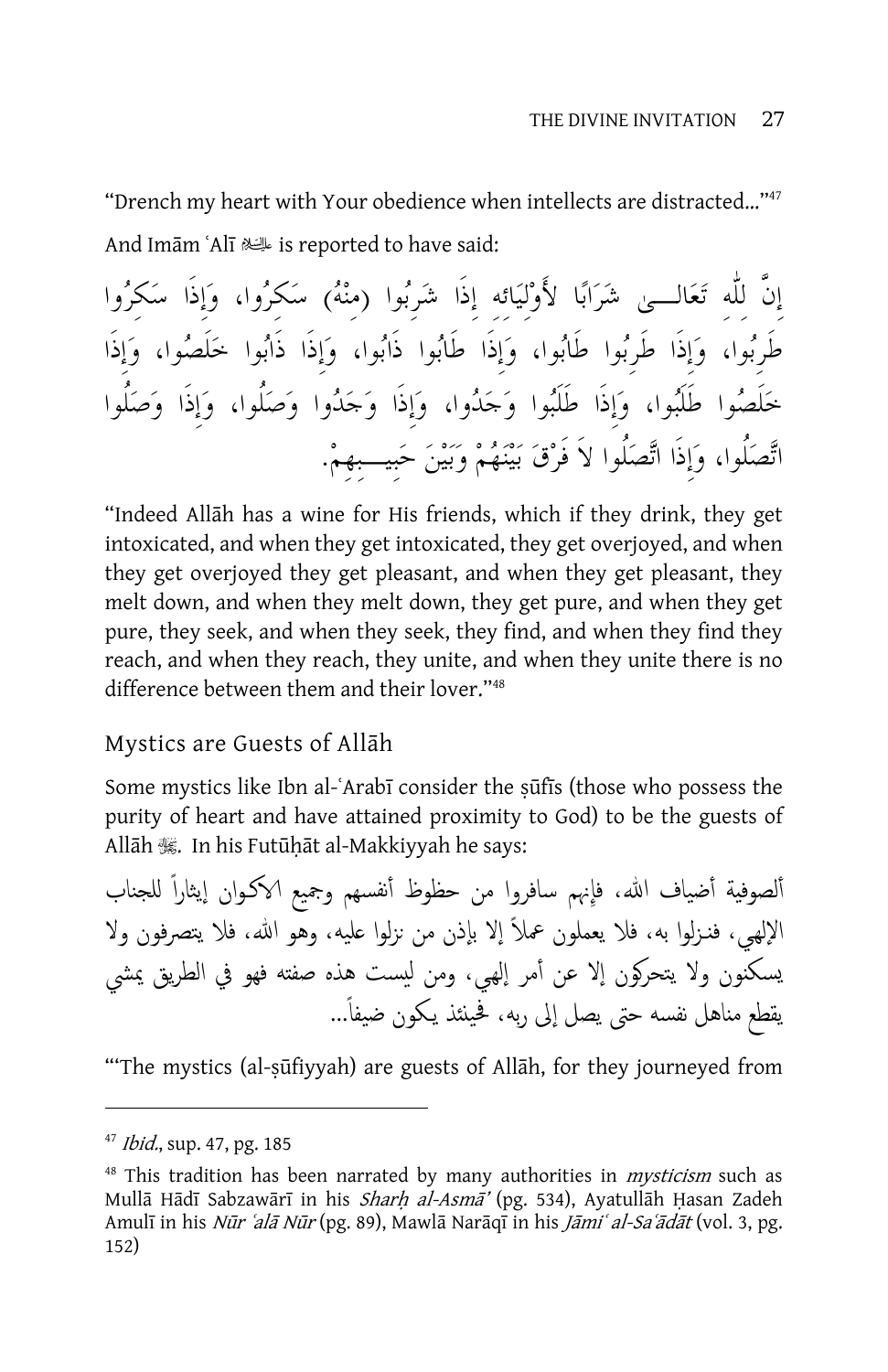the pleasures of their lower self and everything in sacrifice for the neighborhood of God; so they alighted in His neighborhood, and hence do not perform any action save by the permission of He, Whose neighborhood they alighted as guests, and that is Allāh; therefore they do not do anything, nor settle down, nor move save by the Divine Command; and one who does not have such a character, he is [still] walking on the way, crossing the springs of his self until he reaches his Lord, and then it is when he is a guest…'"49

# A Closer Look at the Meaning of Diyafat Allah

Almighty Allah is referred to in the verses of the Holy Qur'an with different names. Sometimes He is introduced with 'Huwa'  $(He)^{50}$ , sometimes with 'Allāh'<sup>51</sup>, sometimes with 'Rabb'<sup>52</sup> and so on. All these names manifest a certain meaning, which if overlooked may hamper one from understanding the verse perfectly. Authoritative exegetes of Qur'an have alluded to this fine reality in their works.<sup>53</sup> Likewise the Ahl al-Bayt , who represent the guardians of Qur`{n, and appreciate its kernel, also employ every Divine Name for the purpose of referring to a certain Attribute of Allah  $\ddot{\textbf{x}}$ . For example, in the aforementioned prophetic tradition the Holy Prophet  $\frac{36}{15}$  said: 'I spend the night near my Lord ('inda Rabbī)...' Here the name 'Lord' (Rabb) is specifically employed and thus it refers to the aspect of God's Lordship, an extension of which is to perfect and train the human beings. In addition, it also alludes to 'his state of perfection' in particular. The first person pronoun "yā" in Rabbī ( $\binom{1}{k}$ ) alludes to this subtlety. Therefore, the food and drink in the tradition must be in harmony with what would confer excellence to the Prophet  $\mathscr{E}.$  Obviously in his case we speak of higher excellence, for the path towards Absolute Excellence never ends.

<sup>&</sup>lt;sup>49</sup> al-Futūhāt al-Makkiyyah, vol. 9, pg. 416

<sup>&</sup>lt;sup>50</sup> Holy Qur'ān, 112:1

<sup>51</sup> Ibid., 2:255

<sup>52</sup> Ibid., 1:2

<sup>53</sup> This can be tangibly observed in the excellent exegesis of 'Allāmah Ţabā'tabā'i's Tafsīr al-Mīzān.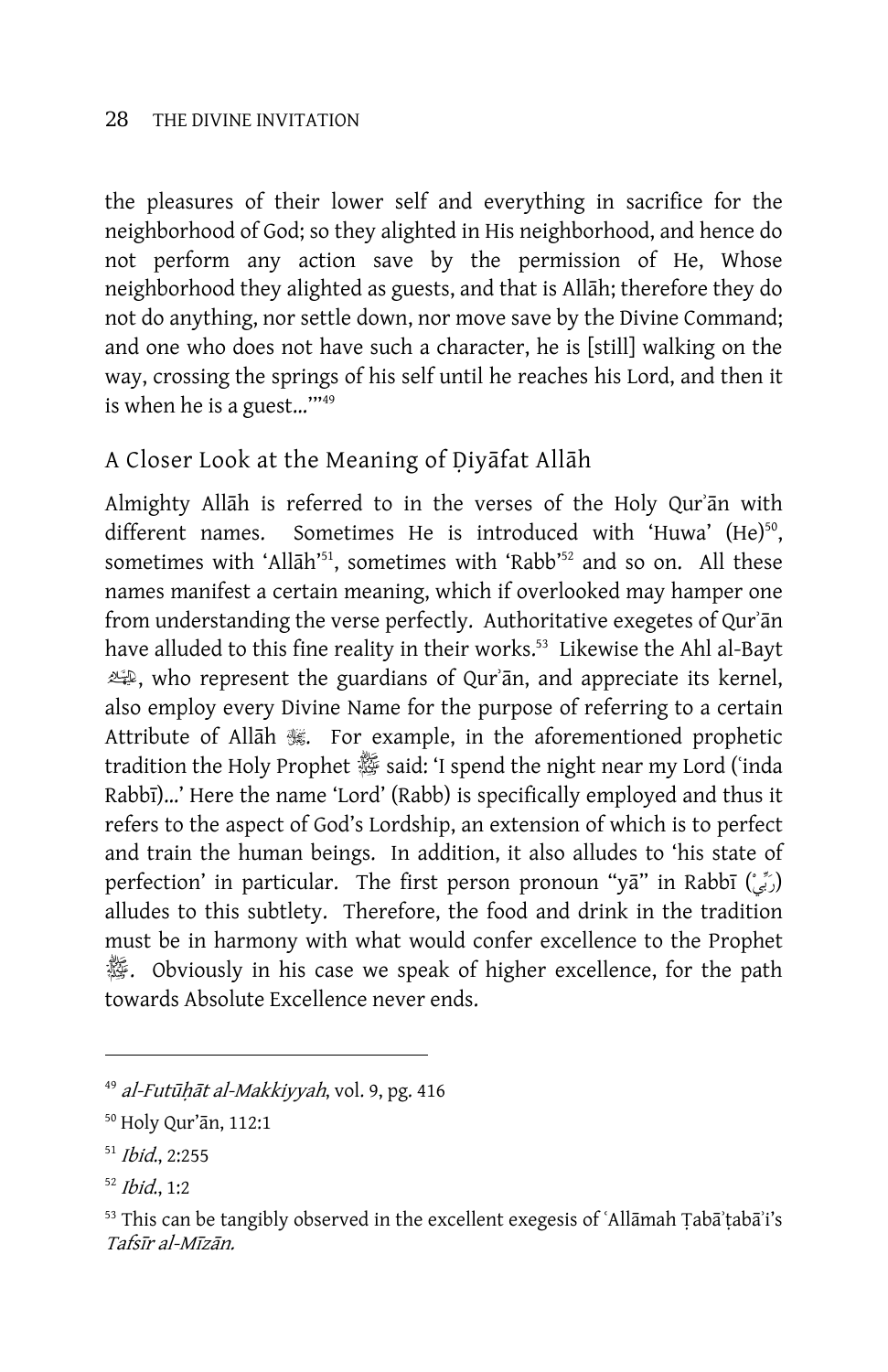With regard to Diyafat Allah, the name 'Allah' is employed. The name Allah is an all-comprehensive Name of God which exemplifies all His Perfect Attributes. That is why it is also known as al-ism al-aʿzam (the Greatest Name). Its origin is commonly known to be the transitive verb 'alaha' (he worshipped). Hence it signifies 'The Worshipped One' or 'One Who is worthy of worship'. Consequently, the spiritual food in the month of Ramadan is one that makes us true worshippers of Almighty Allah, those who exemplify all His Sublime Names (al-Asma' al-Husna) in themselves. In one of his sermons, Imam al-Khumaynī alludes to this subtlety saying:

چه بگوييم در مقابل اين نعمت بزرگ الهي كه ملتها را دعوت كرده است به ضيافه االله ضيافه االله با همه اسماء...

"How can we express our gratitude in return for this great Divine Blessing, for the nations have been called to be the guests of Allāh with all His Names…"54

In other words, the Holy month of Ramadan is a month of becoming ˜Abdull{h (an obedient servant of All{h i). It is a month of adopting the etiquette of Allah  $\frac{1}{2}$  in the language of tradition or adopting the Divine Color in the language of the Holy Qur'an. The Holy Qur'an says:

صِبغَةَ اللٌّهِ وَمَن أَحسَن مِنَ اللٌّهِ صِبغَةً وَنَحن لَه عَابِدونَ

"Allāh's Color; and whose color is more pleasant than Allāh's; and He alone do we worship."55

And the Holy Prophet  $\mathcal{L}$  is reported to have said:

تخلَّقُوا بِأَخلاَقِ اللٌّه.ِ

"Adopt the etiquette of Allah."<sup>56</sup>

<sup>54</sup> Sahīfeye Imām, vol. 18, pg. 497

<sup>&</sup>lt;sup>55</sup> Holy Qur'ān, 2:138

<sup>56</sup> Sharh Du'a' al-*Ṣabāh*, pg. 87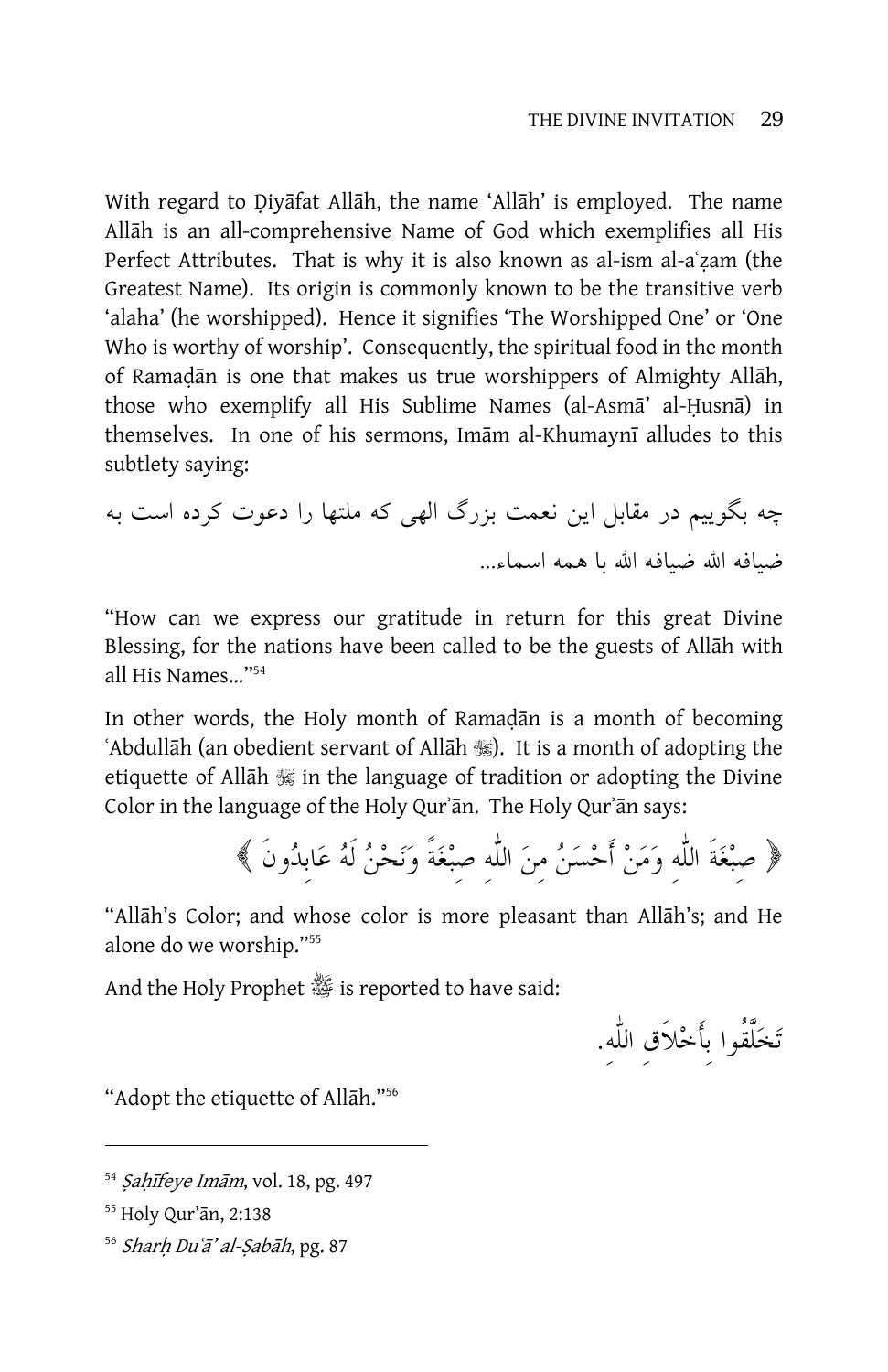In fact one of the wonderful supplications taught to us by Imam Baqir al-˜Ul}m is Du˜a al-Mub{hilah, in which what we seek are the Beautiful Attributes of Allāh.

`Allāmah Țabā'țabā'ī, the mentor of leading contemporary authorities in 'irfan, would highly emphasize on reading this du'a, 'for,' he would say, 'there is no mention of Paradisal men or women in it.' Observe the following verses of this radiant supplication:

أَللٌّهم إِني أَسأَلُك مِن بهائِك بِأَبهاه وكُلُّ بهائِك بَهِيٌّ... أَللٌّهم إِني أَسأَلُك مِن عظَمتِك بِأَعظَمِها وكُلُّ عظَمتِك عَظِيمَةٌ، أللٌّهم إِني أَسأَلُك بِعظَمتِك كُلِّها...

"O Allāh I seek from You the kind of Your Brilliance (bahā'ikā) which is the Most Brilliant, and every Brilliance of Yours is Very Brilliant; O Allah I ask You by Your Brilliance in its entirety....O Allah I seek from You the kind of Your Greatness which is the Greatest, and every Greatness of Yours is very Great; O Allah I ask You by Your Greatness in its entirety…"57

The contemporary mystic-scholar Āyatullāh Ḥasan Zādeh Āmuli in his treatise 'Light upon Light' while enumerating the requirements of observing good manners in front of Almighty Allāh, says:

دگر ادب مع اللّه اقتضاء ميكند كه از او جز او را نخواهي كه اين عبادت احباب و احرار است. اين امر از بلند همتى عبد است. كسانى كه دون همتاند به وفق دنائت خود طلب دارند. يكي از مشايخ ما - رضوان اللّه تعالى عليه – ما را ترغيب مي فرمود به مثل دعاي سحر حضرت امام محمّد باقر عليه السّلام (اللّهمّ انّى أسألك من بهائك بأبهاه وكلّ بهائك بهىّ…) كه در آن بهاء و جمال و جلال و عظمت و نور و رحمت و علم و شرف است و

 $57$  Mafātīh al-Jinān, pg. 184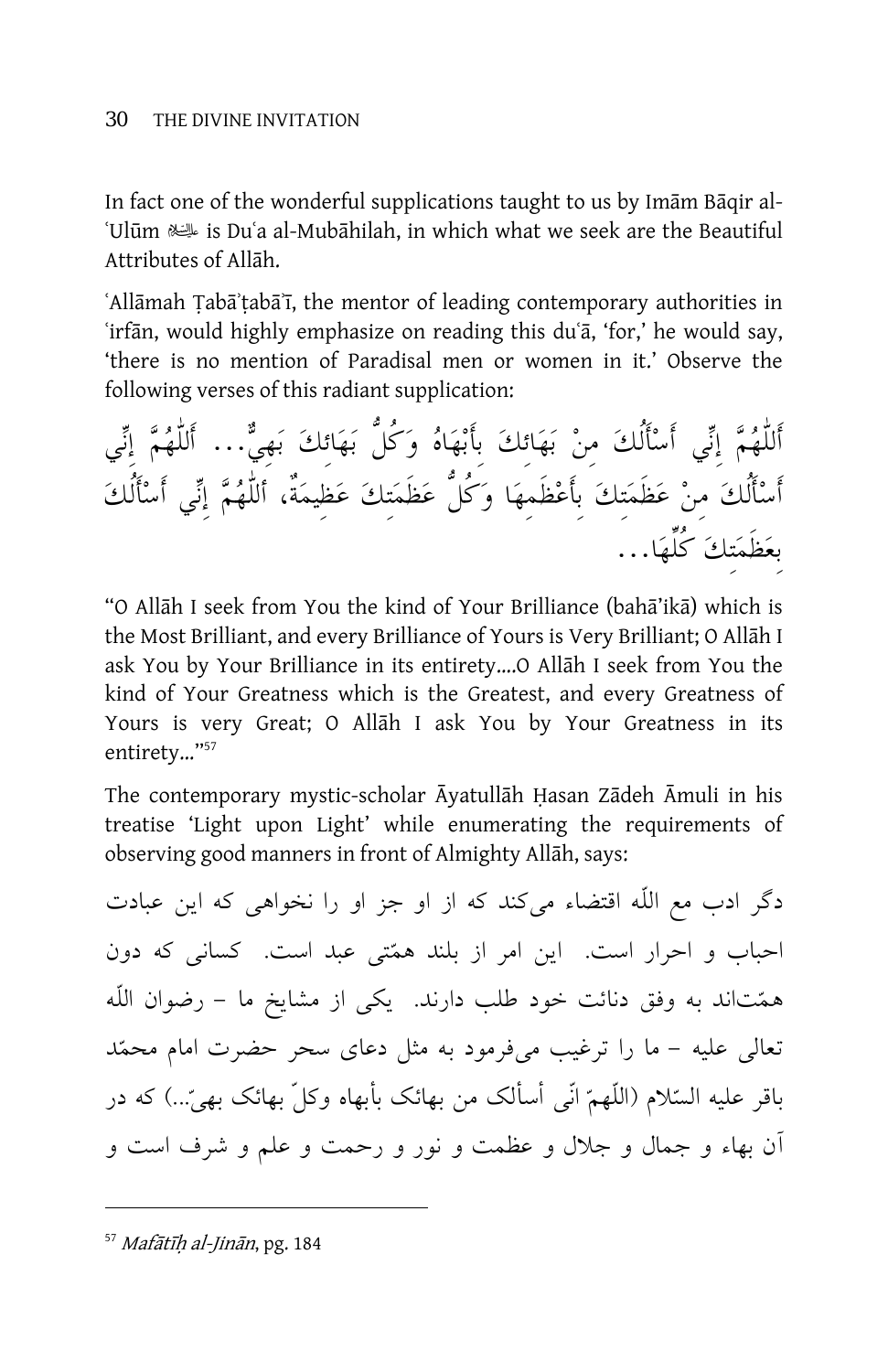حرفى از حور و غلمان نيست، اگر بهشت شيرين است، بهشت آفرين شيرين تر است.

چرا زاهد اندر هواي بهشت است چرا بيخبر از بهشت آفرين است

"Observing etiquette before Allah also requires that you do not seek other than Him, for that is the worship of the free men (ahrar) and lovers (ahbab). Such a supplication originates from the exalted aspiration of the servant of God. Those who are lower than this station, ask for their needs according to their lower stages. One of our mentors (may Allah be pleased with him) would encourage us to read supplications like Du'a al-Sahar [another name for duʿā al-mubāhilah] of Hadrat Imām al-Bāqir : المليسلة (O All{h I seek from You the kind of Your Brilliance which is the Most Brilliant…) wherein there is Divine Brilliance, Beauty, Majesty, Greatness, Light, Mercy, Knowledge, Nobility, but no mention about Paradisal damsels (hūr) or heavenly youthful male servants (ghilmān). If Paradise is sweet, the Creator of Paradise is sweeter."

Why is the abstinent after Paradise?

Why is he oblivious of the Creator of Paradise?<sup>58</sup>

Later in the same treatise this great mystic quotes Misbah al-Shari ah, a masterpiece on the secrets of worship attributed to Imam al-Șadiq , saying:

لَقَدْ دَعَوْتُ اللَّهَ فَاسْتَجَابَ ليي، وَنَسيْتُ الْحَاجَةَ، لأَنَّ اسْتجَابَتَهُ بِإِقْبَالِهِ عَلَىٰ عَبْده عِنْدَ دَعْوَتهَ أَعْظَمُ وَأَجَلُّ ممَّا يُرِيدُ مِنْهُ الْعَبْدُ وَلَوْ كَانَت الْجَنَّةَ ونعِيمها الأَبد، ولٌكِن لاَ يعقَلُ ذٌلِك إِلاَّ الْعالِمونَ الْعابِدونَ الْمحِبونَ الْعارِفُونَ، صفْوةُ اللٌّهِ وخواصه.

Imām al-Sādiq «الله said: "Indeed I called Allāh and He responded to me,

<sup>&</sup>lt;sup>58</sup> Nūrun ʿalā Nūr, pg. 80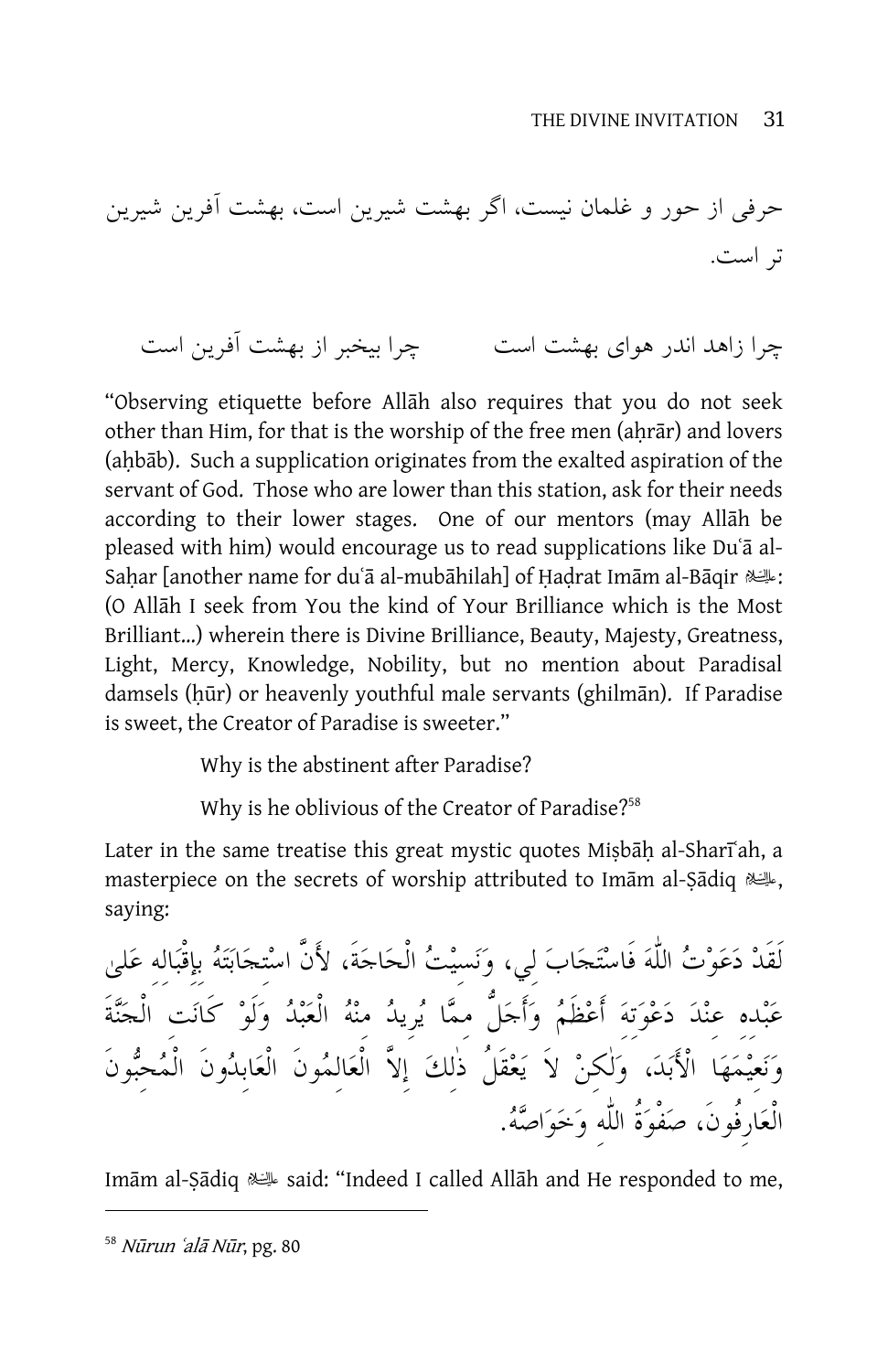and I forgot my wish, for His Response by giving attention to His servant when he calls upon Him is greater and more magnificent than what the servant wants from Him, even if that be Paradise and its eternal blessings, but none save the Knowledgeable Ones comprehend- those who are worshipful, the Divine lovers, Gnostics, Allah's choicest and special servants."59

We can also say that since the Holy Prophet 醬 was a perfect manifestation of an obedient slave of Allah , this month is a month of getting closer to the Holy Prophet *1* too. Leading mystics have clearly stated that the Holy Prophet 醬 is a manifestation of the Greatest Name of God - Allāh , which means that he manifests in himself all the Divine Attributes. In other words he is `Abd of Allah. We also bear witness to this during every prayer:

أَشْهَدُ أَنَّ مُحَمَّدًا عَبْدُهُ وَرَسُولُهُ.

"I bear witness that Muhammad is His Obedient Servant and Messenger."

The Infallible Im{ms of the Ahl al-Bayt likewise personify the Divine Attributes. Im{m ˜Al| is reported to have said:

...نحن الأَسمآءُ الْحسنـى الَّتِي إِذَا سئِلَ اللٌّه تعالـى بِها أَجاب...

"We (the Ahl al-Bayt) are the Most Beautiful Names of Allah by which when Almighty Allāh is asked, He Responds."<sup>60</sup>

And it is also reported from Im{m al-B{qir that:

نحن الأَسمآءُ الْحسنـى الَّذِين لاََ يقْبلُ اللٌّه مِن الْعِبادِ عملاً إِلاَّ بِمعرِفَتِنا.

"We are the Most Beautiful Names of Allāh, and without knowing us, Allāh does not accept any deed of His servants."<sup>61</sup>

In a sermon which he delivered on the first day of the Holy month of

<sup>59</sup> Ibid., pg. 81

 $60$  Madinat al-Ma $^{5}$ jiz, vol. 1, pg. 556

 $61$  al-Mukhtasar, pg. 129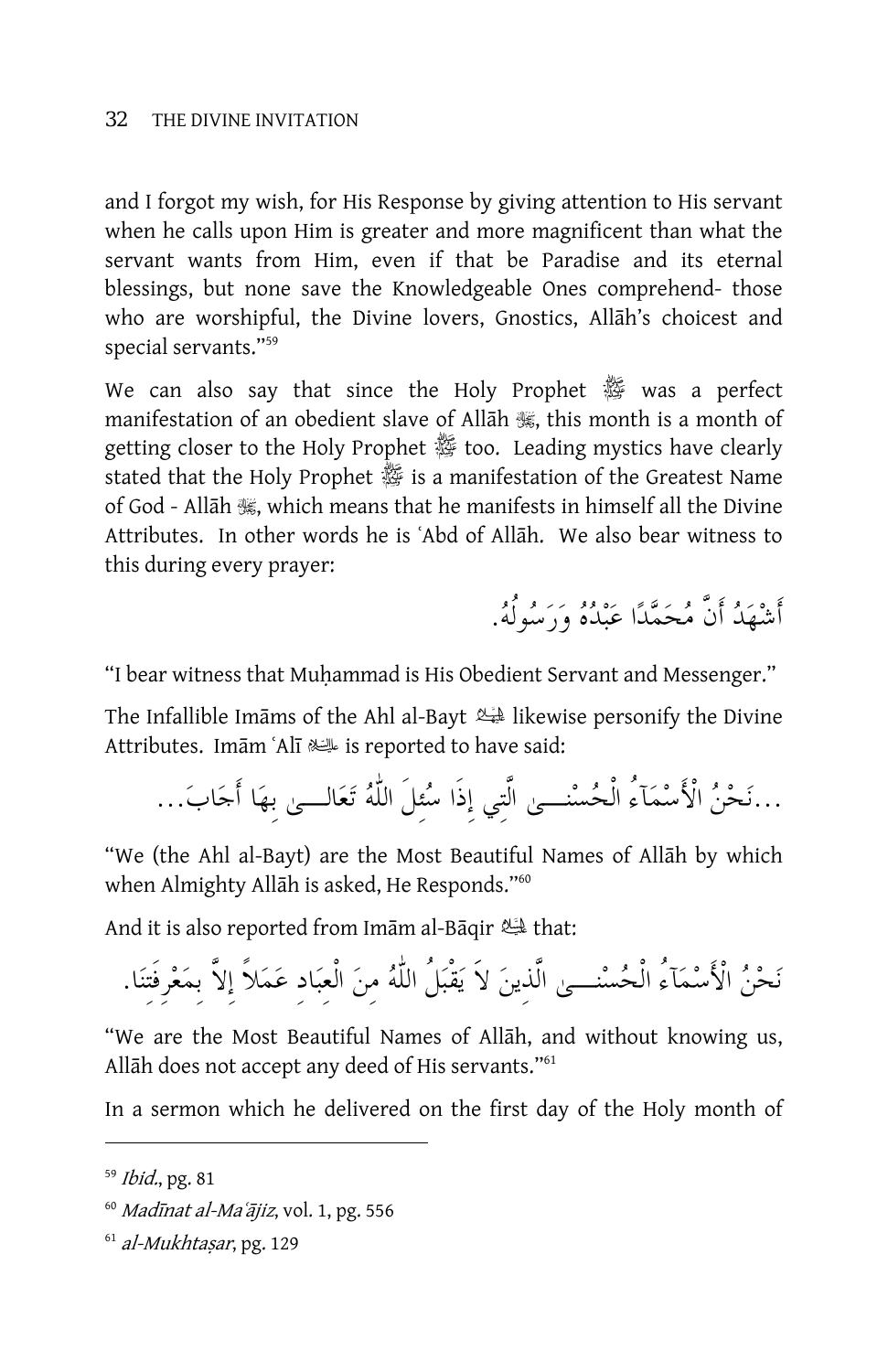Ramadān, Imām ʿAlī <while addressing the fasting ones said:

أَيها الصائِم تدبر أَمرك، فَإِنك فِي شهرِك هذَا ضيف ربك، أُنظُر كَيف تكُونُ فِي لَيلِك ونهارِك، وكَيف تحفَظْ جوارِحك عن معاصِي ربك. أُنْظُرْ أَنْ لاَ تَكُونَ بِاللَّيْلِ نَائمًا وَبِالنَّهَارِ غَافِلاً، فَيَنْقَضِي شَهْرُكَ وَقَدْ بَقِيَ علَيك وِزرك، فَتكُونَ عِند إِستِيفَاءِ الصائِمِين أُجورهم مِن الْخاسِرِين، وعِند فَوزِهِم بِكَرامةٍ مِن الْمحرومِين، وعِند سعادتِهِم بِمجاورةِ ربهِم مِن الْمطْرودِين...

"…O you who are fasting, reflect on your affair, for surely you are a guest of your Lord in this month; observe how your attitude is during the night and day, and how you protect the members of your body from disobeying your Lord; and make sure that you do not sleep through the night and be heedless during the day, so that your month ends while your burden still remains on your shoulders, such that when the fasting ones are paid their due, you are among the losers, and while they enjoy prosperity in the neighborhood of their Lord, you are from the expelled ones…"62

Here one can see that the name 'Rabb' is employed, signifying that this invitation deals with training the human being so that he may attain his perfection.

If one was to carefully ponder over what is obligatory and highly recommended in this holy month, he would realize that Allah  $\mathcal{H}$  out of His overflowing Mercy compelled the human beings to fast and encouraged them to pray so that they may overhaul themselves and start the journey to Allah  $\mathcal{H}$ . Fasting weakens the animal passions and thereby enables the spirit to focus its attention toward the spiritual realms.

In the aforesaid sermon, Im{m ˜Al| enlightens us with guidelines that would enable us to appreciate and benefit from the Divine invitation of the Holy month of Ramadan. Briefly, he tells us to be careful and not to

 $62$  Fada'il al-Ashhur al-Thalathah, pp. 107-108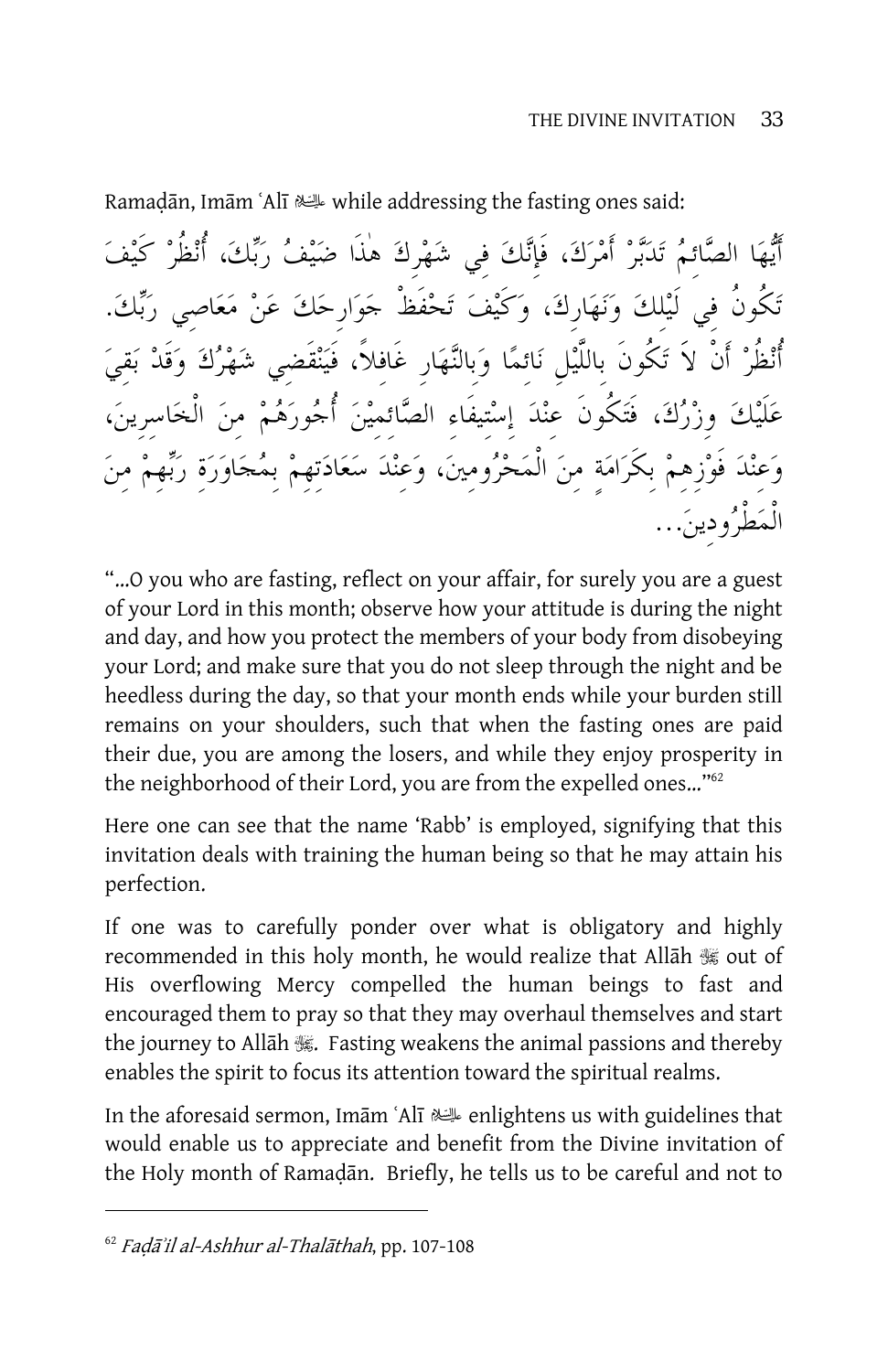waste its days in negligence (ghaflah) and its nights in sleep (nawm), for they are opportunities for us to elevate our spirits. If we are not able to appreciate the highest level of this invitation, which some mystics consider as 'the banquet', we should at least struggle to appreciate the lower levels, which in reality serve as introductory phases for the highest level. And the path towards appreciating the different levels of the Divine Banquet is fasting. The level of fasting, however, is what would determine the 'level of Divine Reception'. Muslim ethicians classify the levels of fasting into three<sup>63</sup>:

- 1. Sawm al-ʿUmūm (the general fast)
- 2. Sawm al-Khuṣūṣ (the specific fast)
- 3. Sawmu Khusūs al-Khusus (the most specific fast)

The General Fast

The general fast is the fast that is obligatory on every one who meets the conditions of fasting. Basically it is to refrain from eating, drinking, copulation, and all those things mentioned by the esteemed jurists in their books of Divine law. To abstain from some of the basic necessities is really a challenge, but its result is so rewarding that it can determine the eternal salvation of the human being. There is a universal law Almighty Allah mentions in the Qur'an which despite its brevity reveals a world of meaning. After excusing the traveler and ailing one from fasting in this holy month and allowing them to fast after the holy month, He says:

يرِيد اللٌّه بِكُم الْيسرَ وَلاَ يرِيد بِكُم الْعسرَ

"...God desires ease for you, and He does not desire hardship for you..."<sup>64</sup>

Although this clause is brought after a particular case, it should be known that it applies in every dimension of human life. The ambiguity that remains however is that 'what is the definition of 'yusr' (ease), and

-

<sup>&</sup>lt;sup>63</sup> Many scholars of ethics have adopted this classification. Those familiar with Arabic/Persian literature can refer to vol. 2 al-Mahajjah of al-Kāshānī and Asrār  $al-Hikam$  (vol. 2, pg. 568) of Mulla Hadī Sabzwārī.

 $64$  Holy Qur'ān, 2:185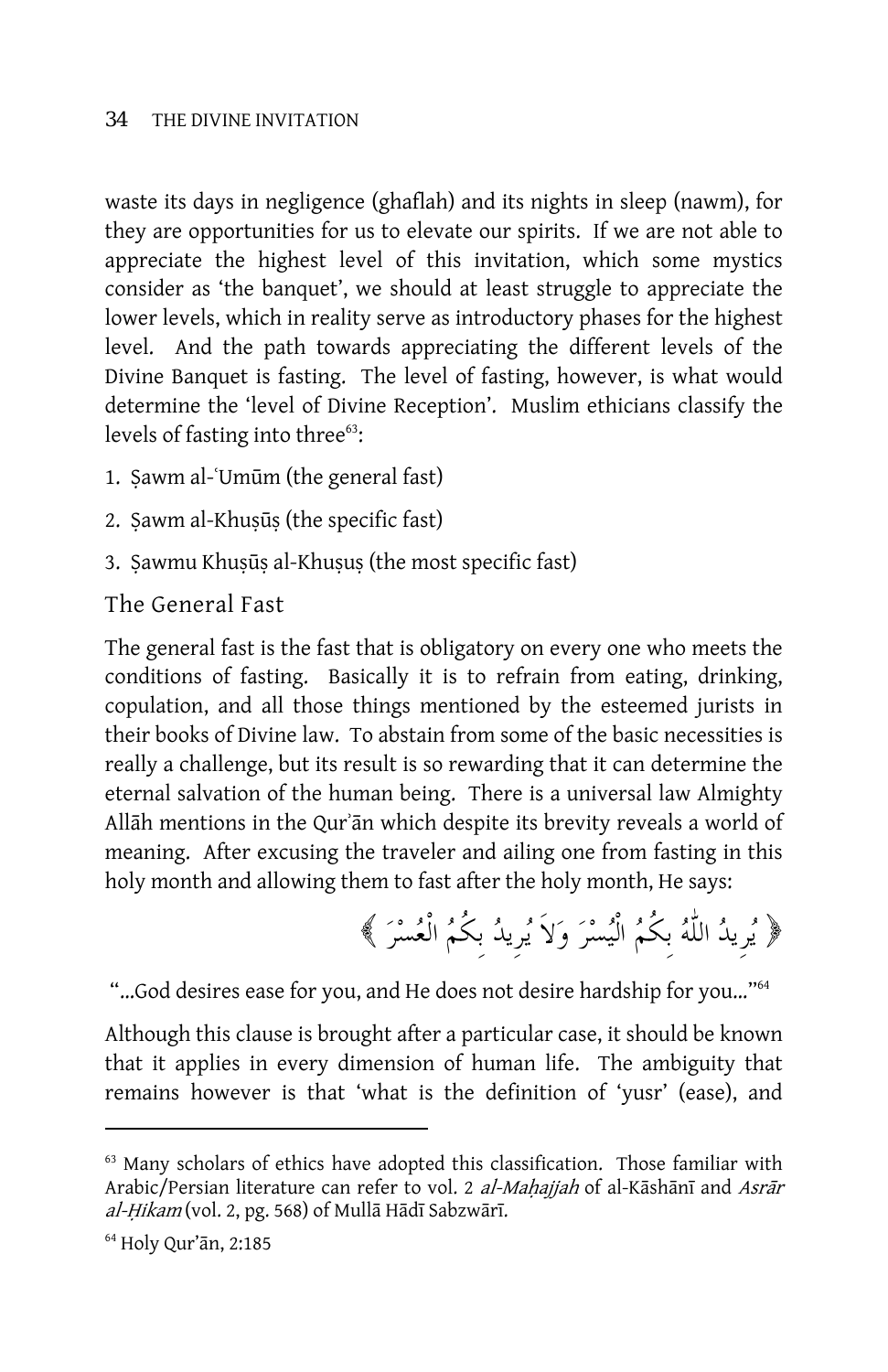whether 'one who is healthy' does not feel the pangs of hunger and thirst. To respond to this query, we should look at the following verse:

فَإِنَّ مَعَ الْعسرِ يسرا. إِنَّ مَعَ الْعسرِ يسرا

"For indeed ease accompanies hardship; Indeed ease accompanies hardship."65

Most commentators, appreciating the lexical intricacy involved in the verse say that 'difficulty' is interlinked with two kinds of ease- ease in this world and ease in the Hereafter. Or, more accurately, ease in this world, and ease in the realm beyond; the latter, due to our limited comprehension cannot be fathomed, save by one who is endowed with the penetrating sight mentioned in the following verse of Sūrat Qaf:

 لَقَد كُنتَ فِي غَفْلَةٍ مِن هذَا فَكَشَـفْنَا عَنكَ غِطَاءَكَ فَبَـصَركَ الْيَـومَ حَدِيد

"You were certainly oblivious of this. We have removed your veil from you, and so your sight is acute today."66

Some traditions clearly state that Paradise can be achieved (only) through the pains and difficulties of worship in this world. The Holy Prophet *S*is reported to have said:

حُفَّتِ الْجَنَّةُ بِالْمَكَارِه، وَحُفَّتِ النَّارُ بِالشَّهَوَاتِ.

"Paradise is enveloped by difficulties and Hell Fire is enveloped by desires."67

Im{m ˜Al| is reported to have said in a lengthy tradition:

...واللٌّهِ إِنَّ صائِمكُم لَيرتع فِي رِياضِ الْجنة،ِ تدعو لَه الْملاَئِكَةُ بِالْفَوزِ

<sup>65</sup> Ibid., 94:5-6

<u>.</u>

<sup>66</sup> Ibid., 50:22

 $67$  Rawdat al-Wā'izīn, vol. 2, pg. 421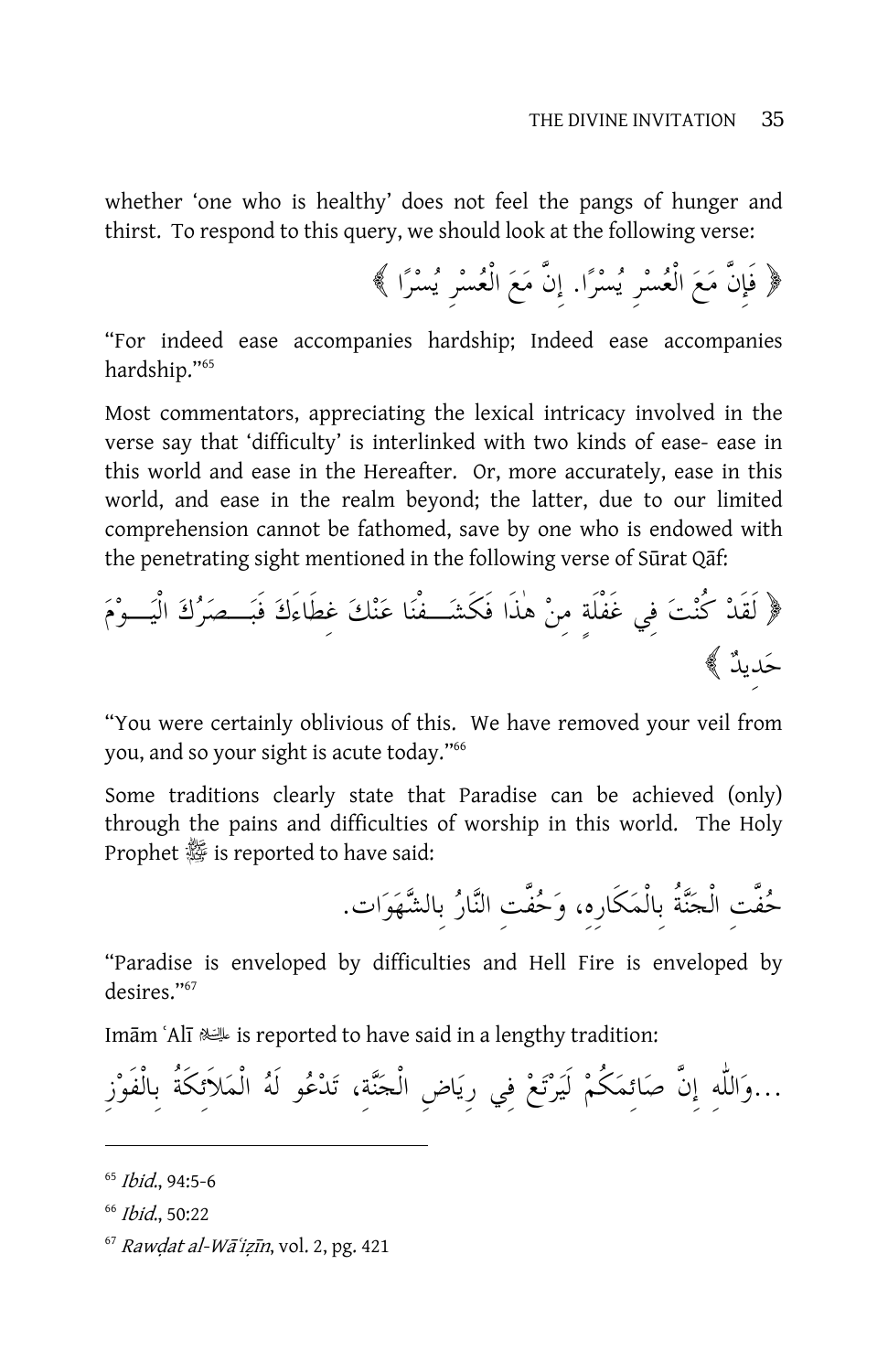حَتّىٰ يُفْطِرَ.

"I swear by Allah, surely the fasting one among you enjoys in the gardens of Paradise, and the Angels pray for his success until he breaks his fast."68

Observe the tone of the tradition: Imam Ali صلاحة swears when he informs his true followers about their state when they fast. Many of those who sincerely fast do enjoy these stations in Paradise while they fast, but the curtains that veil them from perceiving the higher realms of existence do not allow them to appreciate this reality. If the curtains were lifted they would witness their exalted state while they still reside in this mortal world.

In the introduction to his anthology 'Shahrullah fi al-Kitab wa al-Sunnah', when explaining the kind of Divine Banquet that believers should anticipate in the holy month of Ramadan, Hujjat al-Islam Muhammad $\bar{a}$ Ray Shahrī quotes al-Risālah al-Majdiyyah of Shaykh Riḍā al-Isfahānī, where the latter explains the kind of Divine Repast that the believers are invited to. At one point he says:

Indeed I have heard several times and repeatedly from one who is closest to me in terms of relationship and kinship<sup>69</sup> saying: 'I was busy reciting the well-known Ziyārat Amīn Allāh' in the holy sanctuary in Najaf, and when I reached the verse 'wa māwā`id al-mustat imina mu`addah" (and the banquets of those who seek sustenance are ready) and reflected over its meaning and thought about it, I was suddenly made to see a banquet on which lay different kinds of food and drinks, which I had never thought of, and I was eating from them, and in the course of that state I was contemplating about an Islamic ruling. Surely it is an amazing state which renders one perplexed! The truth is that this is the reality of [Paradisal] food, which does not break the fast…'70

 $68$  Mishkāt al-Anwār, pg. 170

 $69$  It is highly probable says Rayshari, that he is referring to his father who was a well known saint in his time.

 $70$  Shahrullāh fī al-Kitāb wa al-Sunnah, pg. 21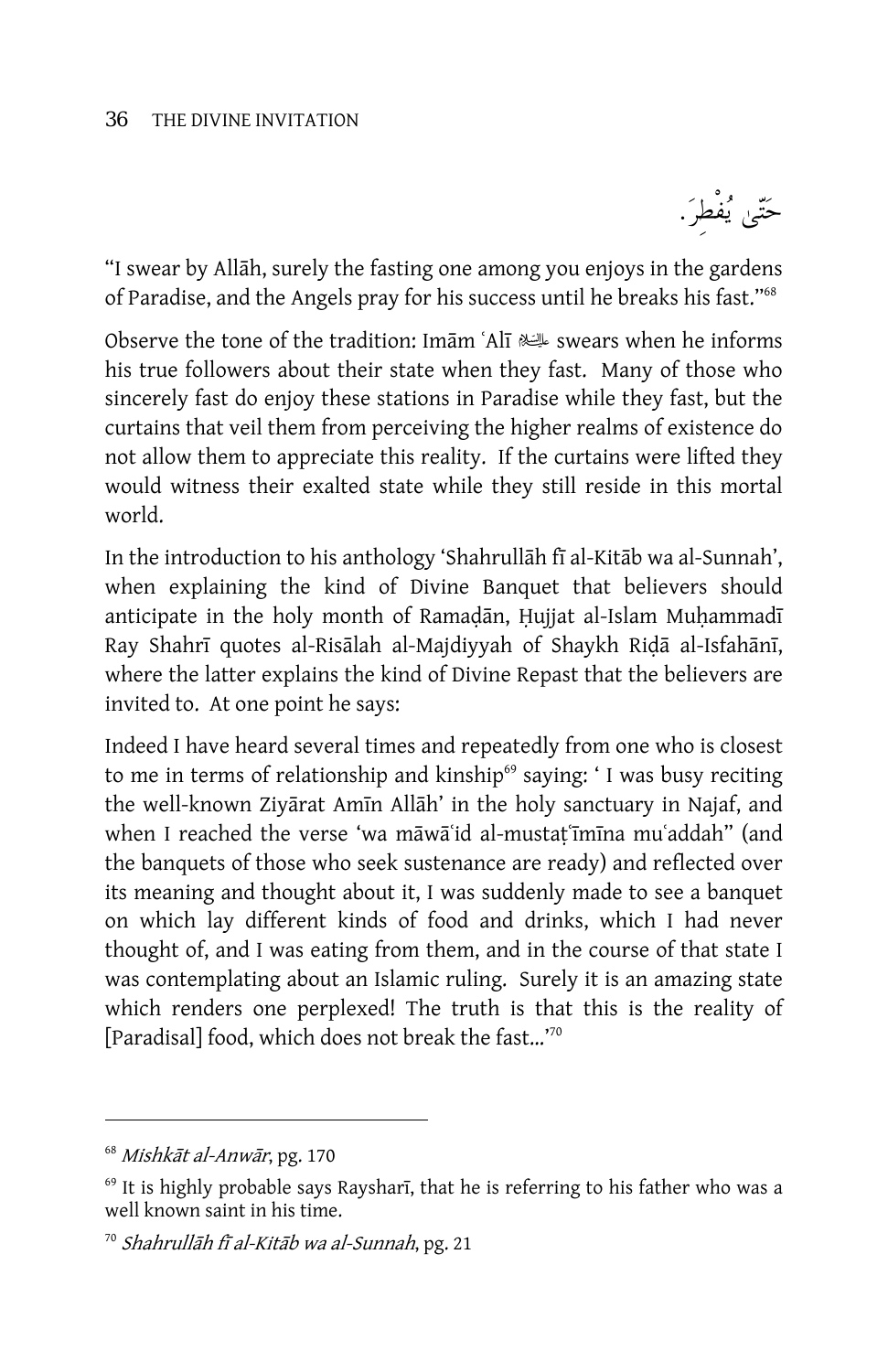Al-Isfahāni later continues<sup>71</sup> saying:

ولا تظنن أنّ تعبيرات هذا العبد هي من قبيل خيالات الشعراء وأوهاممه، أو من شطحيات غلاة المتصوفة، فحاشى أن أتجاوز لسان الكتاب والسنة، أو اتخطى في معتقدي غير ما جاء به الله والنبي وأمر به، وإنما المقصود هو قول الله نفسه في سورة "هل أتى" حيث يقول سـبحانه: وسقٌهم ربهم شرابــاً طَهوراً

 "Do not think that the expressions of this servant resembles the imaginations of the poets and their vain ideas or the theopathetic utterances (shatahiyyāt) of the extremist so-called sūfīs (muta sawwifah). I dare not transcend the bounds of the speech of the Book of God and the Sunnah, or adopt a course in my belief that is other than what Allah and His Messenger brought and ordered [us to follow]. What I only mean here is the word of Allāh in chapter 'Hal Atā' where Allāh Says:

﴿ وَسَقَاهُمْ رَبُّهُمْ شَرَابًا طَهُورًا ﴾

"...and their Lord made them drink a pure drink."<sup>72</sup>

Therefore despite the apparent hardship of fasting, 'the ease that it accompanies' is inexpressible. Those endowed with deep insight also term hunger as the 'the clouds from which rains of wisdom heavily fall'. In his poetic masterpiece of Islamic laws & their secrets called Nibrās al-Hudā, Mullā Hādī Sabzawāri says:

وَالْجُوْعُ لِلْحِكْمَةِ مُزْنٌ مَاطِرٌ.

"And hunger is a rainy cloud of wisdom."73

The Specific Fast

The specific fast is a more meaningful fast. In this level, not only does the fasting one refrain from those things that he must avoid during the

 $71$  Ihid.

<sup>72</sup> Holy Qur'ān, 76:21

 $73$  Nibrās al-Hudā, pg. 236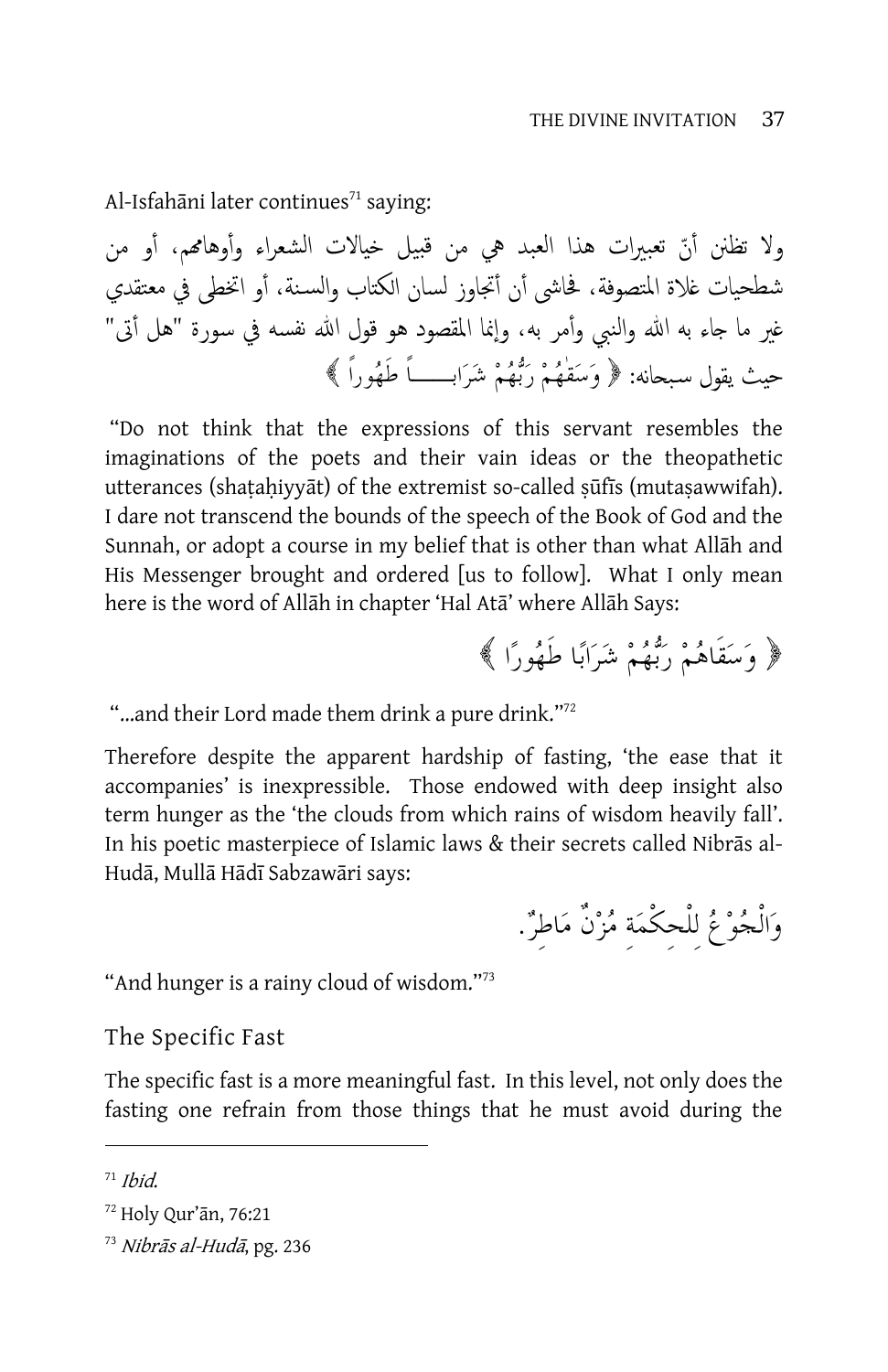general fast, but he also ensures that every member of his body fasts. In fact, some traditions consider this fast as the fast<sup>74</sup> anticipated from the believers. Observe the following narratives:

1. The Holy Prophet *獎* is reported to have said:

رب صَائِمٍ حَظُّه مِن صِيَامِهِ الْجوع وَالْعَطَش، وَرب قَائِمٍ حَظُّه مِن قِيَامِهِ السهَر.

"How often is the share of one who fasts, [nothing save] hunger and thirst, and how often is the share of one who stands in prayer [nothing but mere] vigil."75

2. Im{m ˜Al| is reported to have said:

أَلصيام إِجـتِناب الْمحارِمِ كَما يمـتنِع الرجلُ مِن الطَّعامِ والشراب.ِ

"Fasting is to abstain from forbidden acts the way a man refrains from food and drink<sup>"76</sup>

3. Hadrat Fāṭimah Zahrā' لِمَيْكَ is reported to have said:

مَا يَصْنَعُ الصَّائمُ بِصِيَامِهِ إِذَا لَمْ يَصُنْ لِسَانَهُ وَسَمْعَهُ وَبَصَرَهُ وَجَوَارِحَهُ؟

"What should the fasting one do with his fast if he did not protect his tongue, hearing, sight and members of his body?"<sup>77</sup>

4. Muhammad bin ʿAjlān reports from Imām al-Sādiq :

لَيس الصـيام مِن الطَّعامِ والشرابِ أَنْ لاََ يأْكُلَ الإِنسانُ ولاَ يشرب فَقَطْ،

- <sup>76</sup> Ibid., vol. 39, pg. 294
- $77$  Mustadrak al-Wasa'il, vol. 7, pg. 366

 $74$ In terms of obligation, however, the Islamic Jurists unanimously consider the first fast to be sufficient. However, for those who worship Allah  $\frac{m}{n}$  to attain His proximity such a fast would not avail them save being absolved from their obligation.

 $75$  al-Amālī, pg. 166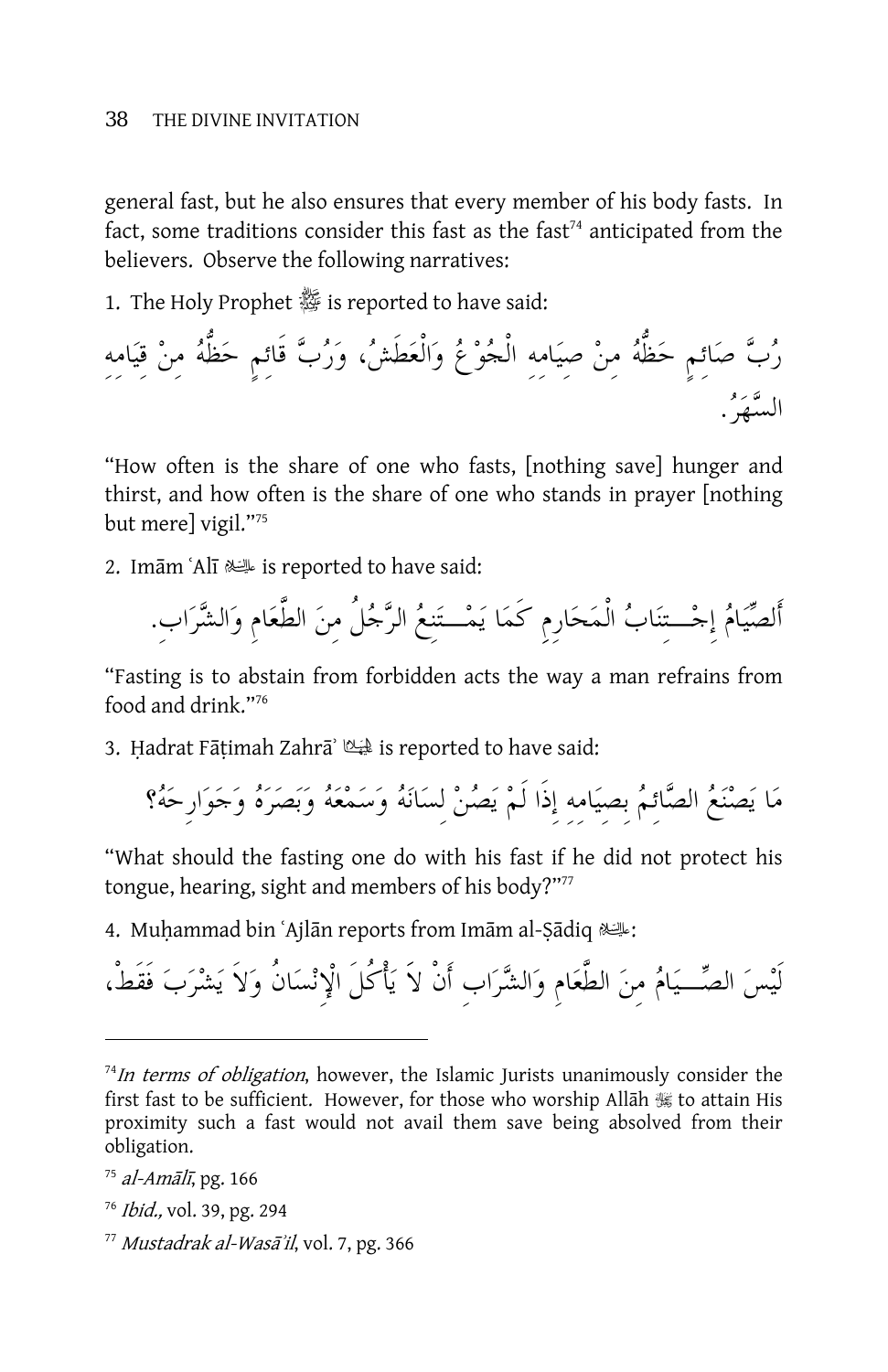ولٌكِن إِذَا صمت فَلْيصم سمعك وبصرك ولِسانك وبطْنك وفَرجك، واحفَظْ يدك وفَرجك وأَكْثِرِ السكُوت إِلاَّ مِن خير،ٍ وارفِق بِخادِمِك.

"Fasting from food and drink does not merely mean that the human being should not eat or drink; rather when you fast, then your ears, eyes, tongue, stomach, and private parts must [also] fast; and safeguard your hand and private parts and observe silence most of the time save from what is good to say; and be kind to your servant."78

5. Imām Zayn al-ʿĀbidīn هليسة in his prayer on the arrival of the holy month of Ramadan humbly prays:

أَللٌّهم صلِّ علَى محمدٍ و آلِه،ِ وأَلْهِمنا معرِفَةَ فَضلِهِ وإِجلاَلَ حرمتِه،ِ والتحفُّظَ مِما حظَرت فِيه،ِ وأَعِنا علـى صِيامِهِ بِكَف الْجوارِحِ عن مَعَاصِيكَ، وَاسْتِعْمَالِهَا فِيهِ بِمَا يُرْضِيكَ، حَتَّىٰ لاَ نُصْغِيَ بِأَسْمَاعِنَا لَغْو، وَلاَ نُسْرِعَ بِأَبْصَارِنَا إِلـــىٰ لَهْو، وَحَتَّىٰ لاَ نَبْسُطَ أَيْدِيَنَا إِلـ مَحْظُور، وَلاَ نَخْطُوَ بِأَقْدَامِنَا إِلـــى مَحْجُور، وَحَتَّىٰ لاَ تَعِيَ بُطُونُــنَا ما أَحلَلْت، ولاَ تنطِق أَلْسِنتنا إِلاَّ بِما مثَّلْت، ولاَ نتكَلَّف إِلاَّ ما يدنِي مِن ثَوابِك، ولاَ نتعاطَى إِلاَّ الَّذِي يقِي مِن عِقَابِك، ثُم خلِّص ذٌلِك كُلَّه مِن رِئَاءِ الْمُرَائينَ، وَسُمْعَةِ الْمُسْمعِينَ، لاَ نُشْرِكُ فِيهِ أَحَداً دُونَكَ، وَلاَ نَبْ فِيهِ مراداً سِواك.

"O Allāh, bless Muhammad and his Household; inspire us with knowledge of its excellence, veneration of its inviolability, and caution against what You have forbidden within it, and help us to fast in it by our restraining our limbs from acts of disobedience toward You and our employing them in that which pleases You, so that we lend not our ears to idle talk and

<sup>&</sup>lt;sup>78</sup> Wasā'il al-Shī'ah, vol. 10, pg. 165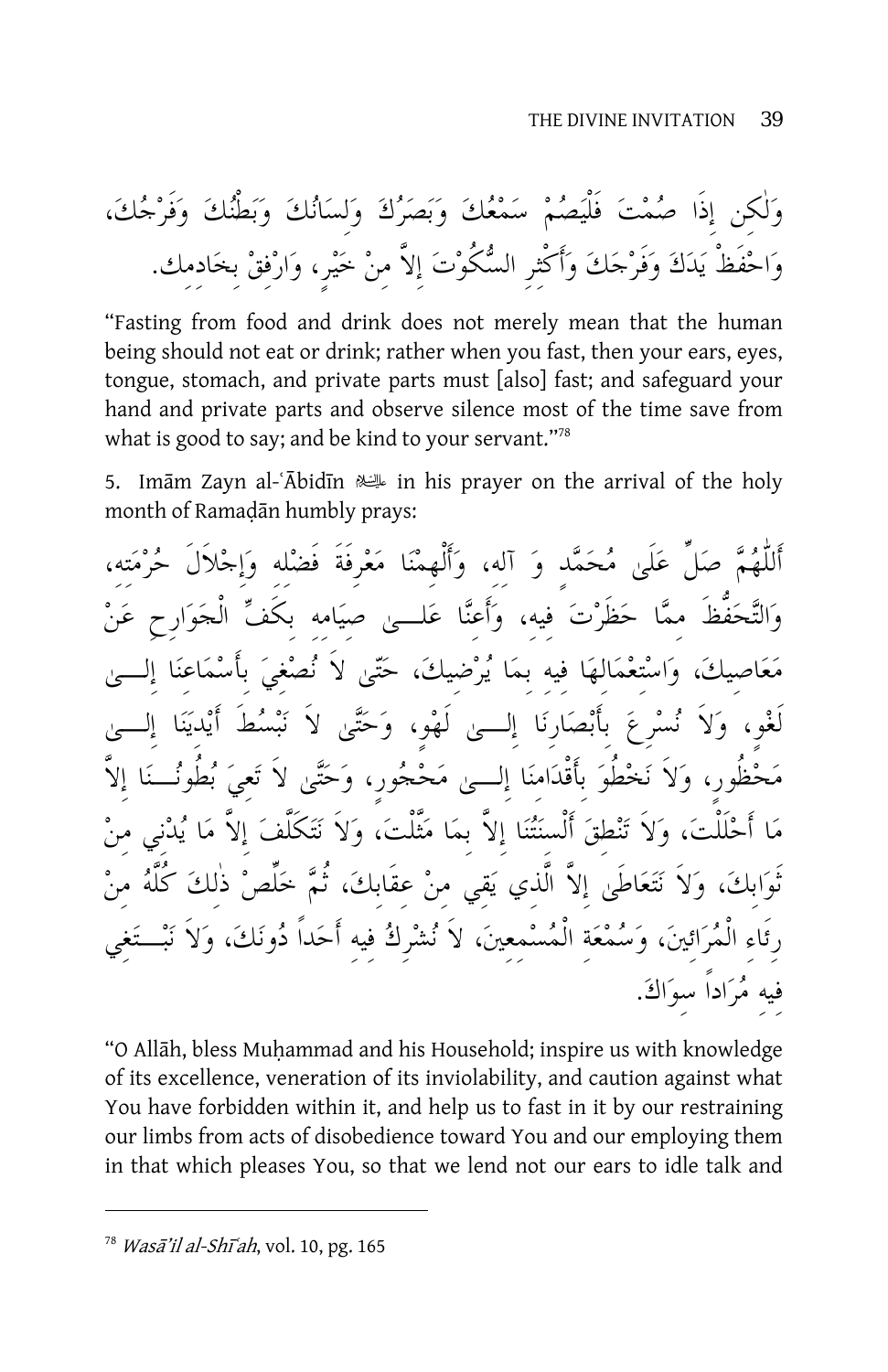hurry not with our eyes to diversion, we stretch not our hands toward the forbidden and stride not with our feet toward the prohibited, our bellies hold only what You have made lawful and our tongues speak only what You have exemplified, we undertake nothing but what brings close to Your reward and pursue nothing but what protects from Your punishment! Then rid all of that from the false show of the false ostentatious and the fame seeking of the fame seekers, lest we associate therein anything with You or seek therein any object of desire but You!"79

#### The Most Specific Fast

The highest level of fasting is to disengage oneself from other than Allah 3. Every thought, speech, action, etc. is solely for Allāh 3. The fasting one in this level ensures that not only does he observe the first two levels of fasting, but protects his heart from other than Allāh  $\mathbb{R}$ . Perhaps this noble dictum of Imām al-Ṣādiq ملك refers to this very station:

أَلْقَلْب حرم اللٌّه،ِ فَلاََ تسكِن فِي حرمِ اللٌّهِ غَير اللٌّه.ِ

"The heart is the sanctuary of Allāh; therefore do not make other than Allāh reside in the sanctuary of Allāh."80

The result of such a fast is 'the Paradise of Divine Encounter'<sup>81</sup> (Jannat al-

-

<sup>&</sup>lt;sup>79</sup> Imām al-Sajjād يَلْيَكْ , al-*Ṣaḥīfah al-Sajjādiyyah*, sup. 44, pp. 143-144

 $80$  Bihār al-Anwār, vol. 70, pg. 25

 $81$  Some scholastic theologians being ignorant of the truth of meeting Allah have resorted to different fruitless interpretations. Ayatullah Maliki Tabrīzī in his treatise on Meeting Allāh (Risāleye Liqā'ullāh) criticizes them, saying: "One who tries to understand with a mind free from foreign ambiguities that penetrate the heart, and looks at these different expressions would be convinced that the meaning of meeting God is not encountering His reward, examples of which are 'entering Paradise', 'eating apples', 'sharing the company of heavenly damsels', etc. How is this meaning related to such expressions? If one can attribute the word *liqa* to a meaning of remote relevance, what should he do with regard to the other words [used to indicate the encounter of God]? For example, how should he translate the phrase 'looking at God's countenance'? How should we interpret the statement '*wa alḥiqnī binūrika'l abhaj*' (and attach me to your most delightful light)? Can we say that the statement 'And enlighten the eyes of our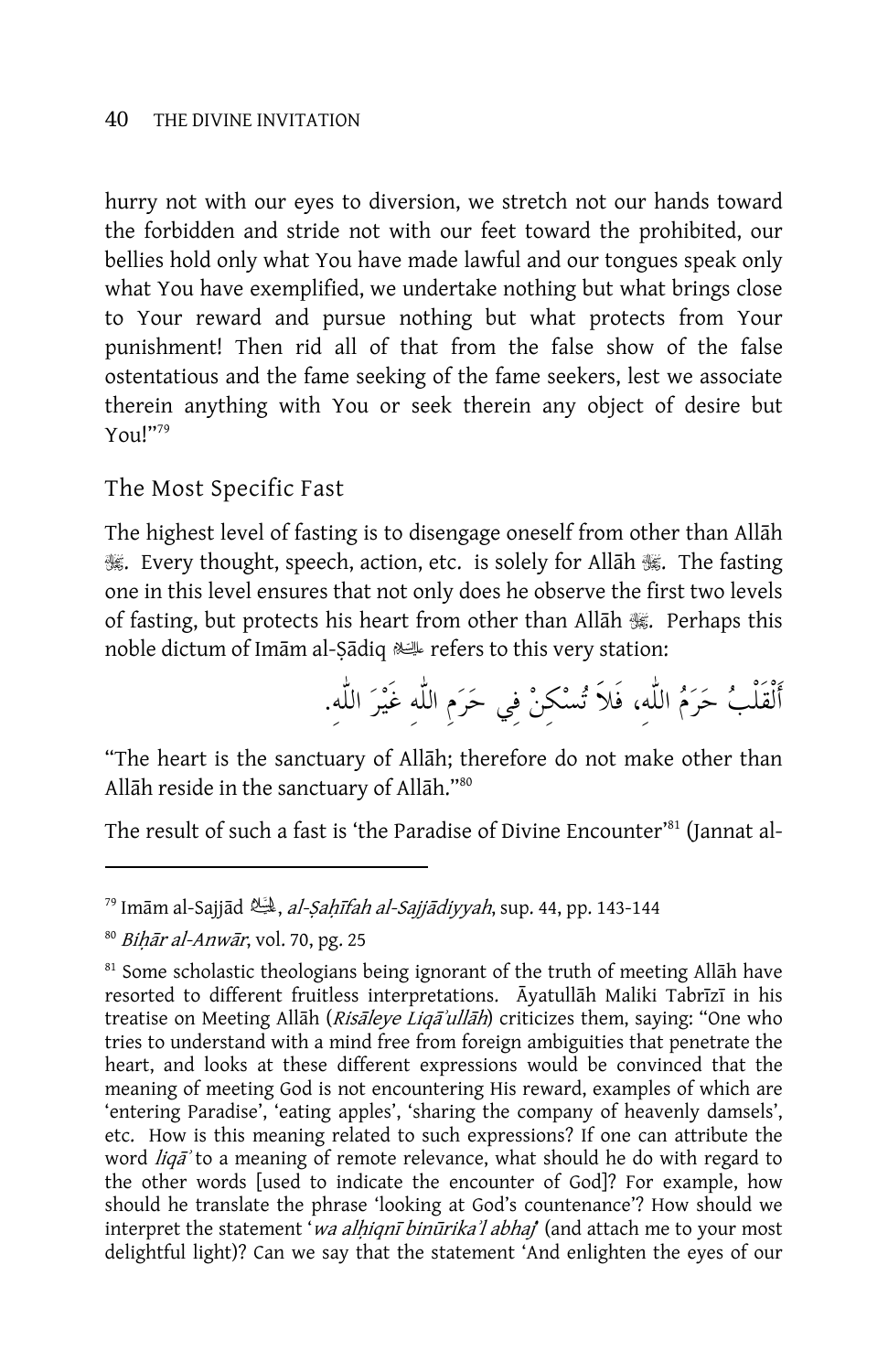Liqa<sup>\*</sup>). If we ponder over the supplications of the Holy month of Ramadan and try to understand what kind of reception and banquet we can anticipate, we would realize that it is this level of fasting that we must struggle to attain.

Imam Khumayni in one of his sermons to the seminarians in Najaf al-Ashraf says:

وأَنِر أَبصَارَ قُلُوبِنَا بِضِيَاءِ نَظَرِهَا إِلَيك،َ حتى تَخرِقَ أَبصَار الْقُلُوبِ حجبَ النورِ فَتَصِلَ إِلـى مَعدَنِ الْعَظَمَة. ضيافة اللّه همان «معدن عظمت» است. خداوند تبارك و تعالى براي ورود به معدن نور و عظمت از بندگانش دعوت فرموده است .

"And enlighten the eyes of our hearts with the light of Your vision, until the vision of the hearts tears through the curtains of light and reaches the Source of Greatness (maʿdin al-ʿazamah).'82 The banquet of Allāh i is that very "source of greatness." God, the Blessed and Exalted, has invited His servants to enter the source of light and greatness."<sup>83</sup>

He also says:

و جزاي چنين روزهاي خداست چنانكه فرموده است: أَلصوم لِي وأَنَا أَجزِي بِه.ِ چيز ديگر نمي تواند پاداش چنين روزهاي باشد. جنات نعيم در مقابل روزه او بىارزش بوده نمي تواند پاداش آن به حساب آيد. ولى اگر بنا باشد كه انسان به اسم روزه دهان را از مطعومات ببندد و به غيبت مردم باز كند و شبهاي ماه مبارك رمضان، كه مجالس شب نشينى گرم و داير بوده وقت و فرصت بيشتري است، با غيبت، تهمت و اهانت به مسلمانان به سحر انجامد، چيزي عايد او نمي شود و اثري بر آن مترتب نميگردد.

hearts with the light of their looking at You' means 'to eat pears?'

 $\overline{a}$ 

 $82$  This is a reference to a part of the well-known whispered supplication of Shaʿbān called Munājāt Shaʿbāniyyah. See Mafātīh al-Jinān, pg. 158

<sup>83</sup> Jihād-e-Akbar, pg. 45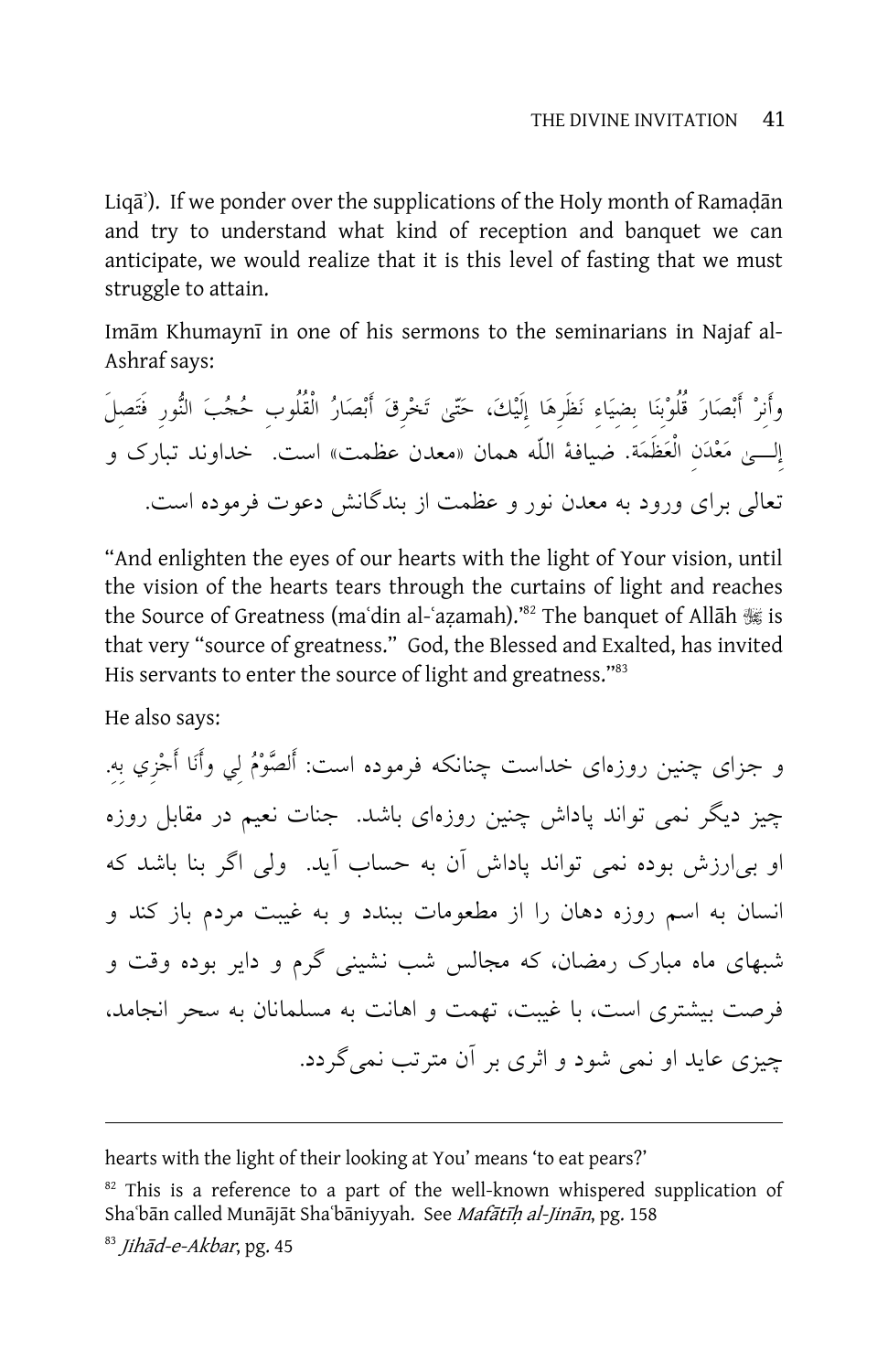"The reward of such a fast is God, as He has stated: "The fast is for Me and I am its reward."84 Nothing else could be the reward of such a fast. The Gardens of Blessings would not count as a worthy reward for such a fast. If a man takes fasting to mean closing his mouth to food but opening it for backbiting, and he engages in backbiting until sahar in the warm and friendly company in the nights when there is opportunity and time, such fasting will be of no benefit and have no effect…"85

Elsewhere he also says:

در اين ماه شريف، كه به مهمانسراي الهي دعوت شدهايد، اگر به حق تعالى معرفت پيدا نكرديد يا معرفت شما زيادتر نشد، بدانيد در ضيافة اللّه درست وارد نشديد و حق ضيافت را به جا نياورديد...

"In this noble month, in which you have been invited to the divine banquet, if you do not gain insight (ma˜rifah) about God the Almighty nor insight into yourself, it means that you have not properly participated in the feast of Allah and failed to observe the etiquette of the feast..."<sup>86</sup>

Therefore our aspirations should be high, and we should struggle to attain the position which would enable us enter the Divine Feast. In the supplication of Abū Hamzah al-Thumāli, which Imām al-Sajjād سلاية taught to his noble companion, we are taught to pray in the following way:

...ولَديك أَرجو ضِيافَتِي...

"…And I aspire to be a guest near You…"87

<sup>&</sup>lt;sup>84</sup> It should be noted that this dictum is translated in two different ways. From the context of Imam's speech, it is apparent that he reads the dictum as 'wa ana ujzā bihi' (I am its reward) unlike when it is read as 'wa anā ajzī bihi' (and I grant its reward). Other divine scholars such as Mullā Hādī Sabzawārī in his Asrār al-*Hikam* and Ustād Shujā'i in his *Maqālāt* [vol. 3, pg. 127] have translated this dictum is a similar manner. Nevertheless, both the meanings are correct.

<sup>&</sup>lt;sup>85</sup> Jihād-e-Akbar, pg. 44

<sup>86</sup> Ibid., pg. 39

 $87$  Mafātīh al-Jinān, pg. 194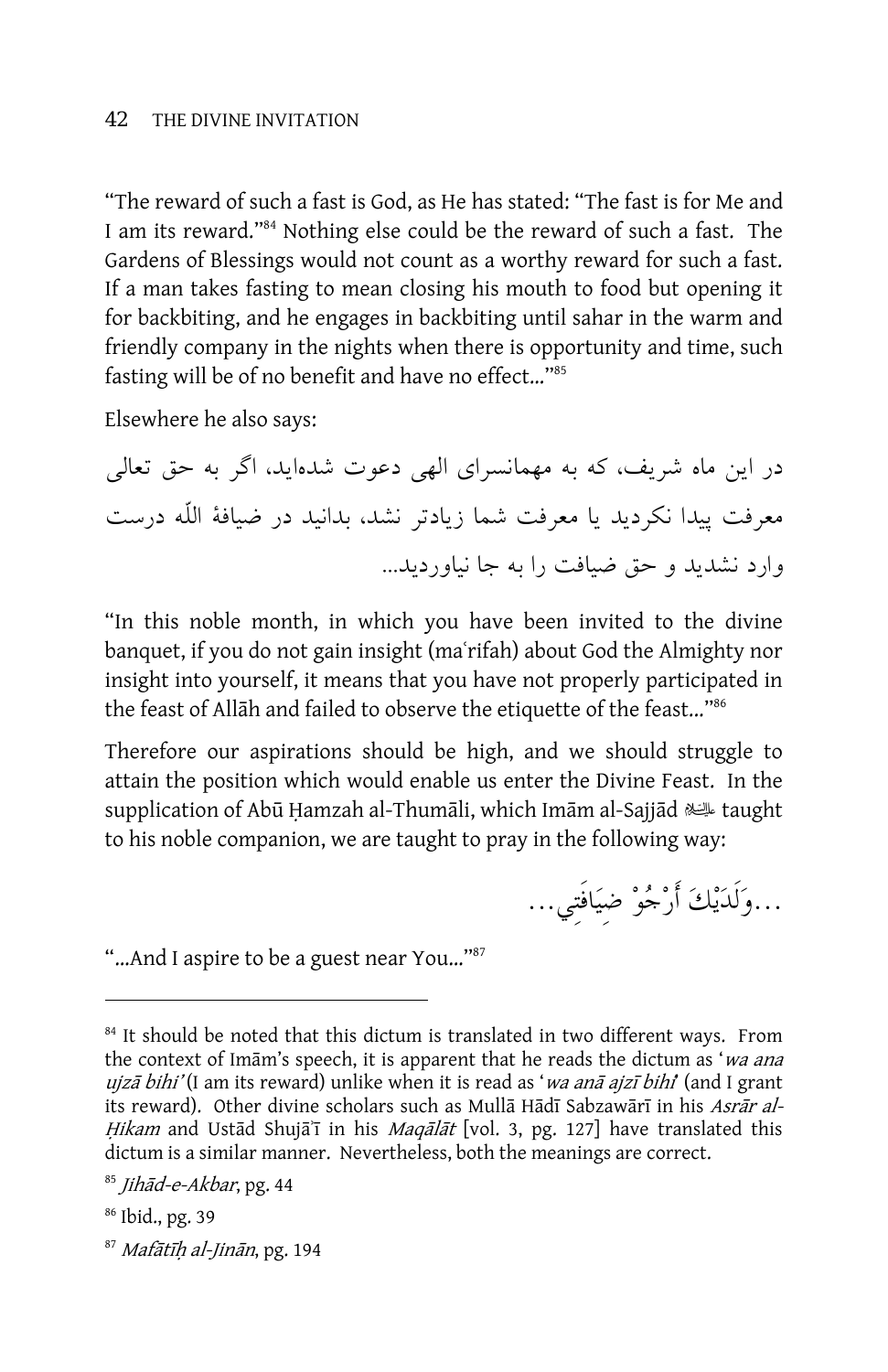Notice 'to be a guest near Allāh' is quite different from being just an ordinary guest. In the above verse we seek that kind of insight and knowledge that is obtained ladā Allāh - in the neighborhood of Allāh; In simpler terms, we are not just after any kind of knowledge, but that which is Divinely inspired, which is also known as al-`ilm al-ladunnī and is, according to the Qur'an, a product of piety; it is not a knowledge acquired from a human tutor. It is, using the words of the Holy Prophet  $\mathcal{L}$  'a light that Allāh infuses in the heart of whosoever He wishes to guide."88 This is the kind of knowledge, say some exegetes of the Qur'an, that the following verse speaks about:

واتقُوا اللٌّه ويعلِّمكُم اللٌّه واللٌّه بِكُلِّ شيءٍ عَلِيم

"Be God-wary and God shall teach you, and God has knowledge of all things."89

And the path towards achieving taqwa, as clearly specified in the Holy Qur'ān, is siyām (fasting). The Holy Qur'ān says:

 يا أَيها الَّذِين آمنوا كُتِب علَيكُم الصيام كَما كُتِب علَى الَّـذِين مِـن قَبلِكُم لَعلَّكُم تـتقُونَ

 "O you who have faith! Prescribed for you is fasting as it was prescribed for those who were before you, so that you may attain taqwa." $90$ 

Hence, 'fasting' is a factor that can refine the spirit of the human being so much that he can qualify to be taught directly by Allah  $\mathcal{E}.$ 

Some supplications teach us to ask Almighty Allah to be hosted in 'paradise' in this month. In one of the supplications recommended during saḥar time of the nights of the Holy month of Ramaḍān, we ask Almighty Allah for Paradise:

 $88$  al-Mahajjat al-Bayda<sup>3</sup>, vol. 5, pg. 45

<sup>&</sup>lt;sup>89</sup> Holy Qur'ān, 2:282

<sup>90</sup> Ibid., 2:283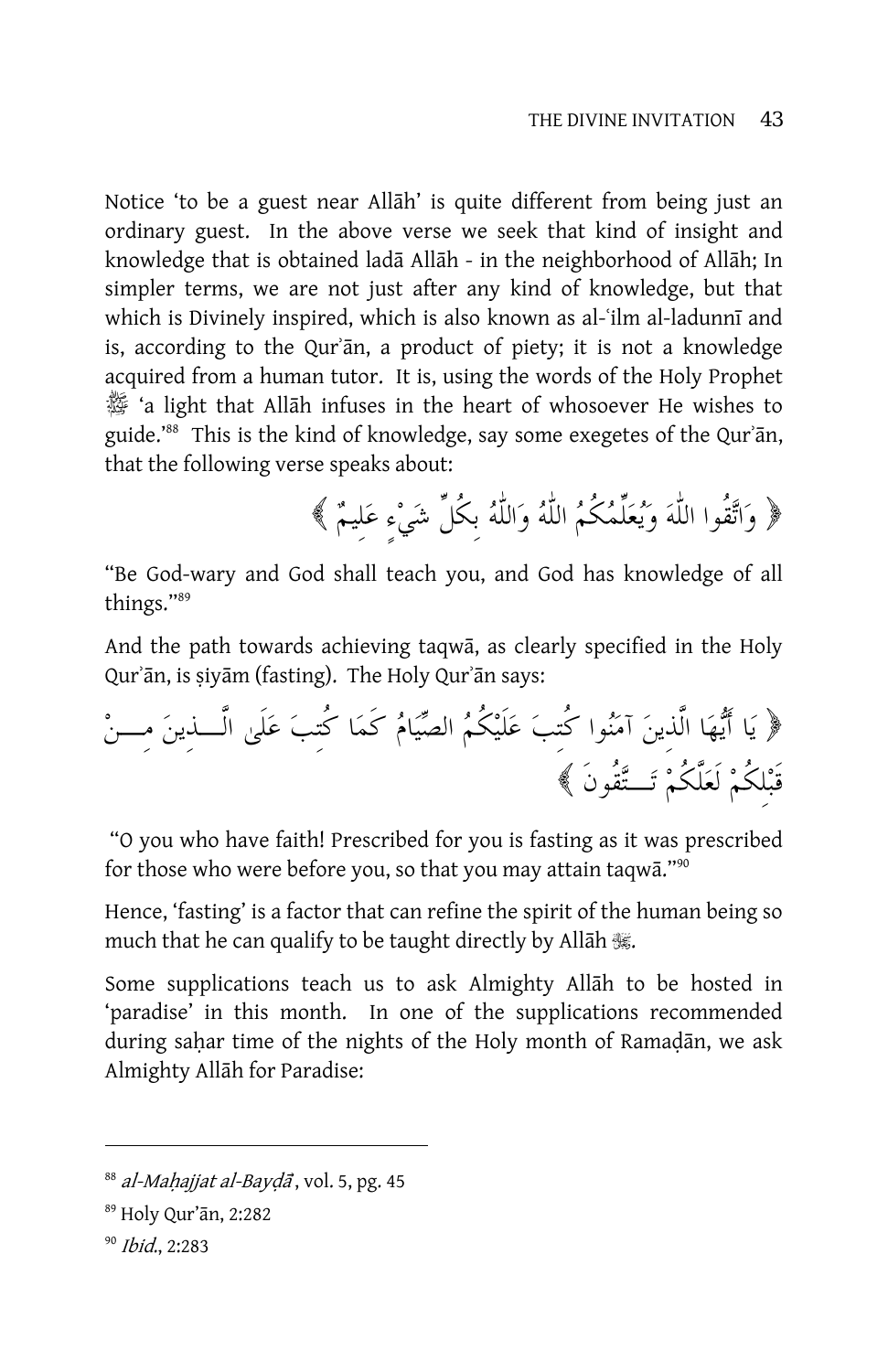وقَد أَوجبت لِكُلِّ ضيفٍ قِرى، وأَنا ضيفُك، فَاجعلْ قِراي اللَّيلَةَ الْجنةَ، يا وهاب الْجنة،ِ يا وهاب الْمغفِرة،ِ و لاَ حولَ ولاَ قُوةَ إِلاَّ بِك...

"…And very you have made obligatory for every guest to be entertained; and I am Your guest; therefore make my banquet tonight to be 'Paradise', O the Bestower of Paradise, O Bestower of forgiveness, and there is no strength nor any power save by You..."<sup>91</sup>

It is possible that the reason why this supplication was followed by the two sublime names of Allāh - 'Yā Wahhāb al-Jannah' and 'Yā Wahhāb almaghfirah' was to ask Allāh  $\frac{1}{100}$  for Paradise, and thus, necessarily also ask Him for relief from the Hell Fire, which enables one to enter Paradise. In other words, we are trying to seek the same 'qira' (meal served to the guest) that we seek in holy precincts of Ka˜bah during the seventh round of our circumambulation around the Ka˜bah. We are taught to say:

أَللٌّهم الْـبيت بيـتك، والْعبد عبدك، وهذَا مقَام الْعائِذِ بِك مِن النار،ِ أَللٌّهم اِنِّي حلَلْت بِفِنائِك، فَاجعلْ قِراي مغفِرتك...

"O Allah, the house is Your house; and this servant is You servant; and this is where one who seeks Your Refuge from Hellfire stands; O Allah, surely I have stopped at Your courtyard; therefore make my banquet to be Your forgiveness."92

In fact there is clear mention of seeking salvation from the Hell Fire in many supplications that we are taught to read in the Holy month of Ramadān. In the famous du'ā that most of us recite after every prayer, we say:

يا علِي يا عظِيم يا غَفُور يا رحِيم...من علي بِفِكَاكِ رقَبتِي مِن النار...ِ

"O Exalted One, O All-Great, O All Forgiving, O All-Merciful….bless me

 $91$  Mafātīh al-Jinān, pg. 201

 $92$  al-Mahajjat al-Bayda<sup>2</sup>, vol. 2, pg. 171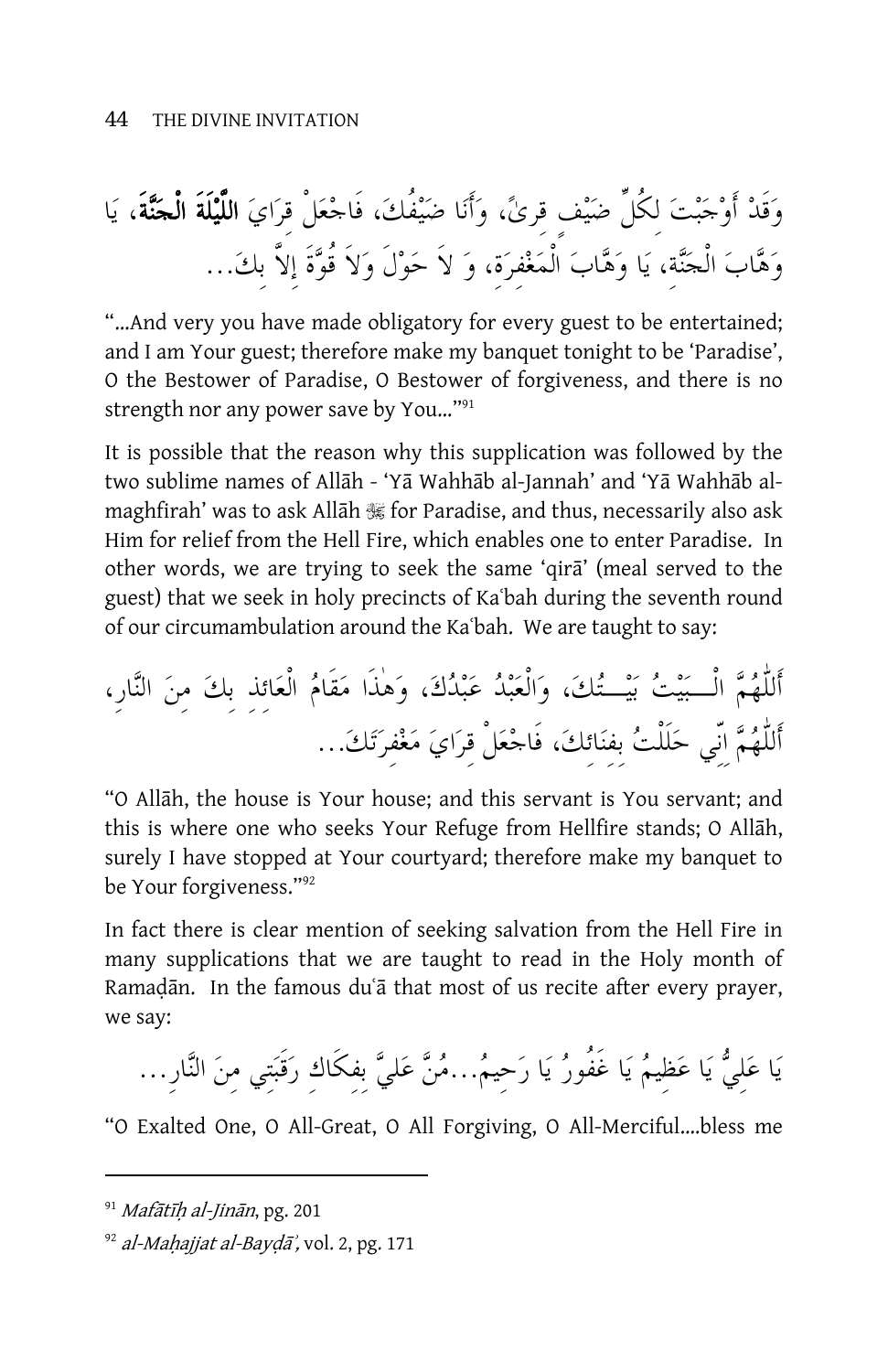with freedom from the Hell Fire."93

And during the  $\vec{a}$ 'mal of laylat al-qadr we are taught to open the Holy Qur'an and say:

...وَفِيهِ اسْمُكَ الْأَكْبَرُ، وَأَسْمَآؤُكَ الْحُسْنَىٰ، وَمَا يُخَافُ وَيُرْجَىٰ، أَنْ تجعلَنِي مِن عتقَائِك مِن النار...ِ

"…and in it is Your Great Name and Your Most Beautiful Names and that which should be feared and hoped for, that you make me from those whom you have freed from Hell Fire…"94

Another very important point to bear in mind is that since these supplications were from infallible masters, the Paradise sought is not that which the laity like the author aspire, but levels beyond.

The mystics have classified Paradise into different levels, the highest of which is Jannat al-liqa<sup>'</sup> (Paradise of meeting the Lord). And this is what a true believer's delight is in. The following prophetic tradition alludes to this verity:

لِلصائِمِ فَرحَتَانِ؛ فَرحَةٌ عِندَ إِفْطَارِه،ِ وَ فَرحَةٌ عِندَ لِقَاءِ رَبه.ِ

"For the one fasting there are two joys: joy when breaking his fast, and joy when he meets His Lord."95

Have You Considered the Lovers in the Cave?

Sometimes the Beloved invites His lovers to a banquet and hosts them for a very long duration in the state of 'union' in which state, nothing is beheld save the Beloved. The self also subsides. According to some leading mystics like the late Āyatullāh Shāhābādī - the mentor of Imām Khumayni in mysticism, the companions of the cave were privileged with such union. In volume 2 of his Rashahat al-Maʿārif, a collection of

 $93$  Mafātīh al-Jinān, pg. 176

<sup>94</sup> Ibid., pg. 225

<sup>95</sup> al-Mahajjat al-Baydā, vol. 2, pg. 122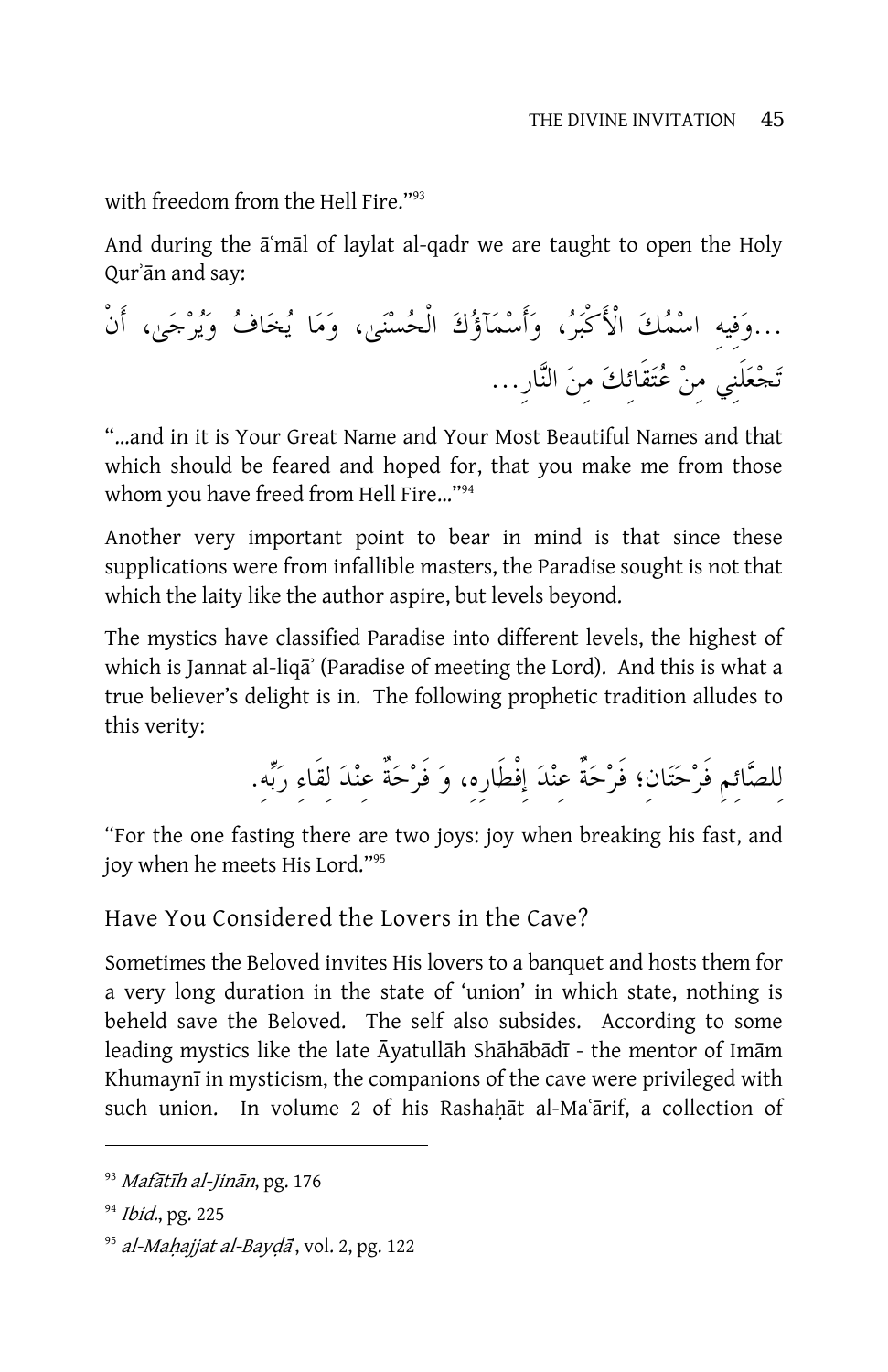-

transcripts of his lessons, while describing a group of the mugarrabun (those near to Allāh) he says:

يك دسته از سلسله بشر كه مقربين اند لباس بقاء در دار فناء پوشيده، براي تكميل مردم زندگي مي كنند لكن دسته ديگر از همين سلسله در رياضات و مجاهده حالشان حال جذبه مي شود ومثل اصحاب كهف، گمان كنند كه مردگانند، نه، بلكه از شدت عشق مجذوب حق شده و از خود خبري ندارند از شدت عشق مدت سيصد و نه سال به آن حال باقيمانده اند و پروردگار بدن آنها را حفظ مينمود تا اينكه مشيت حق تعلق گرفت كه از آن حالشان برگردند اين مقام ولايت و قرب تام است...

"A group among the human beings who are the near ones of God, clad in the attire of subsistence through God (baqa bi Allah) in the world of annihilation (fana<sup>c</sup>), live to perfect other human beings; another faction among the same group (of human beings), however, in their spiritual struggle and exercises are overtaken by the state of Divine Attraction<sup>96</sup> (jadhbah), and like the companions of the cave, are thought by people to be dead; no; rather, out of intense love for God they have been overtaken by Divine attraction and are unaware of themselves; out of extreme Divine love they remain for three hundred and nine years in that state; and the Lord protected their bodies, until He wanted them to come back to their previous state of attention. This is the state of wilayah (nearness to God) and complete proximity to God..."<sup>97</sup>

These men despite being politically aware and active, were so spiritually elevated, that they were overtaken by Allāh's is attraction for more than

<sup>&</sup>lt;sup>96</sup> Some of the Muslim mystic saints would fall into such a swoon for a long duration of many days and would then come into realization and attention to this world of plurality. Such a state is narrated about the Egyptian mystic poet Ibn al-Fārid.

<sup>&</sup>lt;sup>97</sup> Haydar Țahrānī (mu'jizeh), Lessons of Āyatullāh Mīrzā Mūḥammad ʿAlī Shāhābādī, Rashahāt al-Maʿārif, vol. 2, pp. 9-10, published by Intishārāt-e-Payāme  $\bar{A}z\bar{a}d$ , first print.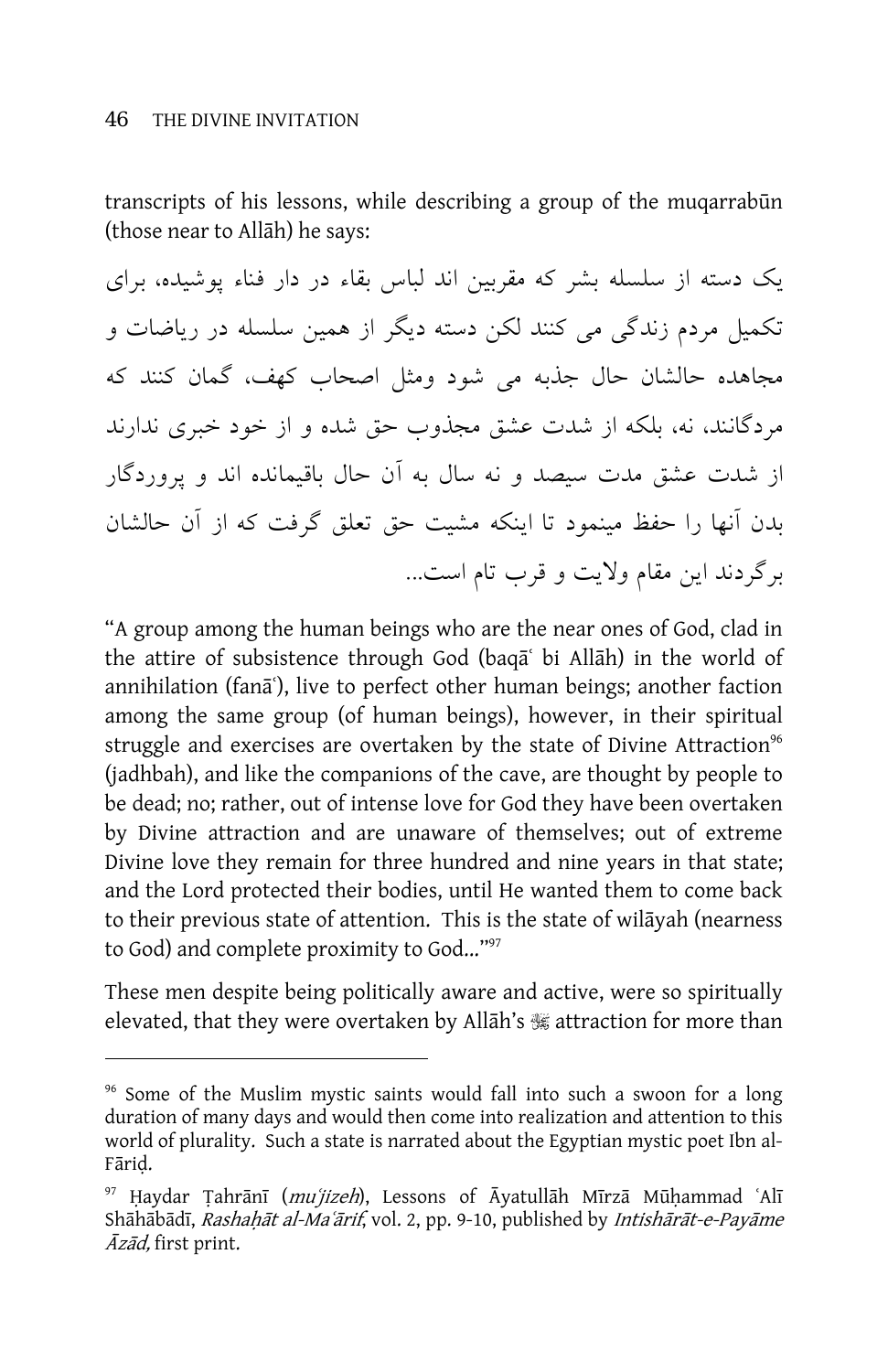three hundred years, in which state they saw nothing but Allah  $\ddot{\mathcal{E}}$ . They were oblivious of themselves too.

Some authoritative mystics like Imām Khumaynī opine that this state is no more 'a banquet'. Here there is no more guest, host and a banquet. Only the Host remains. Rather, the Host who only was, "is". In one of his sermons Imām Khumaynī says:

"Right from the Holy Prophet \$until the Imam of time (upon whom be Allah's peace) all were afraid of sinning. Their sin was not what you and I possess. They comprehended such greatness that paying attention to the world of plurality was deemed as a major sin to them. Hadrat Sajjād , as has been narrated, would recite the following supplication until morning:

أَللٌّهم ارزقْنِي التجافِي عن دارِ الْغرور،ِ والإِنابةَ إِلــى دارِ الْخلُود،ِ والإِستِعداد لِلْموتِ قَبلَ حلُولِ الْفَوت.ِ

"O Allah I implore Thee to save me from the house of deception and help me return to the abode of joy and provide me with readiness for death before the soul is taken."98

This indeed is a great issue. When they consider themselves in front of the Greatness of God, they behold that they are nothing and have nothing. So is the reality. Other than Him there is no one and nothing. When they focus their attention to the realm of plurality, even if that is by Divine command [they consider themselves at fault]. This is the reason why the following saying is attributed to the Holy Prophet  $\mathfrak{F}:$ 

إِنه لَيغانُ على قَلْبِي، وإِنِّي لأَستَغفِر اللٌّه فِي كُلِّ يومٍ سبعِين مرة.ٍ

"In order that my heart should not gather rust, I seek the forgiveness of God seventy times a day."99

He enjoyed a different station form that which we possess. They

<sup>&</sup>lt;sup>98</sup> Mafātīh al-Jinān, pg. 236

<sup>99</sup> Chehel Hadīth, pg. 342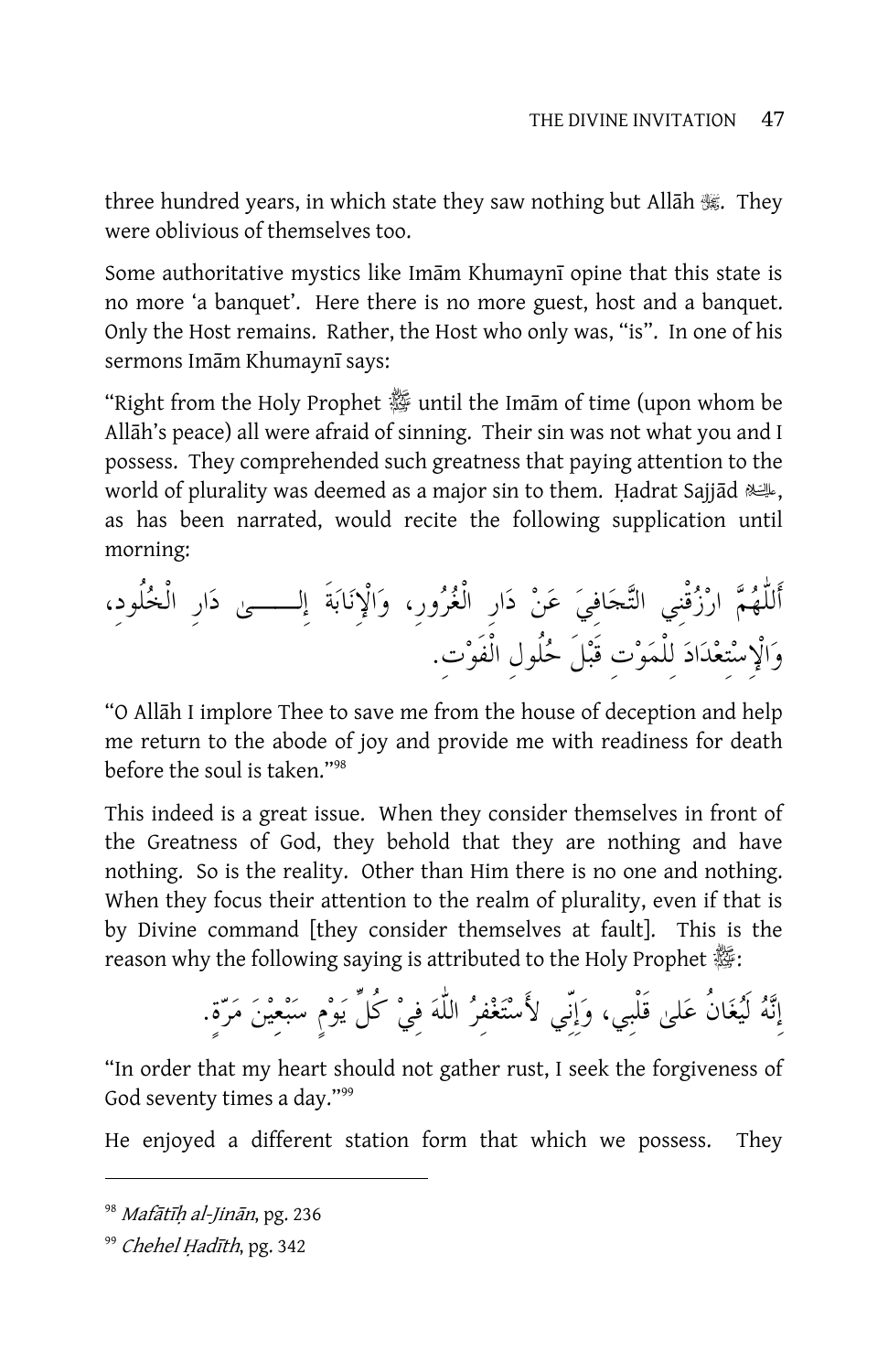benefited from the Divine Banquet, and soared beyond that too. They were in the Divine Banquet and because they would comprehend their presence before God and at the same time call the people to the truth, they would sense turbidity in the heart. Paying attention to the manifestations of God, switching the attention from the Unseen to the visible world - i.e. to the Divine manifestations, despite their divine nature, [for they perceive the entities as Divine manifestations] is a great sin [for them]. This is because since the unseen (ghayb) that they seek is 'The perfect connection to God' (kamal al-inqita ilayk), when they pay attention to the manifestations, it is a great sin...This is an abode of deception for Imām al-Sajjād . للصليف Paying attention to the celestial realm [too] is the abode of deception. Paying attention to the realm beyond malakūt also is dār al-ghurūr (the abode of deception). Attention to Almighty God, such that there is no more any banquet comprehensible is specific to the perfect friends of God. In that realm, there is no Divine Banquet any more."100

Then Imām Khumaynī pointing to a significant reality says:

"May God make us such that we do not deny these issues. Among the impediments of the path of humanness is to deny the stations of the wayfarers and confine everything to what we commonly comprehend."<sup>101</sup>

And All Praises belong to Allah, the Lord of the Universe.

Holy Month of Ramadān 1425 AH [lunar] Holy Proximity of Bibi Ma'şūmah ('a) Qum al-Muqaddasah

<sup>&</sup>lt;sup>100</sup> Sahīfeye Imām, vol. 20, pp. 267-269

<sup>&</sup>lt;sup>101</sup> Ibid., pg. 269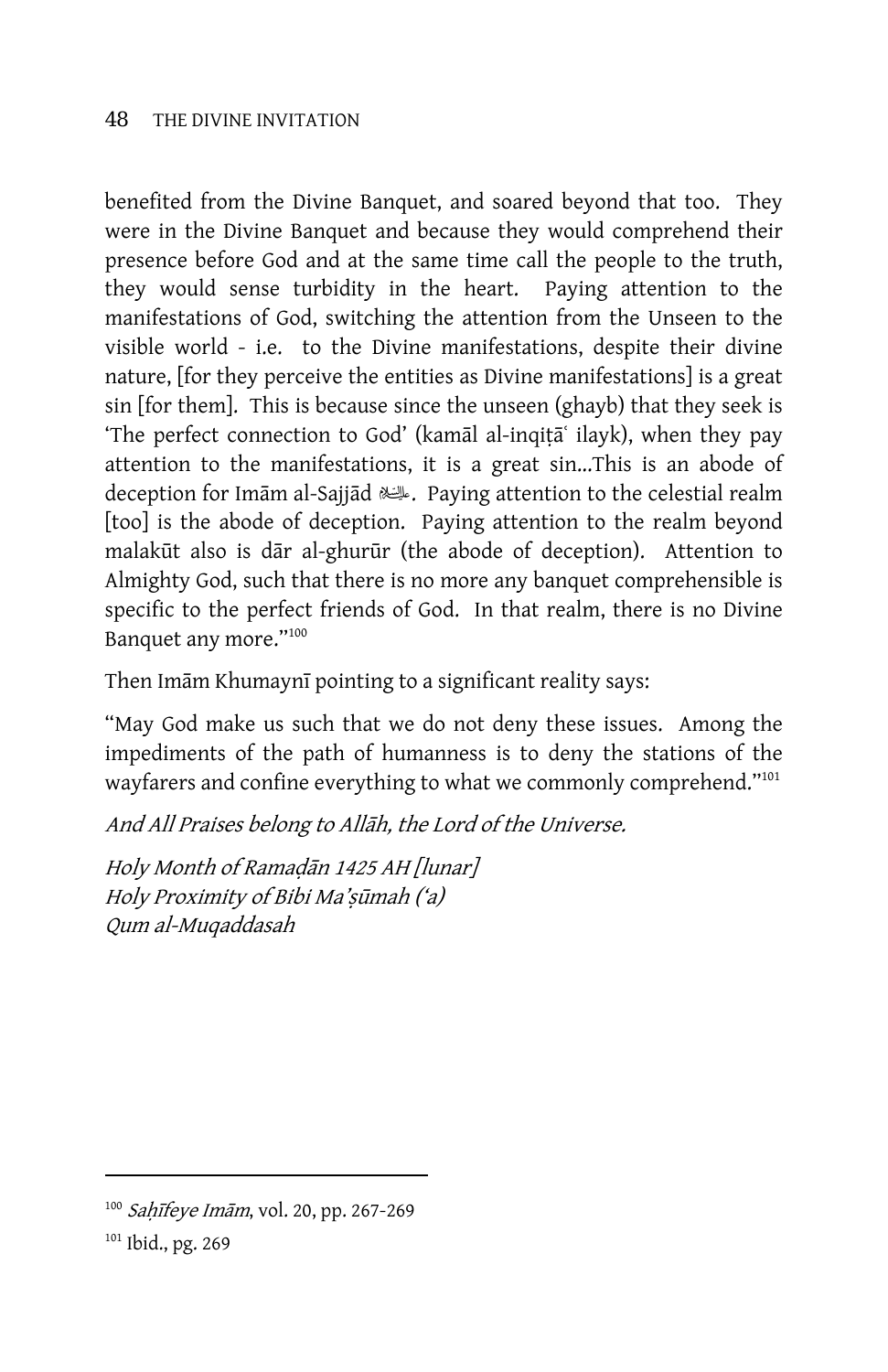#### Arabic References

The Holy Qur'an Adab al-Diyafah by Jaʿfar al-Bayātī Al-'Adad al-Qawiyyah by Al-uillī Al-Amālīby Shaykh al-Tūsī Al-Anwār al-Bahiyyah by Shaykh ʿAbbās Qummī Al-Balad al-Amīn by Al-Kaf`amī Al-Futūhāt al-Makkiyyah by Ibn al-ʿArabī Al-Iqbāl al-Āʿmālby Sayyid Radī al-din bin Tāwūs Al-Kāfī by al-Kulaynī Al-Kashshāf by al-Zamakhsharī Al-Khişāl by Shaykh al-Şadūq Al-Mahajjat al-Baydā'by al-Kāshānī Al-Mukhtaşar by al-Hillī Al-Sahīfat al-Sajjādiyyah by Imām Zayn al-ʿĀbidīn Al-Tahqīq fī Kalimāt al-Qur'ān al-Karīm by al-Mustafawī Bihār al-Anwārby ʿAllāmah Majlīsī *Fadā'il al-Ashhur al-Thalāthah* by Shaykh Dadūg Ikhtiyāru Misbāh al-Sālikīn by Ibn Maytham al-Bahrāni *Irshād al-Qulūb* by al-Daylamī Madīnat al-Ma'ājiz by Sayyid Hāshim al-Bahrānī *Mafātīh al-Jinān* by Shaykh ʿAbbās Qummī Mishkāt al-Anwārby al-Tabrasī Mufradātu Alfāz al-Qur'ān al-Karīm by Rāghib al-Isfahānī Mustadrak al-Wasā'ilby al-Hāj al-Nūrī *Nibrās al-Hudā* by Mullā Hādī Sabzawārī Rawdat al-Wā'izīn *Riyād al-Sālikīn* by Sayyid ʿAlī Khān al-Husaynī Shahrullāh fī al-Kitāb wa al-Sunnah by al-Ray Shahrī *Sharh al-Manzūmah* by Mullā Hādī Sabzawārī Sharhu Du'ā al-Şabāh by Mullā Hādī Sabzawārī Tafsīr Majma' al-Bayān by al-Tabrasī 'Uddat al-Dā'ī by Ibn Fahd al-Hillī Wasa'il al-Shīʻah by al-ʿĀmilī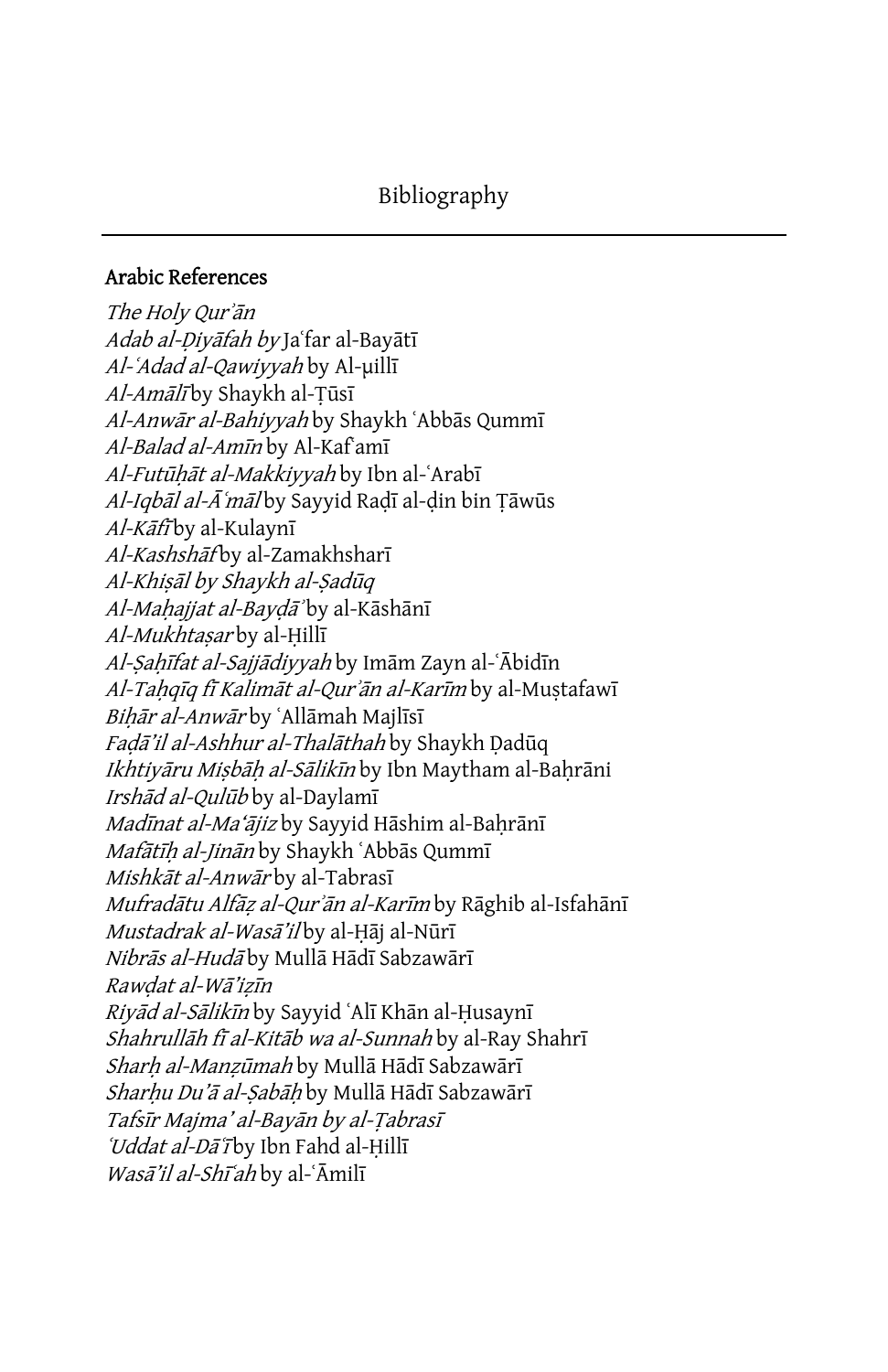### Persian References

Asrār al-Hikam by Mullā Hādī Sabzawārī Jihāde Akbar by Imām Khumaynī Maqālāt by Ustād Muhammad Shujāʿī Rashahāt al-Maʿārif by Āyatullāh Shāhābādī Risāleye Nūrun ʿalā Nūr by Āyatullāh Hasan Zadeh Amulī Sahīfeye Imām by Imām Khumaynī

# English References

The Qur'an with an English Paraphrase (Translation by Sayyid 'Alī Qūlī Qarā'ī) Forty Hadiths by Imām Khumaynī (Translation by Martyr Sayyidah Mahliqa Qarā'ī & Sayyid ʿAlī Qūlī Qarā'ī) The Psalms of Islam by Imam al-Sajjad <a>[/>Lettranslation of Sahīfat al-Sajjādiyyah by William Chittick) EW Lane's Arabic-English Lexicon by EW Lane.

# Digital References

The Mo'jam al-Fiqhī [ver. 3.0] Nūr al-Jinān [ver.  $1$ ] Nūr Jāmi' al-Ahādīth]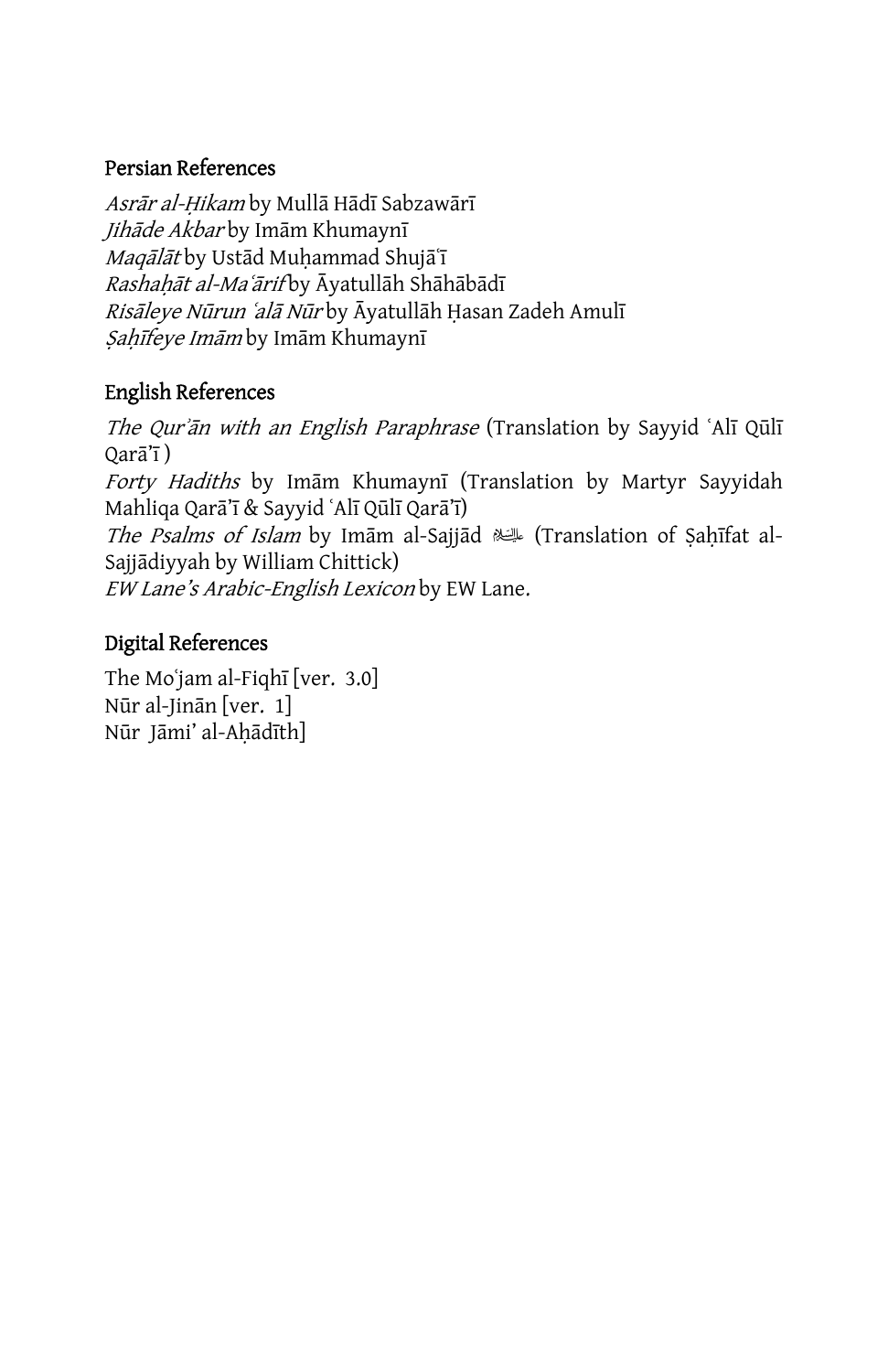Tor the past 25 years, the Islamic Education Board of the World Federation has been blessed to be able to translate and author books in English (and other languages) to aide in the spiritual development of the Muslim community. What follows is but a partial list of our titles. For more information or to order these or any other titles, please see our website at ieb.worldfederation.org.  $\sum_{\text{and}}^{\text{or}}$ 

- 1. Title: Islamic Laws English Version of Taudhiul Masail Author: Ayatullah al-Uzma as-Sayyid Ali al-Husaini as-Seestani Translator: Marhum Mulla Asgharali M.M. Jaffer
- 2. Title: A Restatement of the History of Islam and Muslims Author: Marhum Sayyid Ali Asghar Razwy Translator: N/A
- 3. Title: Al Amaali Dictations of Sheikh al-Mufid Author: Shaykh Muhammad ibne Muhammad al-Nu man Translator: Marhum Mulla Asgharali M.M. Jaffer
- 4. Title: Nahjul Balagha Revisited Author: Marhum Mulla Asgharali M.M. Jaffer Translator: N/A
- 5. Title: The Role of Ahlul Bait in the Preservation of Islam Author: Allamah Sayyid Murtada Askari Translator: Marhum Mulla Asgharali M.M. Jaffer
- 6. Title: Fiqh and Fuqaha Author: Marhum Mulla Asgharali M.M. Jaffer Translator: N/A
- 7. Title: Pearls of Wisdom Author: Marhum Mulla Asgharali M.M. Jaffer Translator: N/A
- **8. Title:** The Collection and Preservation of Qur an Author: Ayatullah al-Uzma as-Sayyid Abul Qasim al-Khoei Translator: Marhum Mulla Asgharali M.M. Jaffer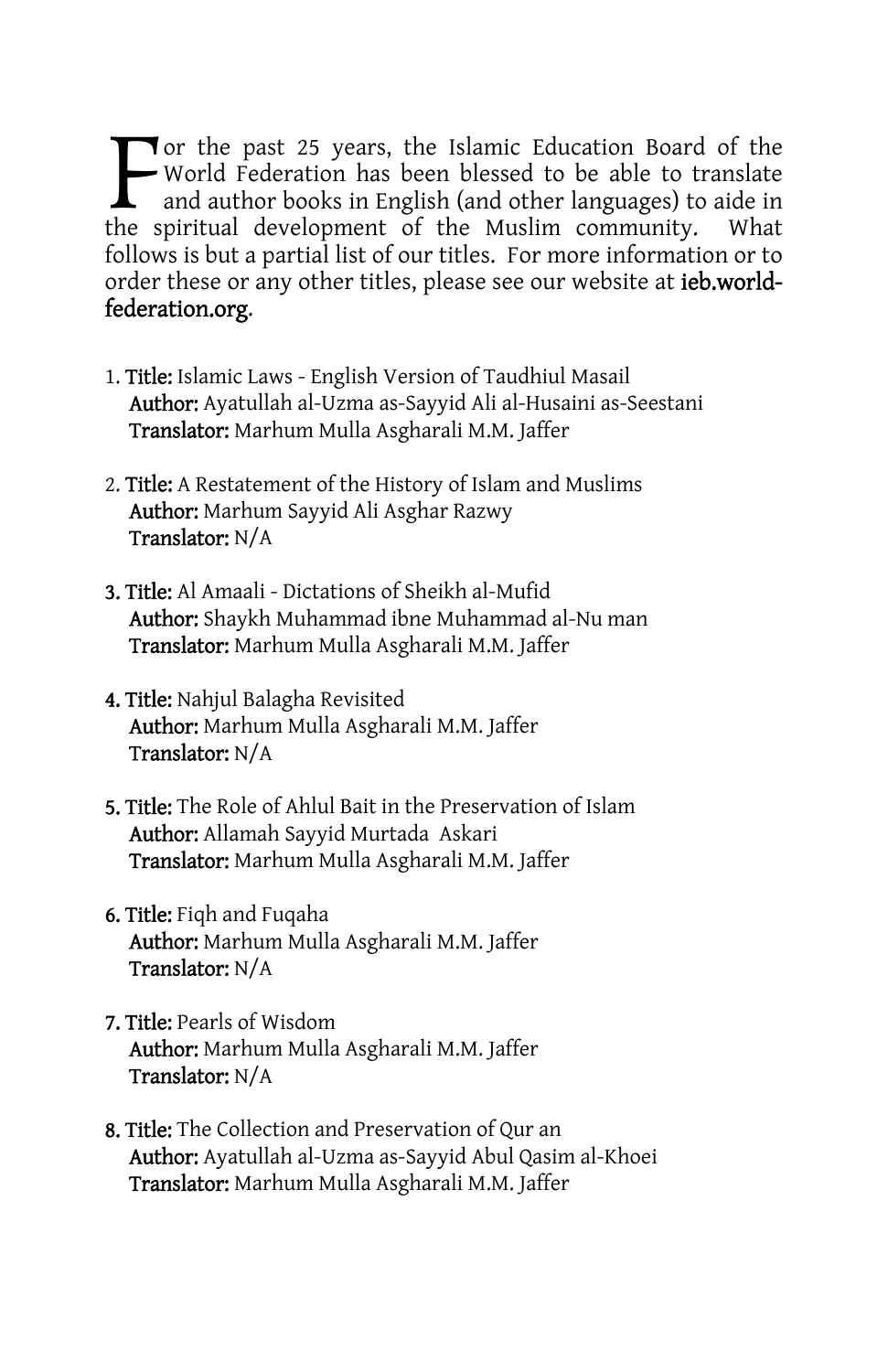- 9. Title: Anecdotes for Reflection Part I Author: Sayyid Ali Sadaaqat Translator: Shahnawaz Mahdavi
- **10. Title:** The Islamic Moral System: Commentary of Surah Hujurat Author: Ayatullah Ja far Subhani Translator: Saleem Bhimji Published in co-operation with the Islamic Humanitarian Service [www.al-haqq.com]
- 11. Title: Tafsir of the Noble Qur'an : Suratul Jinn Author: Ayatullah al-Uzma as-Shaykh Nasir Makarim Shirazi Translator: Saleem Bhimji Published in co-operation with the Islamic Humanitarian Service [www.al-haqq.com]
- 12. Title: 40 Hadith: Month of Ramadhan Author: Shaykh Mirmanafi Translator: Shahnawaz Mahdavi
- 13. Title: 40 Hadith: Tabligh Author: Shaykh Mirmanafi Translator: Shahnawaz Mahdavi
- 14. Title: 40 Hadith: Azadari Author: Shaykh Ray Shahri Translator: Shahnawaz Mahdavi
- 15. Title: 40 Hadith: Quran Author: Sayyid Majid Adili Translator: Arifa Hudda & Saleem Bhimji
- **16. Title:** Islam and Religious Pluralism Author: Ayatullah Murtaza Mutahhari Translator: Sayyid Sulayman Ali Hasan Published in co-operation with the Islamic Publishing House [www.iph.ca]
- **17. Title:** Guiding the Youth of the New Generation Author: Ayatullah Murtaza Mutahhari Translator: Saleem Bhimji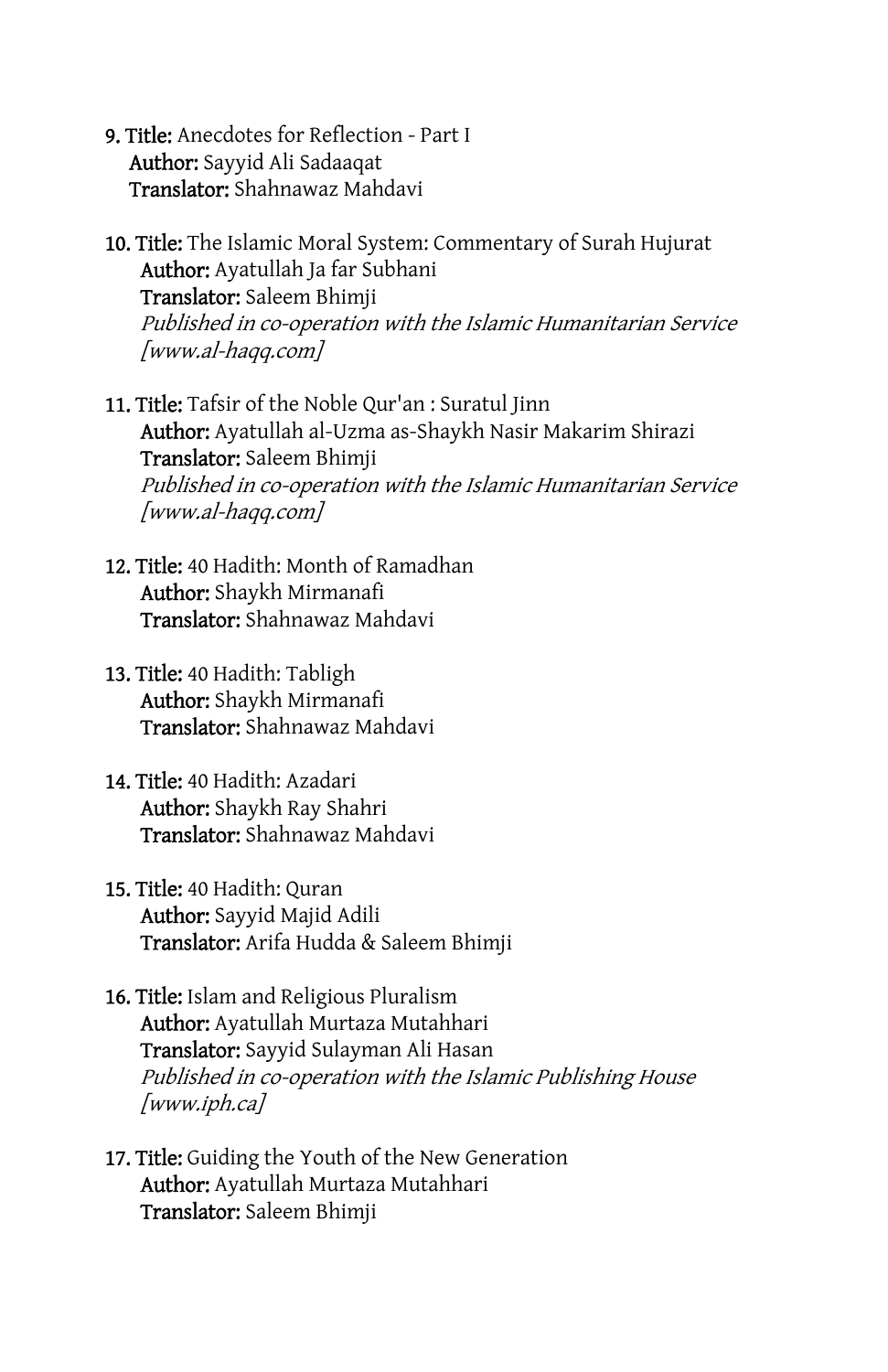- 18. Title: 40 Hadith: Prophet Isa Author: N/A Translator: Shahnawaz Mahdavi
- 19. Title: Anecdotes for Reflection Part II Author: Sayyid Ali Sadaaqat Translator: Shahnawaz Mahdavi
- 20. Title: Jesus on Ethics Author: N/A Translator: Dr. Muhammad Legenhausen
- 21. Title: Essence of Worship: Salat  $[40$  Hadith] Author: Shaykh Ray Shahri Translator: Shahnawaz Mahdavi
- 22. Title: Lofty Status of Parents [40 Hadith] Author: Shaykh Ray Shahri Translator: Shahnawaz Mahdavi
- 23. Title: The Spiritual Journey Hajj [40 Hadith] Author: Mahmud Mahdipur Translator: Saleem Bhimji
- 24. Title: Completion of Islam Ghadeer [40 Hadith] Author: Mahmud Sharifi Translator: Saleem Bhimji
- 25. Title: The Divine Invitation Author: Muhammad Khalfan Translator: N/A
- 26. Title: Manifestations of the All-Merciful Author: Abū Muhammad Zanu'l ʿĀbidīn Translator: N/A